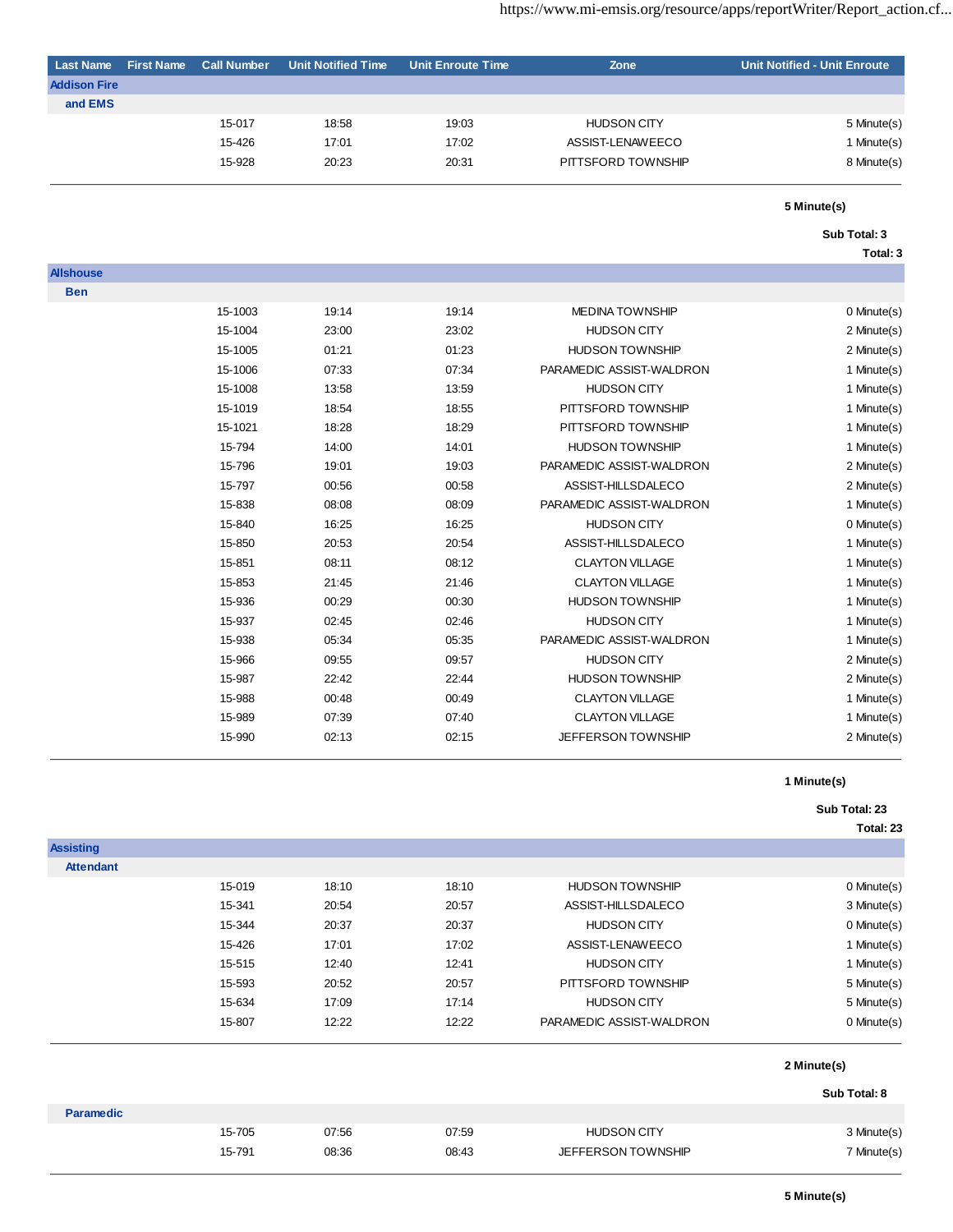# **Sub Total: 2**

| 15 -- 653 | 09:11 | 09:11 | PITTSFORD TOWNSHIP        | 0 Minute(s) |
|-----------|-------|-------|---------------------------|-------------|
| 15 -- 891 | 17:25 | 17:26 | <b>HUDSON CITY</b>        | 1 Minute(s) |
| 15-002    | 08:45 | 08:46 | ASSIST-HILLSDALECO        | 1 Minute(s) |
| 15-004    | 16:50 | 16:51 | PITTSFORD TOWNSHIP        | 1 Minute(s) |
| 15-034    | 13:47 | 13:48 | <b>CLAYTON VILLAGE</b>    | 1 Minute(s) |
| 15-039    | 21:56 | 21:56 | PITTSFORD TOWNSHIP        | 0 Minute(s) |
| 15-040    | 22:51 | 22:51 | <b>JEFFERSON TOWNSHIP</b> | 0 Minute(s) |
| 15-041    | 23:35 | 23:35 | <b>JEFFERSON TOWNSHIP</b> | 0 Minute(s) |
| 15-047    | 16:03 | 16:03 | PITTSFORD TOWNSHIP        | 0 Minute(s) |
| 15-048    | 17:41 | 17:41 | PARAMEDIC ASSIST-WALDRON  | 0 Minute(s) |
| 15-060    | 13:01 | 13:01 | <b>JEFFERSON TOWNSHIP</b> | 0 Minute(s) |
| 15-065    | 12:52 | 12:54 | PARAMEDIC ASSIST-WALDRON  | 2 Minute(s) |
| 15-067    | 15:51 | 15:51 | PARAMEDIC ASSIST-WALDRON  | 0 Minute(s) |
| 15-084    | 09:14 | 09:15 | PITTSFORD TOWNSHIP        | 1 Minute(s) |
| 15-085    | 17:48 | 17:49 | <b>JEFFERSON TOWNSHIP</b> | 1 Minute(s) |
| 15-100    | 16:15 | 16:15 | <b>HUDSON CITY</b>        | 0 Minute(s) |
| 15-1022   | 10:45 | 10:46 | <b>DOVER TOWNSHIP</b>     | 1 Minute(s) |
| 15-1029   | 13:29 | 13:30 | ASSIST-LENAWEECO          | 1 Minute(s) |
| 15-1031   | 09:44 | 09:45 | PITTSFORD TOWNSHIP        | 1 Minute(s) |
| 15-1034   | 14:48 | 14:50 | ASSIST-HILLSDALECO        | 2 Minute(s) |
| 15-1035   | 17:53 | 17:54 | ASSIST-HILLSDALECO        | 1 Minute(s) |
| 15-139    | 14:44 | 14:45 | <b>HUDSON CITY</b>        | 1 Minute(s) |
| 15-157    | 03:37 | 03:38 | PARAMEDIC ASSIST-WALDRON  | 1 Minute(s) |
| 15-158    | 09:10 | 09:11 | PARAMEDIC ASSIST-WALDRON  | 1 Minute(s) |
| 15-160    | 16:52 | 16:52 | JEFFERSON TOWNSHIP        | 0 Minute(s) |
| 15-181    | 08:18 | 08:19 | <b>HUDSON CITY</b>        | 1 Minute(s) |
| 15-183    | 15:00 | 15:01 | PARAMEDIC ASSIST-WALDRON  | 1 Minute(s) |
| 15-184    | 15:00 | 15:01 | PARAMEDIC ASSIST-WALDRON  | 1 Minute(s) |
| 15-193    | 08:13 | 08:14 | PITTSFORD TOWNSHIP        | 1 Minute(s) |
| 15-194    | 15:42 | 15:43 | PARAMEDIC ASSIST-WALDRON  | 1 Minute(s) |
| 15-201    | 11:29 | 11:29 | PARAMEDIC ASSIST-WALDRON  | 0 Minute(s) |
| 15-214    | 23:33 | 23:34 | PARAMEDIC ASSIST-WALDRON  | 1 Minute(s) |
| 15-215    | 09:19 | 09:20 | DOVER TOWNSHIP            | 1 Minute(s) |
| 15-216    | 11:52 | 11:53 | <b>HUDSON CITY</b>        | 1 Minute(s) |
| 15-223    | 07:26 | 07:26 | <b>HUDSON CITY</b>        | 0 Minute(s) |
| 15-224    | 11:11 | 11:13 | PARAMEDIC ASSIST-WALDRON  | 2 Minute(s) |
| 15-227    | 20:08 | 20:08 | PARAMEDIC ASSIST-WALDRON  | 0 Minute(s) |
| 15-238    | 16:10 | 16:11 | <b>DOVER TOWNSHIP</b>     | 1 Minute(s) |
| 15-248    | 10:17 | 10:18 | <b>CLAYTON VILLAGE</b>    | 1 Minute(s) |
| 15-261    | 18:36 | 18:36 | PITTSFORD TOWNSHIP        | 0 Minute(s) |
| 15-271    | 22:11 | 22:12 | PARAMEDIC ASSIST-WALDRON  | 1 Minute(s) |
| 15-272    | 03:54 | 03:55 | <b>HUDSON TOWNSHIP</b>    | 1 Minute(s) |
| 15-273    | 11:07 | 11:07 | PARAMEDIC ASSIST-WALDRON  | 0 Minute(s) |
| 15-278    | 10:29 | 10:30 | PITTSFORD TOWNSHIP        | 1 Minute(s) |
| 15-291    | 17:48 | 17:48 | <b>HUDSON TOWNSHIP</b>    | 0 Minute(s) |
| 15-305    | 18:19 | 18:20 | PITTSFORD TOWNSHIP        | 1 Minute(s) |
| 15-311    | 08:58 | 08:59 | <b>MEDINA TOWNSHIP</b>    | 1 Minute(s) |
| 15-326    | 20:01 | 20:01 | <b>HUDSON CITY</b>        | 0 Minute(s) |
| 15-327    | 21:27 | 21:27 | <b>CLAYTON VILLAGE</b>    | 0 Minute(s) |
| 15-328    | 23:41 | 23:42 | PITTSFORD TOWNSHIP        | 1 Minute(s) |
| 15-329    | 04:59 | 05:01 | <b>CLAYTON VILLAGE</b>    | 2 Minute(s) |
| 15-337    | 20:45 | 20:46 | <b>HUDSON CITY</b>        | 1 Minute(s) |
| 15-363    | 13:45 | 13:46 | ASSIST-HILLSDALECO        | 1 Minute(s) |
| 15-364    | 14:28 | 14:29 | ASSIST-HILLSDALECO        | 1 Minute(s) |
| 15-373    | 18:56 | 18:57 | ASSIST-HILLSDALECO        | 1 Minute(s) |
| 15-375    | 09:32 | 09:33 | <b>HUDSON CITY</b>        | 1 Minute(s) |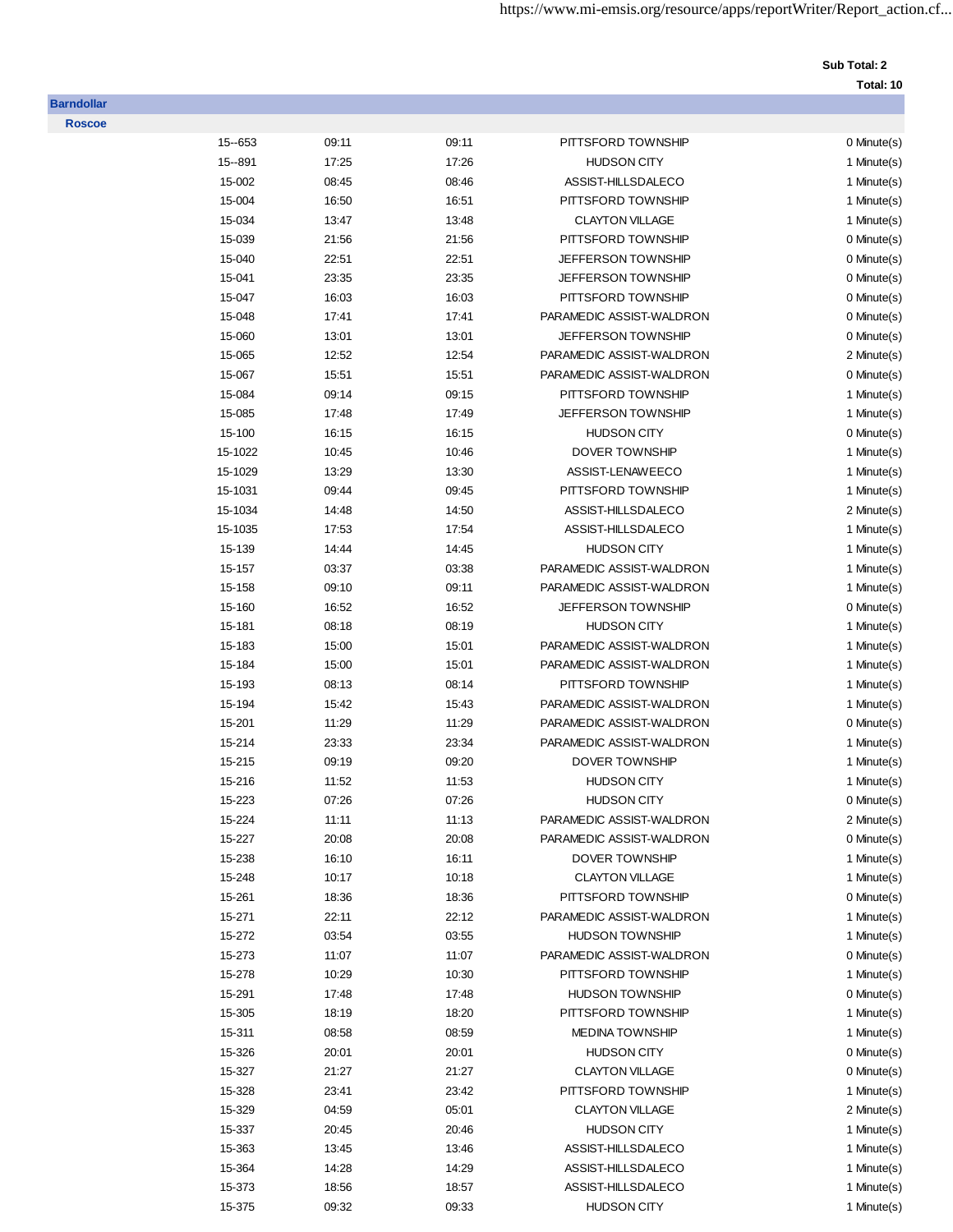| 15-380  | 19:38 | 19:39 | <b>HUDSON TOWNSHIP</b>    | 1 Minute(s)        |
|---------|-------|-------|---------------------------|--------------------|
| 15-381  | 19:38 | 19:39 | <b>HUDSON TOWNSHIP</b>    | 1 Minute(s)        |
| 15-384  | 08:55 | 08:56 | JEFFERSON TOWNSHIP        | 1 Minute(s)        |
| 15-395  | 03:07 | 03:08 | PITTSFORD TOWNSHIP        | 1 Minute(s)        |
| 15-408  | 12:45 | 12:46 | <b>JEFFERSON TOWNSHIP</b> | 1 Minute(s)        |
| 15-420  | 15:35 | 15:36 | <b>CLAYTON VILLAGE</b>    | 1 Minute(s)        |
| 15-421  | 15:35 | 15:36 | <b>CLAYTON VILLAGE</b>    | 1 Minute(s)        |
| 15-445  | 13:51 | 13:52 | PITTSFORD TOWNSHIP        | 1 Minute(s)        |
| 15-453  | 20:18 | 20:18 | PARAMEDIC ASSIST-WALDRON  | 0 Minute(s)        |
| 15-461  | 11:16 | 11:20 | <b>HUDSON CITY</b>        | 4 Minute(s)        |
| 15-463  | 20:08 | 20:08 | PARAMEDIC ASSIST-WALDRON  | 0 Minute(s)        |
| 15-474  | 18:15 | 18:15 | JEFFERSON TOWNSHIP        | 0 Minute(s)        |
| 15-483  | 10:34 | 10:34 | <b>JEFFERSON TOWNSHIP</b> | 0 Minute(s)        |
| 15-485  | 15:54 | 15:55 | PARAMEDIC ASSIST-WALDRON  | 1 Minute(s)        |
| 15-495  | 17:26 | 17:28 | <b>HUDSON CITY</b>        | 2 Minute(s)        |
|         |       |       | <b>HUDSON TOWNSHIP</b>    |                    |
| 15-499  | 07:08 | 07:08 |                           | 0 Minute(s)        |
| 15-500  | 20:36 | 20:36 | <b>JEFFERSON TOWNSHIP</b> | 0 Minute(s)        |
| 15-501  | 17:21 | 17:22 | PITTSFORD TOWNSHIP        | 1 Minute(s)        |
| 15-512  | 07:55 | 07:55 | JEFFERSON TOWNSHIP        | 0 Minute(s)        |
| 15-520  | 09:03 | 09:04 | JEFFERSON TOWNSHIP        | 1 Minute(s)        |
| 15-522  | 15:41 | 15:43 | PARAMEDIC ASSIST-WALDRON  | 2 Minute(s)        |
| 15-530  | 09:59 | 10:00 | <b>HUDSON CITY</b>        | 1 Minute(s)        |
| 15-531  | 11:21 | 11:22 | <b>DOVER TOWNSHIP</b>     | 1 Minute(s)        |
| 15-565  | 20:11 | 20:11 | PITTSFORD TOWNSHIP        | 0 Minute(s)        |
| 15-566  | 06:12 | 06:14 | <b>HUDSON CITY</b>        | 2 Minute(s)        |
| 15-572  | 12:35 | 12:37 | <b>HUDSON CITY</b>        | 2 Minute(s)        |
| 15-576  | 20:23 | 20:24 | <b>CLAYTON VILLAGE</b>    | 1 Minute(s)        |
| 15-585  | 17:53 | 17:54 | JEFFERSON TOWNSHIP        | 1 Minute(s)        |
| 15-588  | 11:41 | 11:42 | <b>HUDSON CITY</b>        | 1 Minute(s)        |
| 15-590  | 21:13 | 21:15 | ASSIST-HILLSDALECO        | 2 Minute(s)        |
| 15-607  | 16:34 | 16:35 | PITTSFORD TOWNSHIP        | 1 Minute(s)        |
| 15-611  | 11:40 | 11:41 | <b>HUDSON TOWNSHIP</b>    | 1 Minute(s)        |
| 15-639  | 09:38 | 09:38 | PITTSFORD TOWNSHIP        | 0 Minute(s)        |
| 15-645  | 15:07 | 15:08 | <b>HUDSON CITY</b>        | 1 Minute(s)        |
| 15-666  | 16:21 | 16:22 | <b>HUDSON CITY</b>        | 1 Minute(s)        |
| 15-668  | 18:44 | 18:44 | <b>HUDSON CITY</b>        | 0 Minute(s)        |
| 15-684  | 12:22 | 12:22 | <b>HUDSON CITY</b>        | 0 Minute(s)        |
| 15-685  | 12:22 | 12:23 | <b>HUDSON CITY</b>        | 1 Minute(s)        |
| 15-688  | 21:31 | 21:15 | JEFFERSON TOWNSHIP        | $-16$ Minute $(s)$ |
| 15-700  | 08:42 | 08:43 | PITTSFORD TOWNSHIP        | 1 Minute(s)        |
| 15-702  | 15:35 | 15:37 | PITTSFORD TOWNSHIP        | 2 Minute(s)        |
| 15-718  | 10:57 | 10:58 | PARAMEDIC ASSIST-WALDRON  | 1 Minute(s)        |
| 15-722  | 19:19 | 19:20 | PARAMEDIC ASSIST-WALDRON  | 1 Minute(s)        |
| 15-723B | 16:21 | 16:22 | <b>DOVER TOWNSHIP</b>     | 1 Minute(s)        |
| 15-740  | 23:24 | 23:25 | JEFFERSON TOWNSHIP        | 1 Minute(s)        |
| 15-764  | 11:39 | 11:40 | <b>HUDSON CITY</b>        | 1 Minute(s)        |
| 15-767  | 13:58 | 13:59 | JEFFERSON TOWNSHIP        | 1 Minute(s)        |
| 15-768  | 16:26 | 16:26 | <b>HUDSON CITY</b>        | 0 Minute(s)        |
| 15-794  | 14:00 | 14:01 | <b>HUDSON TOWNSHIP</b>    | 1 Minute(s)        |
| 15-804  | 20:12 | 20:12 | ASSIST-LENAWEECO          | 0 Minute(s)        |
| 15-819  | 15:06 | 15:07 | <b>HUDSON CITY</b>        | 1 Minute(s)        |
| 15-823  | 13:47 | 13:48 | <b>HUDSON CITY</b>        | 1 Minute(s)        |
| 15-825  | 12:41 | 12:41 | PITTSFORD TOWNSHIP        | 0 Minute(s)        |
| 15-841  | 17:05 | 17:06 | PITTSFORD TOWNSHIP        | 1 Minute(s)        |
| 15-844  | 20:30 | 20:30 | <b>CLAYTON VILLAGE</b>    | 0 Minute(s)        |
| 15-848  | 06:35 | 06:36 | <b>HUDSON CITY</b>        | 1 Minute(s)        |
| 15-849  | 04:40 | 04:42 | PITTSFORD TOWNSHIP        | 2 Minute(s)        |
| 15-854  | 13:19 | 13:19 | <b>HUDSON TOWNSHIP</b>    | 0 Minute(s)        |
| 15-857  | 07:50 | 07:51 | PITTSFORD TOWNSHIP        | 1 Minute(s)        |
| 15-858  | 15:42 | 15:43 | <b>HUDSON CITY</b>        | 1 Minute(s)        |
|         |       |       |                           |                    |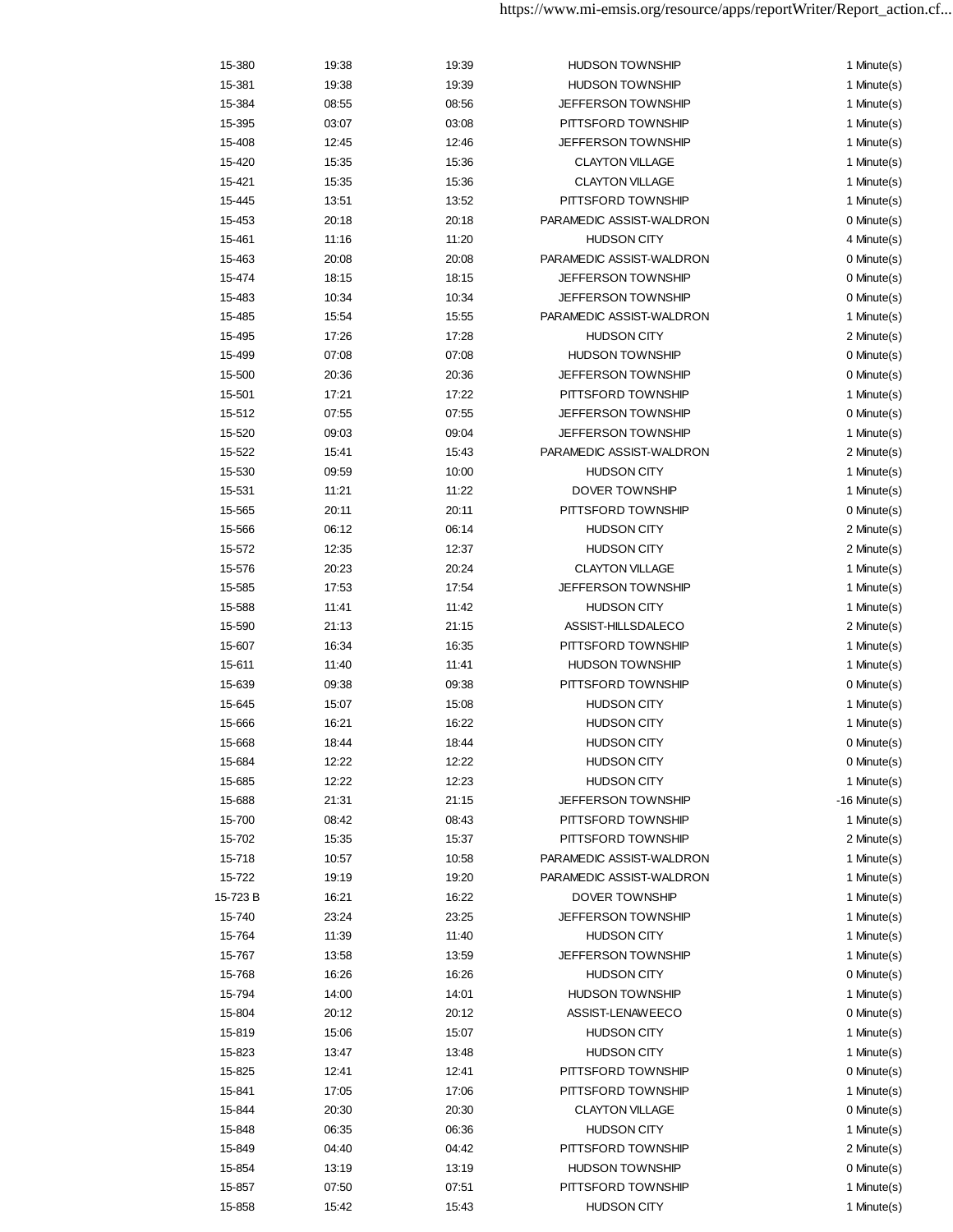| 15-866 | 14:47 | 14:49 | <b>HUDSON CITY</b>       | 2 Minute(s) |
|--------|-------|-------|--------------------------|-------------|
| 15-868 | 21:27 | 21:28 | PITTSFORD TOWNSHIP       | 1 Minute(s) |
| 15-878 | 01:50 | 01:51 | <b>HUDSON CITY</b>       | 1 Minute(s) |
| 15-879 | 02:47 | 02:49 | <b>HUDSON CITY</b>       | 2 Minute(s) |
| 15-889 | 10:27 | 10:28 | <b>HUDSON TOWNSHIP</b>   | 1 Minute(s) |
| 15-890 | 09:29 | 09:30 | <b>HUDSON CITY</b>       | 1 Minute(s) |
| 15-892 | 19:12 | 19:12 | <b>DOVER TOWNSHIP</b>    | 0 Minute(s) |
| 15-901 | 17:14 | 17:15 | PITTSFORD TOWNSHIP       | 1 Minute(s) |
| 15-902 | 19:44 | 19:45 | ASSIST-HILLSDALECO       | 1 Minute(s) |
| 15-924 | 07:04 | 07:05 | <b>HUDSON CITY</b>       | 1 Minute(s) |
| 15-925 | 13:30 | 13:31 | <b>HUDSON CITY</b>       | 1 Minute(s) |
| 15-926 | 18:32 | 18:33 | <b>CLAYTON VILLAGE</b>   | 1 Minute(s) |
| 15-927 | 20:04 |       | PARAMEDIC ASSIST-WALDRON |             |
| 15-939 | 22:09 | 22:10 | <b>HUDSON TOWNSHIP</b>   | 1 Minute(s) |
| 15-940 | 08:12 | 08:13 | PITTSFORD TOWNSHIP       | 1 Minute(s) |
| 15-941 | 14:05 | 14:06 | <b>MEDINA TOWNSHIP</b>   | 1 Minute(s) |
| 15-970 | 21:15 | 21:16 | <b>HUDSON TOWNSHIP</b>   | 1 Minute(s) |
| 15-973 | 19:08 | 19:09 | <b>HUDSON CITY</b>       | 1 Minute(s) |
| 15-991 | 13:39 | 13:40 | <b>HUDSON TOWNSHIP</b>   | 1 Minute(s) |
|        |       |       |                          |             |

### **Sub Total: 135 Total: 135**

| <b>Chris</b> |         |       |       |                           |              |
|--------------|---------|-------|-------|---------------------------|--------------|
|              | 15-051  | 11:58 | 12:00 | PITTSFORD TOWNSHIP        | 2 Minute(s)  |
|              | 15-066  | 15:10 | 15:12 | ASSIST-HILLSDALECO        | 2 Minute(s)  |
|              | 15-097  | 19:35 | 19:37 | PARAMEDIC ASSIST-WALDRON  | 2 Minute(s)  |
|              | 15-098  | 09:51 | 09:52 | PARAMEDIC ASSIST-WALDRON  | 1 Minute(s)  |
|              | 15-099  | 14:16 | 14:18 | PITTSFORD TOWNSHIP        | 2 Minute(s)  |
|              | 15-1000 | 02:13 | 02:15 | <b>HUDSON CITY</b>        | 2 Minute(s)  |
|              | 15-136  | 10:42 | 10:44 | <b>HUDSON CITY</b>        | 2 Minute(s)  |
|              | 15-143  | 08:35 | 08:35 | JEFFERSON TOWNSHIP        | 0 Minute(s)  |
|              | 15-144  | 12:22 | 12:26 | PARAMEDIC ASSIST-WALDRON  | 4 Minute(s)  |
|              | 15-176  | 14:25 | 14:27 | JEFFERSON TOWNSHIP        | 2 Minute(s)  |
|              | 15-178  | 15:20 | 15:22 | PARAMEDIC ASSIST-WALDRON  | 2 Minute(s)  |
|              | 15-195  | 01:06 | 01:08 | <b>HUDSON CITY</b>        | 2 Minute(s)  |
|              | 15-217  | 12:47 | 12:48 | PITTSFORD TOWNSHIP        | 1 Minute(s)  |
|              | 15-218  | 15:11 | 15:11 | JEFFERSON TOWNSHIP        | 0 Minute(s)  |
|              | 15-219  | 22:48 | 22:49 | PARAMEDIC ASSIST-WALDRON  | 1 Minute(s)  |
|              | 15-220  | 23:17 | 23:17 | <b>JEFFERSON TOWNSHIP</b> | 0 Minute(s)  |
|              | 15-239  | 03:16 | 03:18 | PARAMEDIC ASSIST-WALDRON  | 2 Minute(s)  |
|              | 15-257  | 10:01 | 10:03 | PITTSFORD TOWNSHIP        | 2 Minute(s)  |
|              | 15-285  | 13:21 | 13:23 | PARAMEDIC ASSIST-WALDRON  | 2 Minute(s)  |
|              | 15-287  | 12:30 | 12:32 | JEFFERSON TOWNSHIP        | 2 Minute(s)  |
|              | 15-288  | 18:07 | 18:09 | ASSIST-HILLSDALECO        | 2 Minute(s)  |
|              | 15-307  | 00:30 | 00:32 | PITTSFORD TOWNSHIP        | 2 Minute(s)  |
|              | 15-324  | 13:07 | 13:08 | ASSIST-HILLSDALECO        | 1 Minute(s)  |
|              | 15-330  | 17:41 | 17:43 | PARAMEDIC ASSIST-WALDRON  | 2 Minute(s)  |
|              | 15-331  | 19:53 | 19:54 | <b>CLAYTON VILLAGE</b>    | 1 Minute(s)  |
|              | 15-376  | 11:21 | 11:23 | PITTSFORD TOWNSHIP        | 2 Minute(s)  |
|              | 15-397  | 03:35 | 03:36 | PITTSFORD TOWNSHIP        | 1 Minute(s)  |
|              | 15-407  | 23:25 | 23:27 | <b>HUDSON CITY</b>        | 2 Minute(s)  |
|              | 15-452  | 15:37 | 15:47 | JEFFERSON TOWNSHIP        | 10 Minute(s) |
|              | 15-454  | 10:36 | 10:36 | PARAMEDIC ASSIST-WALDRON  | 0 Minute(s)  |
|              | 15-476  | 23:55 | 23:57 | <b>HUDSON CITY</b>        | 2 Minute(s)  |
|              | 15-477  | 01:39 | 01:40 | <b>HUDSON CITY</b>        | 1 Minute(s)  |
|              | 15-478  | 03:39 | 03:40 | <b>HUDSON CITY</b>        | 1 Minute(s)  |
|              | 15-481  | 05:53 | 05:55 | <b>HUDSON CITY</b>        | 2 Minute(s)  |
|              | 15-494  | 17:21 | 17:22 | PITTSFORD TOWNSHIP        | 1 Minute(s)  |

**Benthall**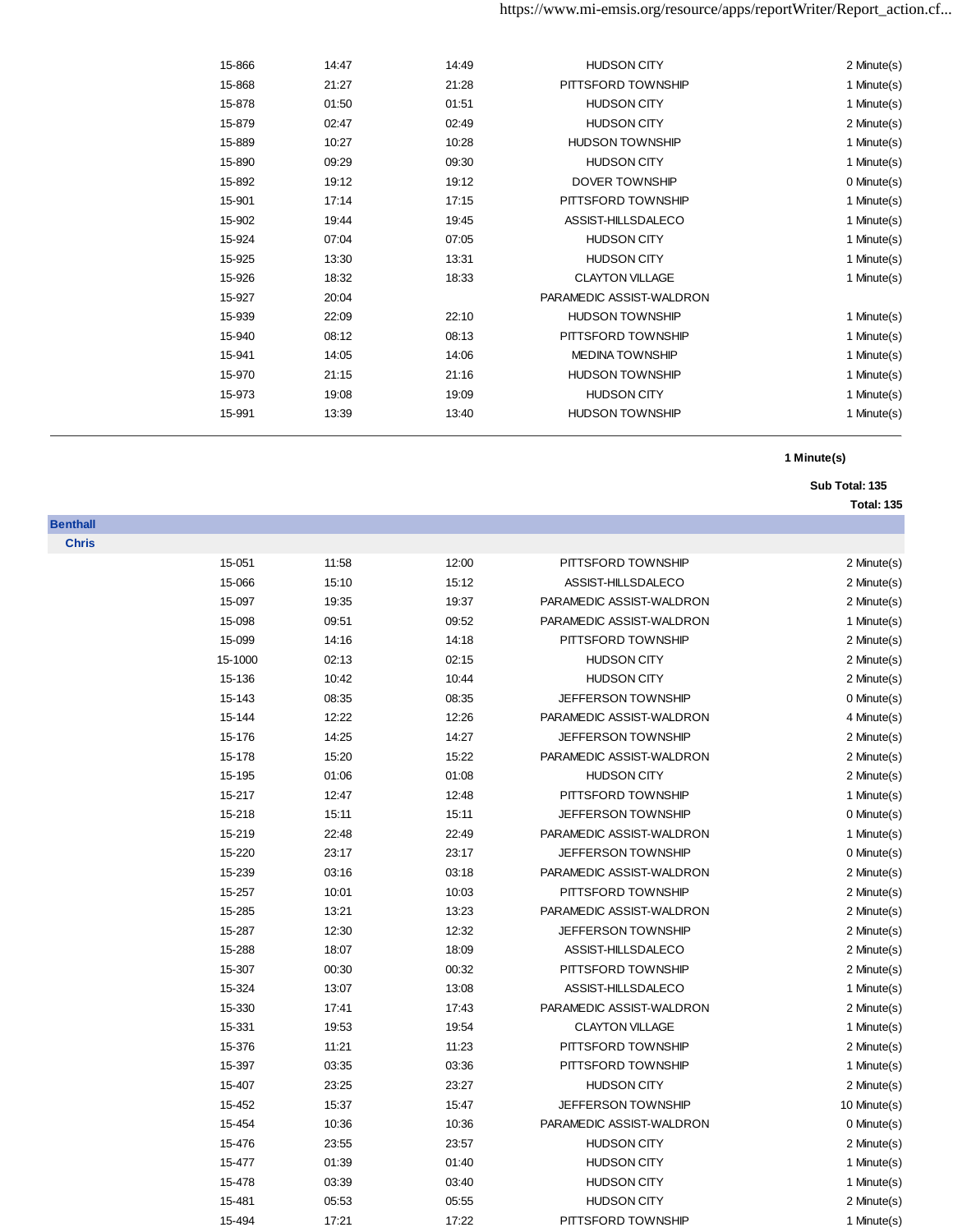| 15-497 | 01:51 | 01:52 | <b>HUDSON CITY</b>        | 1 Minute(s) |
|--------|-------|-------|---------------------------|-------------|
| 15-545 | 08:26 | 08:27 | PITTSFORD TOWNSHIP        | 1 Minute(s) |
| 15-546 | 01:18 | 01:22 | DOVER TOWNSHIP            | 4 Minute(s) |
| 15-561 | 10:39 | 10:39 | ASSIST-HILLSDALECO        | 0 Minute(s) |
| 15-608 | 10:37 | 10:38 | ASSIST-HILLSDALECO        | 1 Minute(s) |
| 15-609 | 13:37 | 13:40 | <b>HUDSON TOWNSHIP</b>    | 3 Minute(s) |
| 15-610 | 16:43 | 16:45 | ASSIST-HILLSDALECO        | 2 Minute(s) |
| 15-628 | 23:24 | 23:24 | <b>HUDSON CITY</b>        | 0 Minute(s) |
| 15-640 | 21:54 | 21:54 | <b>HUDSON CITY</b>        | 0 Minute(s) |
| 15-646 | 01:52 | 01:54 | <b>HUDSON CITY</b>        | 2 Minute(s) |
| 15-671 | 22:04 | 22:05 | <b>CLAYTON VILLAGE</b>    | 1 Minute(s) |
| 15-679 | 13:36 | 13:38 | ASSIST-HILLSDALECO        | 2 Minute(s) |
| 15-681 | 18:34 | 18:36 | <b>JEFFERSON TOWNSHIP</b> | 2 Minute(s) |
| 15-682 | 21:12 | 21:14 | ASSIST-HILLSDALECO        | 2 Minute(s) |
| 15-683 | 12:16 | 12:16 | <b>JEFFERSON TOWNSHIP</b> | 0 Minute(s) |
| 15-686 | 15:35 | 15:37 | PARAMEDIC ASSIST-WALDRON  | 2 Minute(s) |
| 15-687 | 17:06 | 17:06 | ASSIST-HILLSDALECO        | 0 Minute(s) |
| 15-704 | 23:15 | 23:15 | ASSIST-HILLSDALECO        | 0 Minute(s) |
| 15-717 | 21:21 | 21:22 | PITTSFORD TOWNSHIP        | 1 Minute(s) |
| 15-720 | 19:19 | 19:20 | PARAMEDIC ASSIST-WALDRON  | 1 Minute(s) |
| 15-722 | 19:19 | 19:20 | PARAMEDIC ASSIST-WALDRON  | 1 Minute(s) |
| 15-723 | 22:55 | 22:57 | <b>HUDSON TOWNSHIP</b>    | 2 Minute(s) |
| 15-724 | 23:53 | 23:54 | <b>JEFFERSON TOWNSHIP</b> | 1 Minute(s) |
| 15-733 | 23:35 | 23:36 | <b>HUDSON CITY</b>        | 1 Minute(s) |
| 15-742 | 22:56 | 22:57 | <b>JEFFERSON TOWNSHIP</b> | 1 Minute(s) |
| 15-765 | 14:21 | 14:21 | <b>JEFFERSON TOWNSHIP</b> | 0 Minute(s) |
| 15-766 | 13:34 | 13:37 | ASSIST-HILLSDALECO        | 3 Minute(s) |
| 15-769 | 23:23 | 23:25 | <b>JEFFERSON TOWNSHIP</b> | 2 Minute(s) |
| 15-775 | 20:56 | 20:57 | <b>HUDSON CITY</b>        | 1 Minute(s) |
| 15-799 | 15:57 | 15:58 | ASSIST-HILLSDALECO        | 1 Minute(s) |
| 15-801 | 23:20 | 23:21 | <b>HUDSON CITY</b>        | 1 Minute(s) |
| 15-802 | 06:29 | 06:35 | <b>HUDSON TOWNSHIP</b>    | 6 Minute(s) |
| 15-808 | 22:38 | 22:40 | <b>HUDSON CITY</b>        | 2 Minute(s) |
| 15-814 | 18:00 | 18:00 | <b>HUDSON CITY</b>        | 0 Minute(s) |
| 15-817 | 10:47 | 10:49 | PARAMEDIC ASSIST-WALDRON  | 2 Minute(s) |
| 15-818 | 12:30 | 12:33 | PARAMEDIC ASSIST-WALDRON  | 3 Minute(s) |
| 15-820 | 00:30 | 00:32 | JEFFERSON TOWNSHIP        | 2 Minute(s) |
| 15-837 | 16:00 | 16:00 | <b>HUDSON CITY</b>        | 0 Minute(s) |
| 15-842 | 01:51 | 01:52 | JEFFERSON TOWNSHIP        | 1 Minute(s) |
| 15-847 | 23:00 | 23:01 | <b>HUDSON TOWNSHIP</b>    | 1 Minute(s) |
| 15-852 | 09:06 | 09:06 | <b>CLAYTON VILLAGE</b>    | 0 Minute(s) |
| 15-856 | 00:56 | 01:02 | PITTSFORD TOWNSHIP        | 6 Minute(s) |
| 15-865 | 13:44 | 13:45 | PARAMEDIC ASSIST-WALDRON  | 1 Minute(s) |
| 15-867 | 14:50 | 14:50 | <b>HUDSON CITY</b>        | 0 Minute(s) |
| 15-897 | 00:42 | 00:44 | PARAMEDIC ASSIST-WALDRON  | 2 Minute(s) |
| 15-898 | 02:16 | 02:16 | PARAMEDIC ASSIST-WALDRON  | 0 Minute(s) |
| 15-899 | 07:48 | 07:48 | <b>HUDSON CITY</b>        | 0 Minute(s) |
| 15-900 | 13:24 | 13:25 | <b>HUDSON CITY</b>        | 1 Minute(s) |
| 15-903 | 20:44 | 20:45 | PITTSFORD TOWNSHIP        | 1 Minute(s) |
| 15-914 | 10:17 | 10:17 | <b>HUDSON CITY</b>        | 0 Minute(s) |
| 15-917 | 12:37 | 12:37 | PITTSFORD TOWNSHIP        | 0 Minute(s) |
| 15-918 | 15:23 | 15:25 | <b>HUDSON TOWNSHIP</b>    | 2 Minute(s) |
| 15-922 | 14:06 | 14:08 | <b>JEFFERSON TOWNSHIP</b> | 2 Minute(s) |
| 15-929 | 22:10 | 22:10 | <b>HUDSON CITY</b>        | 0 Minute(s) |
| 15-943 | 22:54 | 22:55 | <b>JEFFERSON TOWNSHIP</b> | 1 Minute(s) |
| 15-971 | 03:18 | 03:19 | <b>JEFFERSON TOWNSHIP</b> | 1 Minute(s) |
| 15-974 | 22:14 | 22:15 | PITTSFORD TOWNSHIP        | 1 Minute(s) |
| 15-984 | 08:09 | 08:09 | PARAMEDIC ASSIST-WALDRON  | 0 Minute(s) |
|        |       |       |                           |             |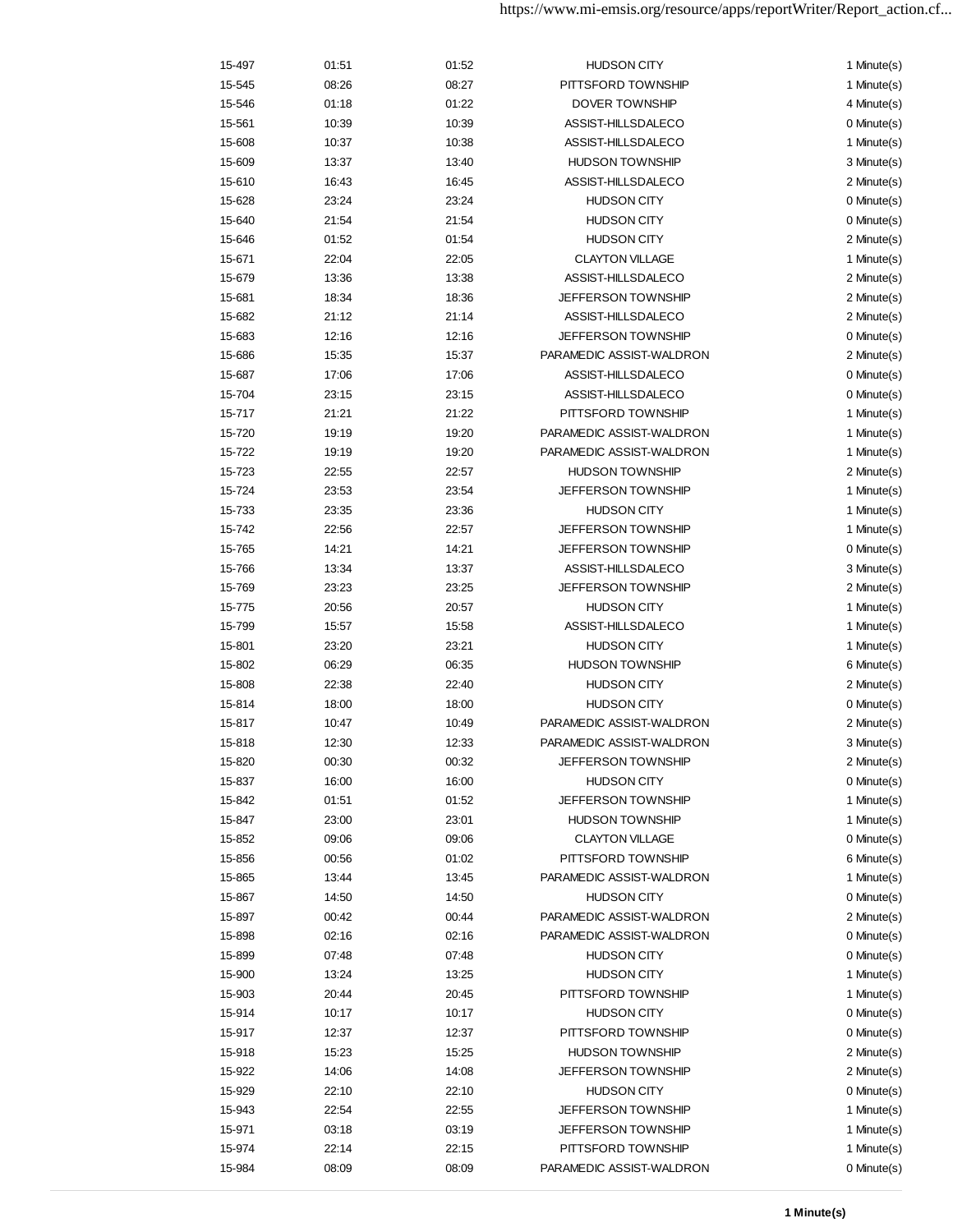| Sub Total: 93 |           |
|---------------|-----------|
|               | Total: 93 |

| <b>Bloomer</b> |        |       |       |                    |           |
|----------------|--------|-------|-------|--------------------|-----------|
| <b>Steve</b>   |        |       |       |                    |           |
|                | 15-203 | 22.21 | 22:22 | JEFFERSON TOWNSHIP | Minute(s) |

# **Sub Total: 1**

**Total: 1**

**Borton Hea** 

| ath |         |       |       |                           |             |
|-----|---------|-------|-------|---------------------------|-------------|
|     | 15-035  | 07:44 | 07:45 | <b>JEFFERSON TOWNSHIP</b> | 1 Minute(s) |
|     | 15-036  | 09:44 | 09:45 | PITTSFORD TOWNSHIP        | 1 Minute(s) |
|     | 15-037  | 15:07 | 15:07 | PARAMEDIC ASSIST-WALDRON  | 0 Minute(s) |
|     | 15-038  | 22:24 | 22:26 | PITTSFORD TOWNSHIP        | 2 Minute(s) |
|     | 15-051  | 11:58 | 12:00 | PITTSFORD TOWNSHIP        | 2 Minute(s) |
|     | 15-053  | 20:01 | 20:01 | <b>HUDSON CITY</b>        | 0 Minute(s) |
|     | 15-054  | 21:52 | 21:52 | <b>JEFFERSON TOWNSHIP</b> | 0 Minute(s) |
|     | 15-068  | 13:18 | 13:19 | <b>HUDSON CITY</b>        | 1 Minute(s) |
|     | 15-069  | 20:27 | 20:29 | PITTSFORD TOWNSHIP        | 2 Minute(s) |
|     | 15-087  | 19:39 | 19:40 | <b>HUDSON CITY</b>        | 1 Minute(s) |
|     | 15-089  | 07:05 | 07:05 | <b>HUDSON CITY</b>        | 0 Minute(s) |
|     | 15-090  | 08:42 | 08:43 | ASSIST-LENAWEECO          | 1 Minute(s) |
|     | 15-1011 | 15:01 | 15:03 | <b>HUDSON CITY</b>        | 2 Minute(s) |
|     | 15-1013 | 20:10 | 20:12 | PARAMEDIC ASSIST-WALDRON  | 2 Minute(s) |
|     | 15-1014 | 21:16 | 21:16 | <b>MEDINA TOWNSHIP</b>    | 0 Minute(s) |
|     | 15-1015 | 03:50 | 03:51 | PITTSFORD TOWNSHIP        | 1 Minute(s) |
|     | 15-1024 | 07:06 | 07:06 | JEFFERSON TOWNSHIP        | 0 Minute(s) |
|     | 15-1028 | 08:45 | 08:45 | PARAMEDIC ASSIST-WALDRON  | 0 Minute(s) |
|     | 15-1030 | 17:38 | 17:40 | JEFFERSON TOWNSHIP        | 2 Minute(s) |
|     | 15-138  | 12:03 | 12:05 | <b>HUDSON CITY</b>        | 2 Minute(s) |
|     | 15-161  | 02:27 | 02:28 | <b>JEFFERSON TOWNSHIP</b> | 1 Minute(s) |
|     | 15-162  | 08:10 | 08:11 | <b>HUDSON CITY</b>        | 1 Minute(s) |
|     | 15-164  | 23:27 | 23:28 | <b>JEFFERSON TOWNSHIP</b> | 1 Minute(s) |
|     | 15-165  | 00:40 | 00:41 | <b>HUDSON CITY</b>        | 1 Minute(s) |
|     | 15-167  | 15:26 | 15:26 | PITTSFORD TOWNSHIP        | 0 Minute(s) |
|     | 15-179  | 20:42 | 20:44 | <b>HUDSON CITY</b>        | 2 Minute(s) |
|     | 15-180  | 22:41 | 22:43 | <b>MEDINA TOWNSHIP</b>    | 2 Minute(s) |
|     | 15-182  | 17:30 | 17:32 | ASSIST-HILLSDALECO        | 2 Minute(s) |
|     | 15-198  | 22:40 | 22:43 | ASSIST-HILLSDALECO        | 3 Minute(s) |
|     | 15-221  | 07:49 | 07:49 | <b>JEFFERSON TOWNSHIP</b> | 0 Minute(s) |
|     | 15-222  | 20:57 | 20:59 | ASSIST-LENAWEECO          | 2 Minute(s) |
|     | 15-225  | 11:37 | 11:37 | <b>HUDSON TOWNSHIP</b>    | 0 Minute(s) |
|     | 15-226  | 13:20 | 13:21 | PITTSFORD TOWNSHIP        | 1 Minute(s) |
|     | 15-240  | 12:00 | 12:03 | <b>HUDSON CITY</b>        | 3 Minute(s) |
|     | 15-241  | 07:20 | 07:21 | <b>JEFFERSON TOWNSHIP</b> | 1 Minute(s) |
|     | 15-242  | 09:41 | 09:42 | JEFFERSON TOWNSHIP        | 1 Minute(s) |
|     | 15-258  | 05:38 | 05:41 | <b>HUDSON CITY</b>        | 3 Minute(s) |
|     | 15-260  | 00:47 | 00:50 | <b>JEFFERSON TOWNSHIP</b> | 3 Minute(s) |
|     | 15-292  | 08:02 | 08:03 | ASSIST-LENAWEECO          | 1 Minute(s) |
|     | 15-293  | 18:27 | 18:29 | <b>CLAYTON VILLAGE</b>    | 2 Minute(s) |
|     | 15-294  | 19:55 | 19:55 | PITTSFORD TOWNSHIP        | 0 Minute(s) |
|     | 15-295  | 21:24 | 21:24 | <b>HUDSON CITY</b>        | 0 Minute(s) |
|     | 15-296  | 00:14 | 00:14 | PITTSFORD TOWNSHIP        | 0 Minute(s) |
|     | 15-308  | 10:24 | 10:26 | <b>HUDSON TOWNSHIP</b>    | 2 Minute(s) |
|     | 15-310  | 19:46 | 19:46 | <b>JEFFERSON TOWNSHIP</b> | 0 Minute(s) |
|     | 15-332  | 02:56 | 02:59 | PARAMEDIC ASSIST-WALDRON  | 3 Minute(s) |
|     | 15-333  | 12:48 | 12:48 | PITTSFORD TOWNSHIP        | 0 Minute(s) |
|     | 15-335  | 04:54 | 04:54 | <b>JEFFERSON TOWNSHIP</b> | 0 Minute(s) |
|     | 15-336  | 19:16 | 19:17 | PARAMEDIC ASSIST-WALDRON  | 1 Minute(s) |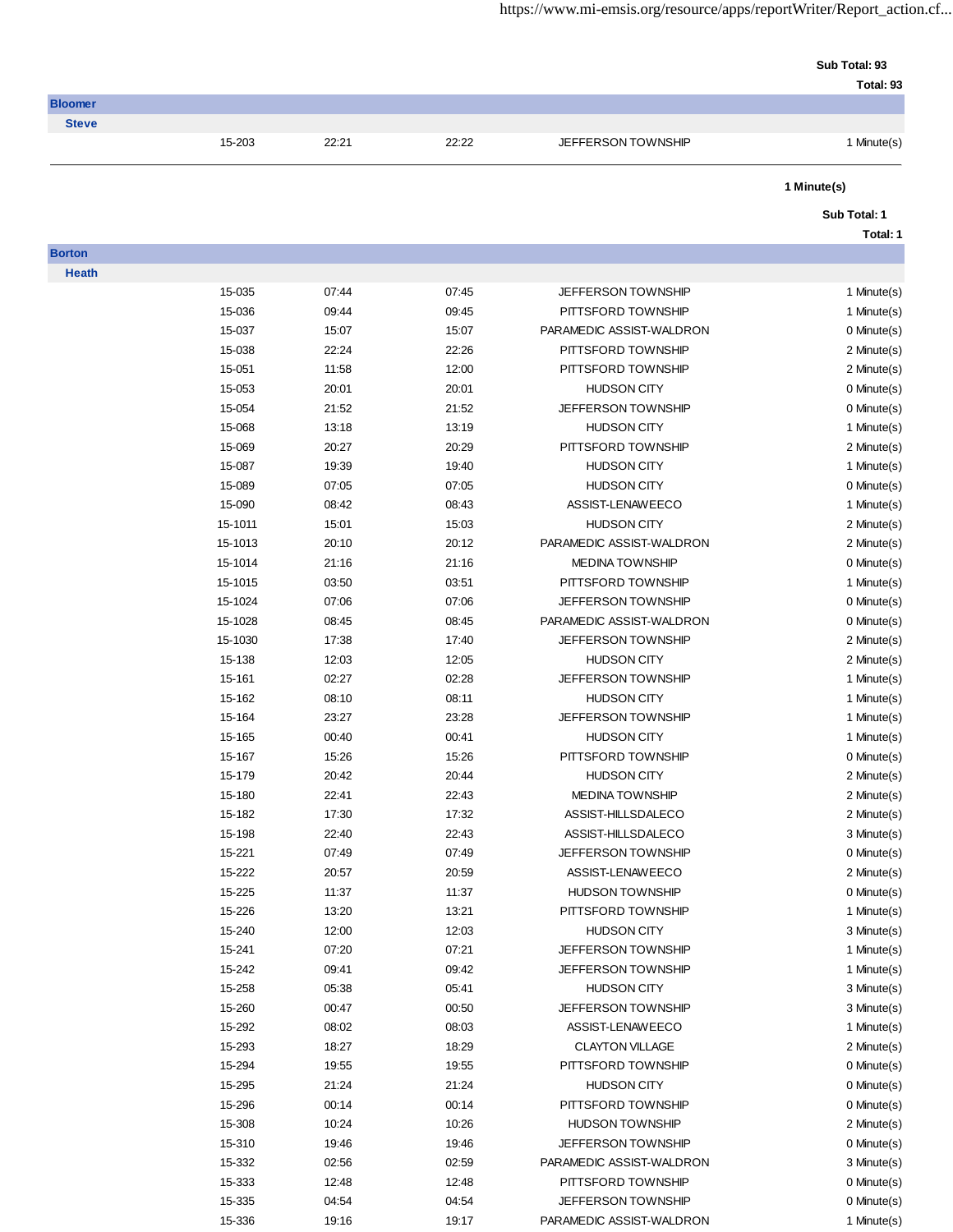| 15-355 | 08:44 | 08:45 | <b>HUDSON CITY</b>        | 1 Minute(s) |
|--------|-------|-------|---------------------------|-------------|
| 15-356 | 13:17 | 13:20 | <b>HUDSON CITY</b>        | 3 Minute(s) |
| 15-360 | 19:46 | 19:47 | <b>HUDSON CITY</b>        | 1 Minute(s) |
| 15-378 | 21:02 | 21:04 | <b>HUDSON CITY</b>        | 2 Minute(s) |
| 15-379 | 14:56 | 14:56 | PITTSFORD TOWNSHIP        | 0 Minute(s) |
| 15-397 | 03:35 | 03:36 | PITTSFORD TOWNSHIP        | 1 Minute(s) |
| 15-398 | 17:11 | 17:13 | <b>HUDSON CITY</b>        | 2 Minute(s) |
| 15-399 | 22:11 | 22:12 | <b>JEFFERSON TOWNSHIP</b> | 1 Minute(s) |
| 15-402 | 12:00 | 12:01 | PARAMEDIC ASSIST-WALDRON  | 1 Minute(s) |
| 15-404 | 14:04 | 14:05 | <b>CLAYTON VILLAGE</b>    | 1 Minute(s) |
| 15-422 | 22:06 | 22:06 | PITTSFORD TOWNSHIP        | 0 Minute(s) |
| 15-423 | 22:06 | 22:06 | PITTSFORD TOWNSHIP        | 0 Minute(s) |
| 15-424 | 12:41 | 12:42 | JEFFERSON TOWNSHIP        | 1 Minute(s) |
| 15-425 | 17:16 | 17:19 | ASSIST-HILLSDALECO        | 3 Minute(s) |
| 15-455 | 07:53 | 07:54 | <b>HUDSON CITY</b>        | 1 Minute(s) |
| 15-457 | 12:23 | 12:24 | <b>HUDSON CITY</b>        | 1 Minute(s) |
| 15-459 | 21:20 | 21:20 | JEFFERSON TOWNSHIP        | 0 Minute(s) |
| 15-460 | 03:09 | 03:09 | PARAMEDIC ASSIST-WALDRON  | 0 Minute(s) |
| 15-462 | 16:28 | 16:29 | PITTSFORD TOWNSHIP        | 1 Minute(s) |
| 15-482 | 19:26 | 19:27 | PARAMEDIC ASSIST-WALDRON  | 1 Minute(s) |
| 15-514 | 10:46 | 10:47 | <b>HUDSON CITY</b>        | 1 Minute(s) |
| 15-515 | 12:40 | 12:41 | <b>HUDSON CITY</b>        | 1 Minute(s) |
| 15-516 | 00:56 | 00:59 | PITTSFORD TOWNSHIP        | 3 Minute(s) |
| 15-517 | 04:46 | 04:48 | <b>JEFFERSON TOWNSHIP</b> | 2 Minute(s) |
| 15-537 | 08:57 | 08:58 | PARAMEDIC ASSIST-WALDRON  | 1 Minute(s) |
| 15-567 | 13:27 | 13:29 | <b>HUDSON CITY</b>        | 2 Minute(s) |
| 15-568 | 16:35 | 16:38 | PITTSFORD TOWNSHIP        | 3 Minute(s) |
| 15-569 | 19:22 | 19:24 | <b>HUDSON CITY</b>        | 2 Minute(s) |
| 15-570 | 20:46 | 20:48 | ASSIST-LENAWEECO          | 2 Minute(s) |
| 15-575 | 16:21 | 16:22 | <b>HUDSON CITY</b>        | 1 Minute(s) |
| 15-591 | 13:43 | 13:45 | PARAMEDIC ASSIST-WALDRON  | 2 Minute(s) |
| 15-625 | 06:42 | 06:45 | <b>HUDSON CITY</b>        | 3 Minute(s) |
| 15-626 | 16:23 | 16:24 | PITTSFORD TOWNSHIP        | 1 Minute(s) |
| 15-627 | 21:42 | 21:43 | <b>HUDSON CITY</b>        | 1 Minute(s) |
| 15-662 | 15:48 | 15:49 | PITTSFORD TOWNSHIP        | 1 Minute(s) |
| 15-663 | 19:38 | 19:39 | <b>HUDSON CITY</b>        | 1 Minute(s) |
| 15-664 | 20:51 | 20:51 | JEFFERSON TOWNSHIP        | 0 Minute(s) |
| 15-665 | 00:41 | 00:43 | <b>HUDSON CITY</b>        | 2 Minute(s) |
| 15-667 | 17:29 | 17:30 | ASSIST-HILLSDALECO        | 1 Minute(s) |
| 15-705 | 07:56 | 07:59 | <b>HUDSON CITY</b>        | 3 Minute(s) |
| 15-708 | 19:07 | 19:08 | <b>HUDSON CITY</b>        | 1 Minute(s) |
| 15-709 | 22:31 | 22:31 | PITTSFORD TOWNSHIP        | 0 Minute(s) |
| 15-710 | 00:37 | 00:41 | <b>HUDSON CITY</b>        | 4 Minute(s) |
| 15-711 | 03:21 | 03:24 | <b>JEFFERSON TOWNSHIP</b> | 3 Minute(s) |
| 15-712 | 13:11 | 13:13 | DOVER TOWNSHIP            | 2 Minute(s) |
| 15-730 | 15:38 | 15:38 | <b>HUDSON CITY</b>        | 0 Minute(s) |
| 15-745 | 17:43 | 17:49 | <b>HUDSON CITY</b>        | 6 Minute(s) |
| 15-748 | 21:14 | 21:15 | PITTSFORD TOWNSHIP        | 1 Minute(s) |
| 15-749 | 06:40 | 06:44 | DOVER TOWNSHIP            | 4 Minute(s) |
| 15-771 | 12:14 | 12:15 | ASSIST-HILLSDALECO        | 1 Minute(s) |
| 15-773 | 16:21 | 16:23 | PARAMEDIC ASSIST-WALDRON  | 2 Minute(s) |
| 15-774 | 17:13 | 17:14 | ASSIST-HILLSDALECO        | 1 Minute(s) |
| 15-776 | 09:26 | 09:27 | PITTSFORD TOWNSHIP        | 1 Minute(s) |
| 15-777 | 14:49 | 14:51 | ASSIST-HILLSDALECO        | 2 Minute(s) |
| 15-803 | 16:32 | 16:33 | <b>JEFFERSON TOWNSHIP</b> | 1 Minute(s) |
| 15-825 | 12:41 | 12:41 | PITTSFORD TOWNSHIP        | 0 Minute(s) |
| 15-859 | 21:14 | 21:16 | <b>HUDSON CITY</b>        | 2 Minute(s) |
| 15-860 | 00:08 | 00:08 | <b>JEFFERSON TOWNSHIP</b> | 0 Minute(s) |
| 15-861 | 14:02 | 14:03 | <b>JEFFERSON TOWNSHIP</b> | 1 Minute(s) |
| 15-862 | 19:55 | 19:57 | <b>JEFFERSON TOWNSHIP</b> | 2 Minute(s) |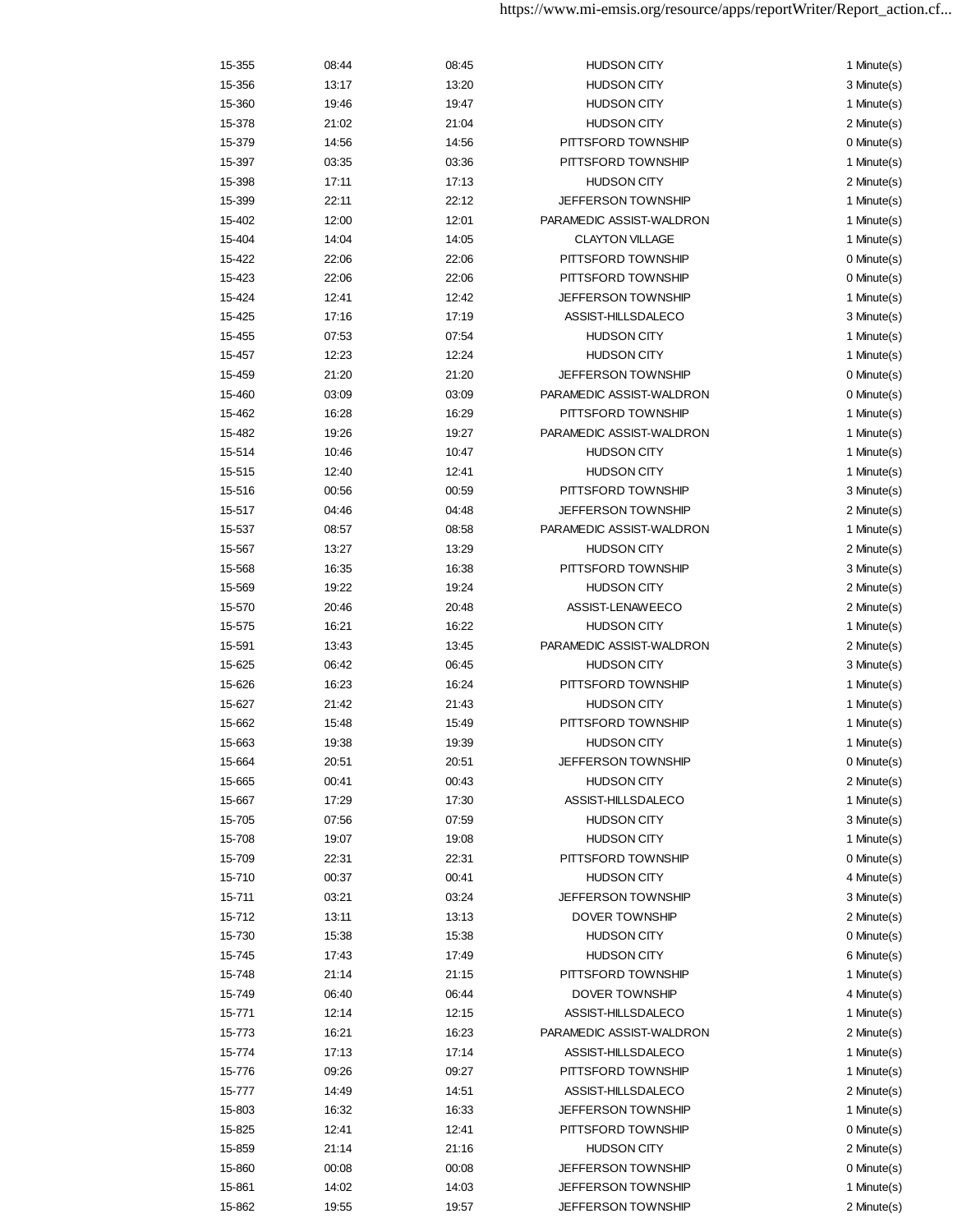| 15-882 | 08:20 | 08:21 | <b>HUDSON CITY</b>        | 1 Minute(s) |
|--------|-------|-------|---------------------------|-------------|
| 15-884 | 12:33 | 12:34 | <b>HUDSON CITY</b>        | 1 Minute(s) |
| 15-887 | 01:16 | 01:17 | PARAMEDIC ASSIST-WALDRON  | 1 Minute(s) |
| 15-888 | 09:25 | 09:26 | <b>JEFFERSON TOWNSHIP</b> | 1 Minute(s) |
| 15-904 | 23:47 | 23:50 | <b>JEFFERSON TOWNSHIP</b> | 3 Minute(s) |
| 15-905 | 07:42 | 07:42 | PITTSFORD TOWNSHIP        | 0 Minute(s) |
| 15-907 | 08:52 | 08:54 | PITTSFORD TOWNSHIP        | 2 Minute(s) |
| 15-944 | 09:32 | 09:33 | <b>HUDSON CITY</b>        | 1 Minute(s) |
| 15-946 | 16:21 | 16:22 | <b>HUDSON CITY</b>        | 1 Minute(s) |
| 15-948 | 15:16 | 15:17 | PITTSFORD TOWNSHIP        | 1 Minute(s) |
| 15-972 | 22:28 | 22:29 | PARAMEDIC ASSIST-WALDRON  | 1 Minute(s) |
| 15-994 | 09:22 | 09:22 | <b>HUDSON CITY</b>        | 0 Minute(s) |
| 15-995 | 00:25 | 00:27 | <b>JEFFERSON TOWNSHIP</b> | 2 Minute(s) |
| 15-996 | 04:24 | 04:26 | PITTSFORD TOWNSHIP        | 2 Minute(s) |
| 15-997 | 19:08 | 19:08 | PARAMEDIC ASSIST-WALDRON  | 0 Minute(s) |
|        |       |       |                           |             |

# **Sub Total: 124**

## **Total: 124**

| 15-057  | 16:30 | 16:30 | <b>CLAYTON VILLAGE</b>    | 0 Minute(s) |
|---------|-------|-------|---------------------------|-------------|
| 15-058  | 18:00 | 18:01 | JEFFERSON TOWNSHIP        | 1 Minute(s) |
| 15-072  | 19:00 | 19:01 | <b>JEFFERSON TOWNSHIP</b> | 1 Minute(s) |
| 15-103  | 09:11 | 09:12 | PARAMEDIC ASSIST-WALDRON  | 1 Minute(s) |
| 15-1032 | 11:36 | 11:36 | <b>HUDSON CITY</b>        | 0 Minute(s) |
| 15-1033 | 13:41 | 13:41 | <b>HUDSON CITY</b>        | 0 Minute(s) |
| 15-1036 | 21:43 | 21:43 | ASSIST-HILLSDALECO        | 0 Minute(s) |
| 15-129  | 08:53 | 08:54 | <b>HUDSON CITY</b>        | 1 Minute(s) |
| 15-141  | 06:51 | 06:51 | JEFFERSON TOWNSHIP        | 0 Minute(s) |
| 15-142  | 08:10 | 08:10 | <b>HUDSON CITY</b>        | 0 Minute(s) |
| 15-185  | 17:30 | 17:30 | <b>CLAYTON VILLAGE</b>    | 0 Minute(s) |
| 15-186  | 17:30 | 17:30 | <b>CLAYTON VILLAGE</b>    | 0 Minute(s) |
| 15-202  | 15:33 | 15:33 | <b>DOVER TOWNSHIP</b>     | 0 Minute(s) |
| 15-228  | 11:03 | 11:03 | <b>HUDSON CITY</b>        | 0 Minute(s) |
| 15-247  | 10:06 | 10:06 | <b>HUDSON CITY</b>        | 0 Minute(s) |
| 15-263  | 10:29 | 10:30 | <b>CLAYTON VILLAGE</b>    | 1 Minute(s) |
| 15-279  | 21:46 | 21:47 | JEFFERSON TOWNSHIP        | 1 Minute(s) |
| 15-339  | 16:46 | 16:46 | <b>HUDSON TOWNSHIP</b>    | 0 Minute(s) |
| 15-340  | 19:55 | 19:55 | <b>HUDSON CITY</b>        | 0 Minute(s) |
| 15-385  | 20:52 | 20:52 | ASSIST-HILLSDALECO        | 0 Minute(s) |
| 15-426  | 17:01 | 17:02 | ASSIST-LENAWEECO          | 1 Minute(s) |
| 15-427  | 18:50 | 18:51 | PITTSFORD TOWNSHIP        | 1 Minute(s) |
| 15-484  | 13:40 | 13:40 | <b>HUDSON CITY</b>        | 0 Minute(s) |
| 15-486  | 16:15 | 16:15 | PARAMEDIC ASSIST-WALDRON  | 0 Minute(s) |
| 15-521  | 13:34 | 13:34 | <b>HUDSON CITY</b>        | 0 Minute(s) |
| 15-538  | 07:01 | 07:01 | PITTSFORD TOWNSHIP        | 0 Minute(s) |
| 15-539  | 16:25 | 16:26 | <b>HUDSON CITY</b>        | 1 Minute(s) |
| 15-555  | 20:34 | 20:34 | JEFFERSON TOWNSHIP        | 0 Minute(s) |
| 15-571  | 09:06 | 09:07 | PARAMEDIC ASSIST-WALDRON  | 1 Minute(s) |
| 15-573  | 13:33 | 13:40 | <b>HUDSON TOWNSHIP</b>    | 7 Minute(s) |
| 15-574  | 17:44 | 17:44 | JEFFERSON TOWNSHIP        | 0 Minute(s) |
| 15-577  | 21:13 | 21:13 | <b>HUDSON CITY</b>        | 0 Minute(s) |
| 15-594  | 11:13 | 11:13 | <b>HUDSON TOWNSHIP</b>    | 0 Minute(s) |
| 15-595  | 17:12 | 17:12 | ASSIST-LENAWEECO          | 0 Minute(s) |
|         |       |       |                           |             |

 15-596 20:10 20:10 HUDSON CITY 0 Minute(s) 15-615 20:21 20:21 ASSIST-HILLSDALECO 0 Minute(s) 15-647 09:05 09:05 CLAYTON VILLAGE 0 Minute(s) 15-669 09:57 09:57 09:57 CLAYTON VILLAGE 0 Minute(s) 15-670 20:15 20:15 HUDSON CITY 0 Minute(s)

**Brandemihl Nicholas**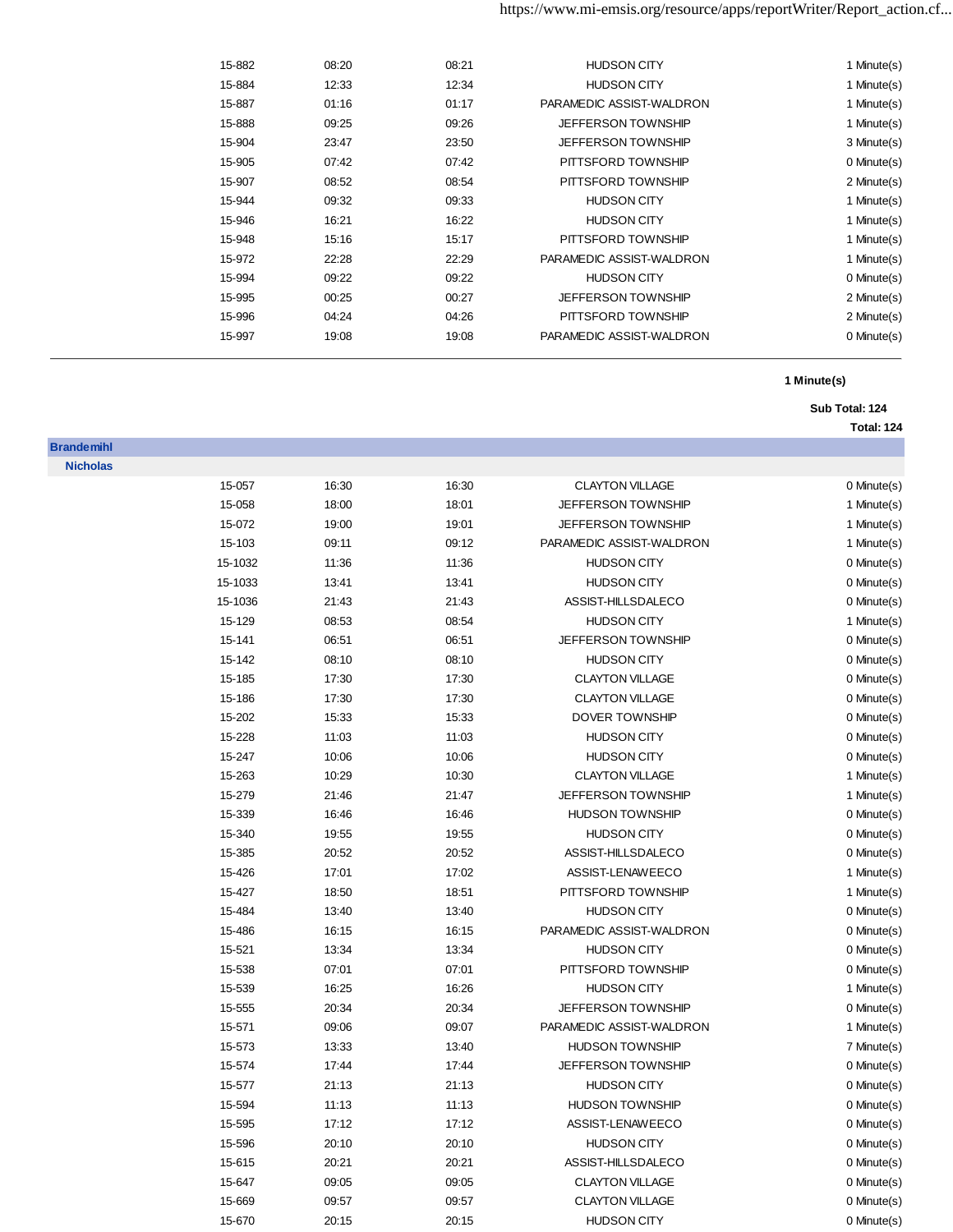| 15-692 | 11:27 | 11:31 | PITTSFORD TOWNSHIP        | 4 Minute(s) |
|--------|-------|-------|---------------------------|-------------|
| 15-713 | 05:55 | 05:57 | <b>HUDSON CITY</b>        | 2 Minute(s) |
| 15-731 | 11:53 | 11:55 | <b>HUDSON TOWNSHIP</b>    | 2 Minute(s) |
| 15-751 | 21:37 | 21:37 | PARAMEDIC ASSIST-WALDRON  | 0 Minute(s) |
| 15-806 | 10:46 | 10:48 | <b>HUDSON CITY</b>        | 2 Minute(s) |
| 15-829 | 13:39 | 13:42 | <b>HUDSON CITY</b>        | 3 Minute(s) |
| 15-831 | 17:10 | 17:10 | <b>HUDSON CITY</b>        | 0 Minute(s) |
| 15-846 | 14:34 | 14:34 | <b>HUDSON CITY</b>        | 0 Minute(s) |
| 15-930 | 12:17 | 12:17 | <b>HUDSON CITY</b>        | 0 Minute(s) |
| 15-950 | 07:43 | 07:43 | ASSIST-HILLSDALECO        | 0 Minute(s) |
| 15-952 | 17:44 | 17:44 | <b>HUDSON CITY</b>        | 0 Minute(s) |
| 15-955 | 19:14 | 19:14 | <b>HUDSON CITY</b>        | 0 Minute(s) |
| 15-975 | 10:24 | 10:25 | PITTSFORD TOWNSHIP        | 1 Minute(s) |
| 15-977 | 16:07 | 16:07 | <b>HUDSON TOWNSHIP</b>    | 0 Minute(s) |
| 15-979 | 21:50 | 21:50 | <b>JEFFERSON TOWNSHIP</b> | 0 Minute(s) |
| 15-999 | 10:20 | 10:20 | PITTSFORD TOWNSHIP        | 0 Minute(s) |
|        |       |       |                           |             |

### **Sub Total: 55**

**Total: 55**

| <b>Clayton Fire</b> |        |       |       |                        |             |
|---------------------|--------|-------|-------|------------------------|-------------|
| <b>Department</b>   |        |       |       |                        |             |
|                     | 15-034 | 13:47 | 13:48 | <b>CLAYTON VILLAGE</b> | 1 Minute(s) |
|                     | 15-329 | 04:59 | 05:01 | <b>CLAYTON VILLAGE</b> | 2 Minute(s) |
|                     | 15-420 | 15:35 | 15:36 | <b>CLAYTON VILLAGE</b> | 1 Minute(s) |
|                     | 15-421 | 15:35 | 15:36 | <b>CLAYTON VILLAGE</b> | 1 Minute(s) |
|                     | 15-469 | 21:04 | 21:06 | DOVER TOWNSHIP         | 2 Minute(s) |
|                     | 15-492 | 12:40 | 12:40 | <b>CLAYTON VILLAGE</b> | 0 Minute(s) |
|                     | 15-576 | 20:23 | 20:24 | <b>CLAYTON VILLAGE</b> | 1 Minute(s) |
|                     |        |       |       |                        |             |

# **1 Minute(s)**

**Sub Total: 7** 

**Total: 7**

| <b>Fountain</b> |        |       |       |                    |             |
|-----------------|--------|-------|-------|--------------------|-------------|
| <b>Benjamin</b> |        |       |       |                    |             |
|                 | 15-909 | 14:35 | 14:36 | JEFFERSON TOWNSHIP | I Minute(s) |

### **1 Minute(s)**

#### **Sub Total: 1**

**Total: 1**

| <b>Hackett</b> |        |       |       |                           |             |
|----------------|--------|-------|-------|---------------------------|-------------|
| Andy           |        |       |       |                           |             |
|                | 15-593 | 20:52 | 20:57 | PITTSFORD TOWNSHIP        | 5 Minute(s) |
|                | 15-746 | 19:24 | 19:25 | <b>HUDSON CITY</b>        | 1 Minute(s) |
|                | 15-747 | 20:02 | 20:03 | PARAMEDIC ASSIST-WALDRON  | 1 Minute(s) |
|                | 15-795 | 14:08 | 14:09 | <b>JEFFERSON TOWNSHIP</b> | 1 Minute(s) |
|                |        |       |       |                           |             |

**2 Minute(s)**

#### **Sub Total: 4**

| <b>Jenkins</b> |        |       |       |                           |             |
|----------------|--------|-------|-------|---------------------------|-------------|
| <b>Sean</b>    |        |       |       |                           |             |
|                | 15-002 | 08:45 | 08:46 | ASSIST-HILLSDALECO        | I Minute(s) |
|                | 15-004 | 16:50 | 16:51 | PITTSFORD TOWNSHIP        | I Minute(s) |
|                | 15-018 | 18:10 | 18:11 | DOVER TOWNSHIP            | Minute(s)   |
|                | 15-020 | 07:57 | 07:58 | PARAMEDIC ASSIST-WALDRON  | Minute(s)   |
|                | 15-021 | 09:31 | 09:31 | <b>JEFFERSON TOWNSHIP</b> | 0 Minute(s) |
|                |        |       |       |                           |             |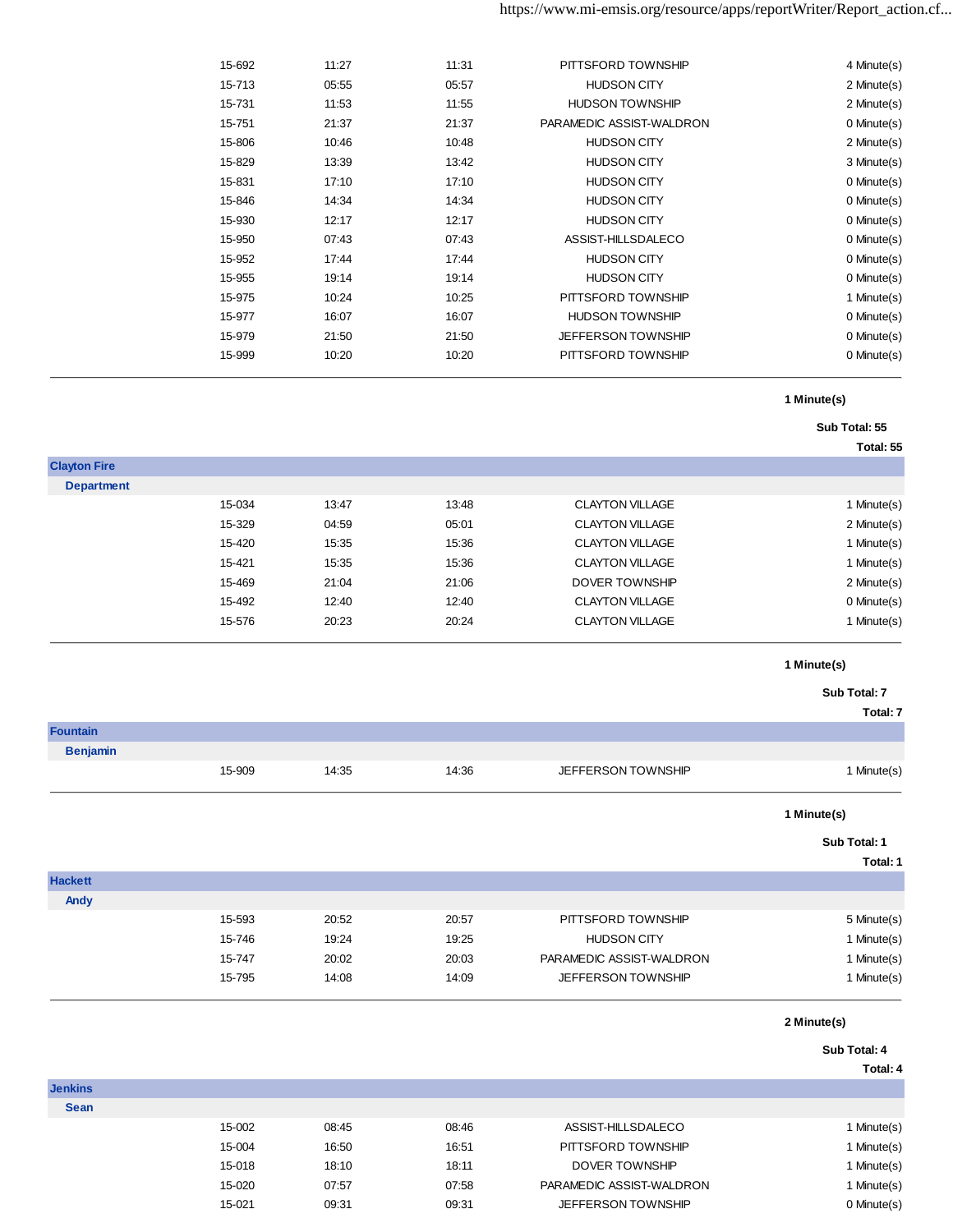| 15-048<br>17:41<br>17:41<br>PARAMEDIC ASSIST-WALDRON<br>JEFFERSON TOWNSHIP<br>15-056<br>16:01<br>16:01<br>15-059<br>19:30<br>19:34<br>PITTSFORD TOWNSHIP<br>15-060<br>13:01<br>13:01<br><b>JEFFERSON TOWNSHIP</b><br>15-065<br>12:52<br>12:54<br>PARAMEDIC ASSIST-WALDRON<br>PARAMEDIC ASSIST-WALDRON<br>15-067<br>15:51<br>15:51<br>11:16<br><b>JEFFERSON TOWNSHIP</b><br>15-074<br>11:15<br>15-088<br>04:16<br>04:18<br>ASSIST-HILLSDALECO<br>PARAMEDIC ASSIST-WALDRON<br>15-098<br>09:51<br>09:52<br>PITTSFORD TOWNSHIP<br>15-099<br>14:16<br>14:18<br>15-1003<br>19:14<br>19:14<br><b>MEDINA TOWNSHIP</b><br>15-1004<br>23:00<br>23:02<br><b>HUDSON CITY</b><br>01:23<br>01:21<br><b>HUDSON TOWNSHIP</b><br>15-1005<br>15-1016<br>00:27<br>00:29<br>ASSIST-LENAWEECO<br>15-1022<br>10:45<br>10:46<br>DOVER TOWNSHIP<br>JEFFERSON TOWNSHIP<br>15-1024<br>07:06<br>07:06<br>15-104<br>01:45<br>01:47<br>PARAMEDIC ASSIST-WALDRON<br>15-105<br>PARAMEDIC ASSIST-WALDRON<br>01:45<br>01:48<br>PARAMEDIC ASSIST-WALDRON<br>15-106<br>10:19<br>10:20<br>15-107<br>PITTSFORD TOWNSHIP<br>11:57<br>11:57<br>15-108<br>16:57<br>ASSIST-HILLSDALECO<br>16:56<br>15-126<br>10:53<br>10:54<br><b>HUDSON CITY</b><br>JEFFERSON TOWNSHIP<br>15-127<br>08:52<br>08:53<br>15-128<br>17:39<br>17:39<br><b>JEFFERSON TOWNSHIP</b><br>15-141<br>06:51<br>06:51<br><b>JEFFERSON TOWNSHIP</b><br><b>HUDSON CITY</b><br>15-142<br>08:10<br>08:10<br>JEFFERSON TOWNSHIP<br>15-145<br>23:16<br>23:17<br>PARAMEDIC ASSIST-WALDRON<br>15-157<br>03:37<br>03:38<br>PARAMEDIC ASSIST-WALDRON<br>15-158<br>09:10<br>09:11<br>JEFFERSON TOWNSHIP<br>15-160<br>16:52<br>16:52<br>19:00<br>PITTSFORD TOWNSHIP<br>15-171<br>19:00<br>12:51<br>12:53<br><b>HUDSON TOWNSHIP</b><br>15-187<br>22:32<br><b>HUDSON TOWNSHIP</b><br>15-188<br>22:32<br><b>HUDSON CITY</b><br>15-199<br>18:42<br>18:43<br>15-202<br>15:33<br>15:33<br><b>DOVER TOWNSHIP</b><br>15-203<br>22:21<br>22:22<br>JEFFERSON TOWNSHIP<br>15-212<br>09:12<br>09:13<br><b>HUDSON TOWNSHIP</b><br>15-214<br>23:33<br>23:34<br>PARAMEDIC ASSIST-WALDRON<br>15-217<br>12:47<br>12:48<br>PITTSFORD TOWNSHIP<br>JEFFERSON TOWNSHIP<br>15-218<br>15:11<br>15:11<br>15-228<br>11:03<br>11:03<br><b>HUDSON CITY</b><br>15-229<br>09:18<br>09:20<br><b>JEFFERSON TOWNSHIP</b><br>15-237<br>09:06<br>09:06<br>PITTSFORD TOWNSHIP<br>15-239<br>03:16<br>03:18<br>PARAMEDIC ASSIST-WALDRON<br>15:27<br>15:28<br>PITTSFORD TOWNSHIP<br>15-250<br>15-263<br>10:29<br>10:30<br><b>CLAYTON VILLAGE</b><br>15-270<br>08:26<br>08:27<br><b>HUDSON CITY</b><br>22:12<br>PARAMEDIC ASSIST-WALDRON<br>15-271<br>22:11<br>03:54<br>03:55<br><b>HUDSON TOWNSHIP</b><br>15-272 |
|------------------------------------------------------------------------------------------------------------------------------------------------------------------------------------------------------------------------------------------------------------------------------------------------------------------------------------------------------------------------------------------------------------------------------------------------------------------------------------------------------------------------------------------------------------------------------------------------------------------------------------------------------------------------------------------------------------------------------------------------------------------------------------------------------------------------------------------------------------------------------------------------------------------------------------------------------------------------------------------------------------------------------------------------------------------------------------------------------------------------------------------------------------------------------------------------------------------------------------------------------------------------------------------------------------------------------------------------------------------------------------------------------------------------------------------------------------------------------------------------------------------------------------------------------------------------------------------------------------------------------------------------------------------------------------------------------------------------------------------------------------------------------------------------------------------------------------------------------------------------------------------------------------------------------------------------------------------------------------------------------------------------------------------------------------------------------------------------------------------------------------------------------------------------------------------------------------------------------------------------------------------------------------------------------------------------------------------------------------------------------------------------------------------------------------------------------------------------------------------------------------------------------------------------------------------------------------------------------------------------------------------------------------------------------------------|
|                                                                                                                                                                                                                                                                                                                                                                                                                                                                                                                                                                                                                                                                                                                                                                                                                                                                                                                                                                                                                                                                                                                                                                                                                                                                                                                                                                                                                                                                                                                                                                                                                                                                                                                                                                                                                                                                                                                                                                                                                                                                                                                                                                                                                                                                                                                                                                                                                                                                                                                                                                                                                                                                                          |
|                                                                                                                                                                                                                                                                                                                                                                                                                                                                                                                                                                                                                                                                                                                                                                                                                                                                                                                                                                                                                                                                                                                                                                                                                                                                                                                                                                                                                                                                                                                                                                                                                                                                                                                                                                                                                                                                                                                                                                                                                                                                                                                                                                                                                                                                                                                                                                                                                                                                                                                                                                                                                                                                                          |
|                                                                                                                                                                                                                                                                                                                                                                                                                                                                                                                                                                                                                                                                                                                                                                                                                                                                                                                                                                                                                                                                                                                                                                                                                                                                                                                                                                                                                                                                                                                                                                                                                                                                                                                                                                                                                                                                                                                                                                                                                                                                                                                                                                                                                                                                                                                                                                                                                                                                                                                                                                                                                                                                                          |
|                                                                                                                                                                                                                                                                                                                                                                                                                                                                                                                                                                                                                                                                                                                                                                                                                                                                                                                                                                                                                                                                                                                                                                                                                                                                                                                                                                                                                                                                                                                                                                                                                                                                                                                                                                                                                                                                                                                                                                                                                                                                                                                                                                                                                                                                                                                                                                                                                                                                                                                                                                                                                                                                                          |
|                                                                                                                                                                                                                                                                                                                                                                                                                                                                                                                                                                                                                                                                                                                                                                                                                                                                                                                                                                                                                                                                                                                                                                                                                                                                                                                                                                                                                                                                                                                                                                                                                                                                                                                                                                                                                                                                                                                                                                                                                                                                                                                                                                                                                                                                                                                                                                                                                                                                                                                                                                                                                                                                                          |
|                                                                                                                                                                                                                                                                                                                                                                                                                                                                                                                                                                                                                                                                                                                                                                                                                                                                                                                                                                                                                                                                                                                                                                                                                                                                                                                                                                                                                                                                                                                                                                                                                                                                                                                                                                                                                                                                                                                                                                                                                                                                                                                                                                                                                                                                                                                                                                                                                                                                                                                                                                                                                                                                                          |
|                                                                                                                                                                                                                                                                                                                                                                                                                                                                                                                                                                                                                                                                                                                                                                                                                                                                                                                                                                                                                                                                                                                                                                                                                                                                                                                                                                                                                                                                                                                                                                                                                                                                                                                                                                                                                                                                                                                                                                                                                                                                                                                                                                                                                                                                                                                                                                                                                                                                                                                                                                                                                                                                                          |
|                                                                                                                                                                                                                                                                                                                                                                                                                                                                                                                                                                                                                                                                                                                                                                                                                                                                                                                                                                                                                                                                                                                                                                                                                                                                                                                                                                                                                                                                                                                                                                                                                                                                                                                                                                                                                                                                                                                                                                                                                                                                                                                                                                                                                                                                                                                                                                                                                                                                                                                                                                                                                                                                                          |
|                                                                                                                                                                                                                                                                                                                                                                                                                                                                                                                                                                                                                                                                                                                                                                                                                                                                                                                                                                                                                                                                                                                                                                                                                                                                                                                                                                                                                                                                                                                                                                                                                                                                                                                                                                                                                                                                                                                                                                                                                                                                                                                                                                                                                                                                                                                                                                                                                                                                                                                                                                                                                                                                                          |
|                                                                                                                                                                                                                                                                                                                                                                                                                                                                                                                                                                                                                                                                                                                                                                                                                                                                                                                                                                                                                                                                                                                                                                                                                                                                                                                                                                                                                                                                                                                                                                                                                                                                                                                                                                                                                                                                                                                                                                                                                                                                                                                                                                                                                                                                                                                                                                                                                                                                                                                                                                                                                                                                                          |
|                                                                                                                                                                                                                                                                                                                                                                                                                                                                                                                                                                                                                                                                                                                                                                                                                                                                                                                                                                                                                                                                                                                                                                                                                                                                                                                                                                                                                                                                                                                                                                                                                                                                                                                                                                                                                                                                                                                                                                                                                                                                                                                                                                                                                                                                                                                                                                                                                                                                                                                                                                                                                                                                                          |
|                                                                                                                                                                                                                                                                                                                                                                                                                                                                                                                                                                                                                                                                                                                                                                                                                                                                                                                                                                                                                                                                                                                                                                                                                                                                                                                                                                                                                                                                                                                                                                                                                                                                                                                                                                                                                                                                                                                                                                                                                                                                                                                                                                                                                                                                                                                                                                                                                                                                                                                                                                                                                                                                                          |
|                                                                                                                                                                                                                                                                                                                                                                                                                                                                                                                                                                                                                                                                                                                                                                                                                                                                                                                                                                                                                                                                                                                                                                                                                                                                                                                                                                                                                                                                                                                                                                                                                                                                                                                                                                                                                                                                                                                                                                                                                                                                                                                                                                                                                                                                                                                                                                                                                                                                                                                                                                                                                                                                                          |
|                                                                                                                                                                                                                                                                                                                                                                                                                                                                                                                                                                                                                                                                                                                                                                                                                                                                                                                                                                                                                                                                                                                                                                                                                                                                                                                                                                                                                                                                                                                                                                                                                                                                                                                                                                                                                                                                                                                                                                                                                                                                                                                                                                                                                                                                                                                                                                                                                                                                                                                                                                                                                                                                                          |
|                                                                                                                                                                                                                                                                                                                                                                                                                                                                                                                                                                                                                                                                                                                                                                                                                                                                                                                                                                                                                                                                                                                                                                                                                                                                                                                                                                                                                                                                                                                                                                                                                                                                                                                                                                                                                                                                                                                                                                                                                                                                                                                                                                                                                                                                                                                                                                                                                                                                                                                                                                                                                                                                                          |
|                                                                                                                                                                                                                                                                                                                                                                                                                                                                                                                                                                                                                                                                                                                                                                                                                                                                                                                                                                                                                                                                                                                                                                                                                                                                                                                                                                                                                                                                                                                                                                                                                                                                                                                                                                                                                                                                                                                                                                                                                                                                                                                                                                                                                                                                                                                                                                                                                                                                                                                                                                                                                                                                                          |
|                                                                                                                                                                                                                                                                                                                                                                                                                                                                                                                                                                                                                                                                                                                                                                                                                                                                                                                                                                                                                                                                                                                                                                                                                                                                                                                                                                                                                                                                                                                                                                                                                                                                                                                                                                                                                                                                                                                                                                                                                                                                                                                                                                                                                                                                                                                                                                                                                                                                                                                                                                                                                                                                                          |
|                                                                                                                                                                                                                                                                                                                                                                                                                                                                                                                                                                                                                                                                                                                                                                                                                                                                                                                                                                                                                                                                                                                                                                                                                                                                                                                                                                                                                                                                                                                                                                                                                                                                                                                                                                                                                                                                                                                                                                                                                                                                                                                                                                                                                                                                                                                                                                                                                                                                                                                                                                                                                                                                                          |
|                                                                                                                                                                                                                                                                                                                                                                                                                                                                                                                                                                                                                                                                                                                                                                                                                                                                                                                                                                                                                                                                                                                                                                                                                                                                                                                                                                                                                                                                                                                                                                                                                                                                                                                                                                                                                                                                                                                                                                                                                                                                                                                                                                                                                                                                                                                                                                                                                                                                                                                                                                                                                                                                                          |
|                                                                                                                                                                                                                                                                                                                                                                                                                                                                                                                                                                                                                                                                                                                                                                                                                                                                                                                                                                                                                                                                                                                                                                                                                                                                                                                                                                                                                                                                                                                                                                                                                                                                                                                                                                                                                                                                                                                                                                                                                                                                                                                                                                                                                                                                                                                                                                                                                                                                                                                                                                                                                                                                                          |
|                                                                                                                                                                                                                                                                                                                                                                                                                                                                                                                                                                                                                                                                                                                                                                                                                                                                                                                                                                                                                                                                                                                                                                                                                                                                                                                                                                                                                                                                                                                                                                                                                                                                                                                                                                                                                                                                                                                                                                                                                                                                                                                                                                                                                                                                                                                                                                                                                                                                                                                                                                                                                                                                                          |
|                                                                                                                                                                                                                                                                                                                                                                                                                                                                                                                                                                                                                                                                                                                                                                                                                                                                                                                                                                                                                                                                                                                                                                                                                                                                                                                                                                                                                                                                                                                                                                                                                                                                                                                                                                                                                                                                                                                                                                                                                                                                                                                                                                                                                                                                                                                                                                                                                                                                                                                                                                                                                                                                                          |
|                                                                                                                                                                                                                                                                                                                                                                                                                                                                                                                                                                                                                                                                                                                                                                                                                                                                                                                                                                                                                                                                                                                                                                                                                                                                                                                                                                                                                                                                                                                                                                                                                                                                                                                                                                                                                                                                                                                                                                                                                                                                                                                                                                                                                                                                                                                                                                                                                                                                                                                                                                                                                                                                                          |
|                                                                                                                                                                                                                                                                                                                                                                                                                                                                                                                                                                                                                                                                                                                                                                                                                                                                                                                                                                                                                                                                                                                                                                                                                                                                                                                                                                                                                                                                                                                                                                                                                                                                                                                                                                                                                                                                                                                                                                                                                                                                                                                                                                                                                                                                                                                                                                                                                                                                                                                                                                                                                                                                                          |
|                                                                                                                                                                                                                                                                                                                                                                                                                                                                                                                                                                                                                                                                                                                                                                                                                                                                                                                                                                                                                                                                                                                                                                                                                                                                                                                                                                                                                                                                                                                                                                                                                                                                                                                                                                                                                                                                                                                                                                                                                                                                                                                                                                                                                                                                                                                                                                                                                                                                                                                                                                                                                                                                                          |
|                                                                                                                                                                                                                                                                                                                                                                                                                                                                                                                                                                                                                                                                                                                                                                                                                                                                                                                                                                                                                                                                                                                                                                                                                                                                                                                                                                                                                                                                                                                                                                                                                                                                                                                                                                                                                                                                                                                                                                                                                                                                                                                                                                                                                                                                                                                                                                                                                                                                                                                                                                                                                                                                                          |
|                                                                                                                                                                                                                                                                                                                                                                                                                                                                                                                                                                                                                                                                                                                                                                                                                                                                                                                                                                                                                                                                                                                                                                                                                                                                                                                                                                                                                                                                                                                                                                                                                                                                                                                                                                                                                                                                                                                                                                                                                                                                                                                                                                                                                                                                                                                                                                                                                                                                                                                                                                                                                                                                                          |
|                                                                                                                                                                                                                                                                                                                                                                                                                                                                                                                                                                                                                                                                                                                                                                                                                                                                                                                                                                                                                                                                                                                                                                                                                                                                                                                                                                                                                                                                                                                                                                                                                                                                                                                                                                                                                                                                                                                                                                                                                                                                                                                                                                                                                                                                                                                                                                                                                                                                                                                                                                                                                                                                                          |
|                                                                                                                                                                                                                                                                                                                                                                                                                                                                                                                                                                                                                                                                                                                                                                                                                                                                                                                                                                                                                                                                                                                                                                                                                                                                                                                                                                                                                                                                                                                                                                                                                                                                                                                                                                                                                                                                                                                                                                                                                                                                                                                                                                                                                                                                                                                                                                                                                                                                                                                                                                                                                                                                                          |
|                                                                                                                                                                                                                                                                                                                                                                                                                                                                                                                                                                                                                                                                                                                                                                                                                                                                                                                                                                                                                                                                                                                                                                                                                                                                                                                                                                                                                                                                                                                                                                                                                                                                                                                                                                                                                                                                                                                                                                                                                                                                                                                                                                                                                                                                                                                                                                                                                                                                                                                                                                                                                                                                                          |
|                                                                                                                                                                                                                                                                                                                                                                                                                                                                                                                                                                                                                                                                                                                                                                                                                                                                                                                                                                                                                                                                                                                                                                                                                                                                                                                                                                                                                                                                                                                                                                                                                                                                                                                                                                                                                                                                                                                                                                                                                                                                                                                                                                                                                                                                                                                                                                                                                                                                                                                                                                                                                                                                                          |
|                                                                                                                                                                                                                                                                                                                                                                                                                                                                                                                                                                                                                                                                                                                                                                                                                                                                                                                                                                                                                                                                                                                                                                                                                                                                                                                                                                                                                                                                                                                                                                                                                                                                                                                                                                                                                                                                                                                                                                                                                                                                                                                                                                                                                                                                                                                                                                                                                                                                                                                                                                                                                                                                                          |
|                                                                                                                                                                                                                                                                                                                                                                                                                                                                                                                                                                                                                                                                                                                                                                                                                                                                                                                                                                                                                                                                                                                                                                                                                                                                                                                                                                                                                                                                                                                                                                                                                                                                                                                                                                                                                                                                                                                                                                                                                                                                                                                                                                                                                                                                                                                                                                                                                                                                                                                                                                                                                                                                                          |
|                                                                                                                                                                                                                                                                                                                                                                                                                                                                                                                                                                                                                                                                                                                                                                                                                                                                                                                                                                                                                                                                                                                                                                                                                                                                                                                                                                                                                                                                                                                                                                                                                                                                                                                                                                                                                                                                                                                                                                                                                                                                                                                                                                                                                                                                                                                                                                                                                                                                                                                                                                                                                                                                                          |
|                                                                                                                                                                                                                                                                                                                                                                                                                                                                                                                                                                                                                                                                                                                                                                                                                                                                                                                                                                                                                                                                                                                                                                                                                                                                                                                                                                                                                                                                                                                                                                                                                                                                                                                                                                                                                                                                                                                                                                                                                                                                                                                                                                                                                                                                                                                                                                                                                                                                                                                                                                                                                                                                                          |
|                                                                                                                                                                                                                                                                                                                                                                                                                                                                                                                                                                                                                                                                                                                                                                                                                                                                                                                                                                                                                                                                                                                                                                                                                                                                                                                                                                                                                                                                                                                                                                                                                                                                                                                                                                                                                                                                                                                                                                                                                                                                                                                                                                                                                                                                                                                                                                                                                                                                                                                                                                                                                                                                                          |
|                                                                                                                                                                                                                                                                                                                                                                                                                                                                                                                                                                                                                                                                                                                                                                                                                                                                                                                                                                                                                                                                                                                                                                                                                                                                                                                                                                                                                                                                                                                                                                                                                                                                                                                                                                                                                                                                                                                                                                                                                                                                                                                                                                                                                                                                                                                                                                                                                                                                                                                                                                                                                                                                                          |
|                                                                                                                                                                                                                                                                                                                                                                                                                                                                                                                                                                                                                                                                                                                                                                                                                                                                                                                                                                                                                                                                                                                                                                                                                                                                                                                                                                                                                                                                                                                                                                                                                                                                                                                                                                                                                                                                                                                                                                                                                                                                                                                                                                                                                                                                                                                                                                                                                                                                                                                                                                                                                                                                                          |
|                                                                                                                                                                                                                                                                                                                                                                                                                                                                                                                                                                                                                                                                                                                                                                                                                                                                                                                                                                                                                                                                                                                                                                                                                                                                                                                                                                                                                                                                                                                                                                                                                                                                                                                                                                                                                                                                                                                                                                                                                                                                                                                                                                                                                                                                                                                                                                                                                                                                                                                                                                                                                                                                                          |
|                                                                                                                                                                                                                                                                                                                                                                                                                                                                                                                                                                                                                                                                                                                                                                                                                                                                                                                                                                                                                                                                                                                                                                                                                                                                                                                                                                                                                                                                                                                                                                                                                                                                                                                                                                                                                                                                                                                                                                                                                                                                                                                                                                                                                                                                                                                                                                                                                                                                                                                                                                                                                                                                                          |
|                                                                                                                                                                                                                                                                                                                                                                                                                                                                                                                                                                                                                                                                                                                                                                                                                                                                                                                                                                                                                                                                                                                                                                                                                                                                                                                                                                                                                                                                                                                                                                                                                                                                                                                                                                                                                                                                                                                                                                                                                                                                                                                                                                                                                                                                                                                                                                                                                                                                                                                                                                                                                                                                                          |
|                                                                                                                                                                                                                                                                                                                                                                                                                                                                                                                                                                                                                                                                                                                                                                                                                                                                                                                                                                                                                                                                                                                                                                                                                                                                                                                                                                                                                                                                                                                                                                                                                                                                                                                                                                                                                                                                                                                                                                                                                                                                                                                                                                                                                                                                                                                                                                                                                                                                                                                                                                                                                                                                                          |
|                                                                                                                                                                                                                                                                                                                                                                                                                                                                                                                                                                                                                                                                                                                                                                                                                                                                                                                                                                                                                                                                                                                                                                                                                                                                                                                                                                                                                                                                                                                                                                                                                                                                                                                                                                                                                                                                                                                                                                                                                                                                                                                                                                                                                                                                                                                                                                                                                                                                                                                                                                                                                                                                                          |
|                                                                                                                                                                                                                                                                                                                                                                                                                                                                                                                                                                                                                                                                                                                                                                                                                                                                                                                                                                                                                                                                                                                                                                                                                                                                                                                                                                                                                                                                                                                                                                                                                                                                                                                                                                                                                                                                                                                                                                                                                                                                                                                                                                                                                                                                                                                                                                                                                                                                                                                                                                                                                                                                                          |
|                                                                                                                                                                                                                                                                                                                                                                                                                                                                                                                                                                                                                                                                                                                                                                                                                                                                                                                                                                                                                                                                                                                                                                                                                                                                                                                                                                                                                                                                                                                                                                                                                                                                                                                                                                                                                                                                                                                                                                                                                                                                                                                                                                                                                                                                                                                                                                                                                                                                                                                                                                                                                                                                                          |
|                                                                                                                                                                                                                                                                                                                                                                                                                                                                                                                                                                                                                                                                                                                                                                                                                                                                                                                                                                                                                                                                                                                                                                                                                                                                                                                                                                                                                                                                                                                                                                                                                                                                                                                                                                                                                                                                                                                                                                                                                                                                                                                                                                                                                                                                                                                                                                                                                                                                                                                                                                                                                                                                                          |
|                                                                                                                                                                                                                                                                                                                                                                                                                                                                                                                                                                                                                                                                                                                                                                                                                                                                                                                                                                                                                                                                                                                                                                                                                                                                                                                                                                                                                                                                                                                                                                                                                                                                                                                                                                                                                                                                                                                                                                                                                                                                                                                                                                                                                                                                                                                                                                                                                                                                                                                                                                                                                                                                                          |
|                                                                                                                                                                                                                                                                                                                                                                                                                                                                                                                                                                                                                                                                                                                                                                                                                                                                                                                                                                                                                                                                                                                                                                                                                                                                                                                                                                                                                                                                                                                                                                                                                                                                                                                                                                                                                                                                                                                                                                                                                                                                                                                                                                                                                                                                                                                                                                                                                                                                                                                                                                                                                                                                                          |
|                                                                                                                                                                                                                                                                                                                                                                                                                                                                                                                                                                                                                                                                                                                                                                                                                                                                                                                                                                                                                                                                                                                                                                                                                                                                                                                                                                                                                                                                                                                                                                                                                                                                                                                                                                                                                                                                                                                                                                                                                                                                                                                                                                                                                                                                                                                                                                                                                                                                                                                                                                                                                                                                                          |
|                                                                                                                                                                                                                                                                                                                                                                                                                                                                                                                                                                                                                                                                                                                                                                                                                                                                                                                                                                                                                                                                                                                                                                                                                                                                                                                                                                                                                                                                                                                                                                                                                                                                                                                                                                                                                                                                                                                                                                                                                                                                                                                                                                                                                                                                                                                                                                                                                                                                                                                                                                                                                                                                                          |
| 15-273<br>11:07<br>11:07<br>PARAMEDIC ASSIST-WALDRON                                                                                                                                                                                                                                                                                                                                                                                                                                                                                                                                                                                                                                                                                                                                                                                                                                                                                                                                                                                                                                                                                                                                                                                                                                                                                                                                                                                                                                                                                                                                                                                                                                                                                                                                                                                                                                                                                                                                                                                                                                                                                                                                                                                                                                                                                                                                                                                                                                                                                                                                                                                                                                     |
| 15-279<br>21:46<br>21:47<br><b>JEFFERSON TOWNSHIP</b>                                                                                                                                                                                                                                                                                                                                                                                                                                                                                                                                                                                                                                                                                                                                                                                                                                                                                                                                                                                                                                                                                                                                                                                                                                                                                                                                                                                                                                                                                                                                                                                                                                                                                                                                                                                                                                                                                                                                                                                                                                                                                                                                                                                                                                                                                                                                                                                                                                                                                                                                                                                                                                    |
| 15-291<br>17:48<br>17:48<br><b>HUDSON TOWNSHIP</b>                                                                                                                                                                                                                                                                                                                                                                                                                                                                                                                                                                                                                                                                                                                                                                                                                                                                                                                                                                                                                                                                                                                                                                                                                                                                                                                                                                                                                                                                                                                                                                                                                                                                                                                                                                                                                                                                                                                                                                                                                                                                                                                                                                                                                                                                                                                                                                                                                                                                                                                                                                                                                                       |
| 15-300<br>18:45<br>18:46<br><b>HUDSON CITY</b>                                                                                                                                                                                                                                                                                                                                                                                                                                                                                                                                                                                                                                                                                                                                                                                                                                                                                                                                                                                                                                                                                                                                                                                                                                                                                                                                                                                                                                                                                                                                                                                                                                                                                                                                                                                                                                                                                                                                                                                                                                                                                                                                                                                                                                                                                                                                                                                                                                                                                                                                                                                                                                           |
| 15-312<br>00:48<br>ASSIST-HILLSDALECO<br>00:49                                                                                                                                                                                                                                                                                                                                                                                                                                                                                                                                                                                                                                                                                                                                                                                                                                                                                                                                                                                                                                                                                                                                                                                                                                                                                                                                                                                                                                                                                                                                                                                                                                                                                                                                                                                                                                                                                                                                                                                                                                                                                                                                                                                                                                                                                                                                                                                                                                                                                                                                                                                                                                           |
| 15-325<br>15:32<br>15:32<br><b>HUDSON CITY</b>                                                                                                                                                                                                                                                                                                                                                                                                                                                                                                                                                                                                                                                                                                                                                                                                                                                                                                                                                                                                                                                                                                                                                                                                                                                                                                                                                                                                                                                                                                                                                                                                                                                                                                                                                                                                                                                                                                                                                                                                                                                                                                                                                                                                                                                                                                                                                                                                                                                                                                                                                                                                                                           |
| 15-326<br>20:01<br>20:01<br><b>HUDSON CITY</b>                                                                                                                                                                                                                                                                                                                                                                                                                                                                                                                                                                                                                                                                                                                                                                                                                                                                                                                                                                                                                                                                                                                                                                                                                                                                                                                                                                                                                                                                                                                                                                                                                                                                                                                                                                                                                                                                                                                                                                                                                                                                                                                                                                                                                                                                                                                                                                                                                                                                                                                                                                                                                                           |
|                                                                                                                                                                                                                                                                                                                                                                                                                                                                                                                                                                                                                                                                                                                                                                                                                                                                                                                                                                                                                                                                                                                                                                                                                                                                                                                                                                                                                                                                                                                                                                                                                                                                                                                                                                                                                                                                                                                                                                                                                                                                                                                                                                                                                                                                                                                                                                                                                                                                                                                                                                                                                                                                                          |
| 15-327<br>21:27<br>21:27<br><b>CLAYTON VILLAGE</b>                                                                                                                                                                                                                                                                                                                                                                                                                                                                                                                                                                                                                                                                                                                                                                                                                                                                                                                                                                                                                                                                                                                                                                                                                                                                                                                                                                                                                                                                                                                                                                                                                                                                                                                                                                                                                                                                                                                                                                                                                                                                                                                                                                                                                                                                                                                                                                                                                                                                                                                                                                                                                                       |
| 15-328<br>23:42<br>PITTSFORD TOWNSHIP<br>23:41                                                                                                                                                                                                                                                                                                                                                                                                                                                                                                                                                                                                                                                                                                                                                                                                                                                                                                                                                                                                                                                                                                                                                                                                                                                                                                                                                                                                                                                                                                                                                                                                                                                                                                                                                                                                                                                                                                                                                                                                                                                                                                                                                                                                                                                                                                                                                                                                                                                                                                                                                                                                                                           |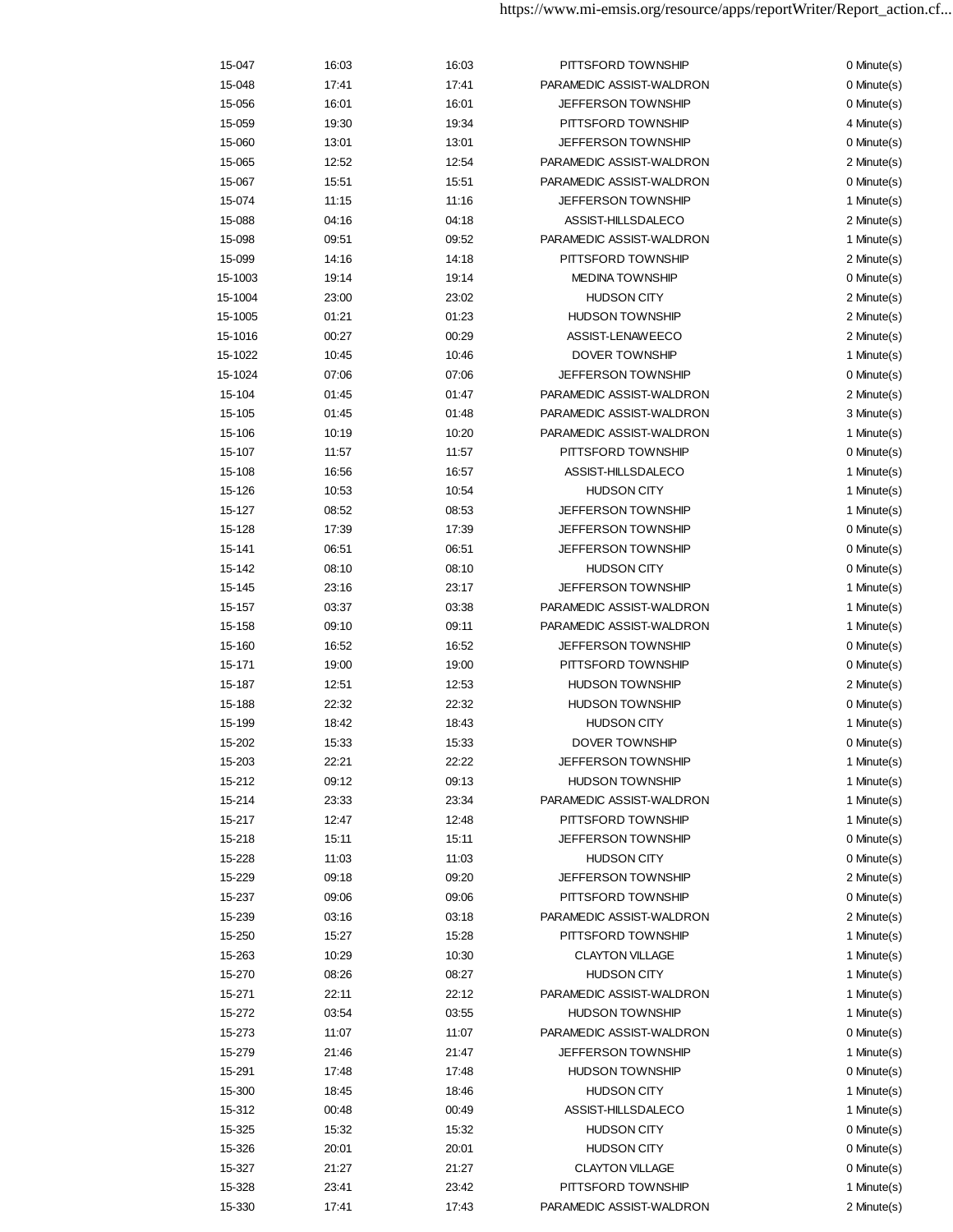| 15-338 | 10:50 | 10:51 | PARAMEDIC ASSIST-WALDRON  | 1 Minute(s) |
|--------|-------|-------|---------------------------|-------------|
| 15-339 | 16:46 | 16:46 | <b>HUDSON TOWNSHIP</b>    | 0 Minute(s) |
| 15-340 | 19:55 | 19:55 | <b>HUDSON CITY</b>        | 0 Minute(s) |
| 15-342 | 11:15 | 11:16 | <b>JEFFERSON TOWNSHIP</b> | 1 Minute(s) |
| 15-343 | 15:37 | 15:37 | PARAMEDIC ASSIST-WALDRON  | 0 Minute(s) |
| 15-357 | 13:32 | 13:33 | PARAMEDIC ASSIST-WALDRON  | 1 Minute(s) |
| 15-358 | 15:48 | 15:48 | <b>JEFFERSON TOWNSHIP</b> | 0 Minute(s) |
| 15-359 | 15:45 | 15:45 | <b>JEFFERSON TOWNSHIP</b> | 0 Minute(s) |
| 15-367 | 12:20 | 12:20 | <b>JEFFERSON TOWNSHIP</b> | 0 Minute(s) |
| 15-368 | 12:43 | 12:43 | PARAMEDIC ASSIST-WALDRON  | 0 Minute(s) |
| 15-385 | 20:52 | 20:52 | ASSIST-HILLSDALECO        | 0 Minute(s) |
| 15-395 | 03:07 | 03:08 | PITTSFORD TOWNSHIP        | 1 Minute(s) |
| 15-409 | 21:56 | 21:56 | PITTSFORD TOWNSHIP        | 0 Minute(s) |
| 15-411 | 18:21 | 18:22 | PITTSFORD TOWNSHIP        | 1 Minute(s) |
| 15-420 | 15:35 | 15:36 | <b>CLAYTON VILLAGE</b>    | 1 Minute(s) |
| 15-421 | 15:35 | 15:36 | <b>CLAYTON VILLAGE</b>    | 1 Minute(s) |
| 15-446 | 01:15 | 01:18 | <b>HUDSON CITY</b>        | 3 Minute(s) |
| 15-451 | 06:45 | 06:46 | <b>HUDSON TOWNSHIP</b>    | 1 Minute(s) |
| 15-453 | 20:18 | 20:18 | PARAMEDIC ASSIST-WALDRON  | 0 Minute(s) |
| 15-454 | 10:36 | 10:36 | PARAMEDIC ASSIST-WALDRON  | 0 Minute(s) |
| 15-467 | 12:06 | 12:07 | <b>HUDSON TOWNSHIP</b>    | 1 Minute(s) |
| 15-473 | 12:31 | 12:32 | <b>HUDSON TOWNSHIP</b>    | 1 Minute(s) |
| 15-475 | 19:17 | 19:19 | <b>HUDSON CITY</b>        | 2 Minute(s) |
| 15-476 | 23:55 | 23:57 | <b>HUDSON CITY</b>        | 2 Minute(s) |
| 15-477 | 01:39 | 01:40 | <b>HUDSON CITY</b>        | 1 Minute(s) |
| 15-478 | 03:39 | 03:40 | <b>HUDSON CITY</b>        | 1 Minute(s) |
| 15-479 | 18:04 | 18:04 | PARAMEDIC ASSIST-WALDRON  | 0 Minute(s) |
| 15-506 | 08:43 | 08:43 | <b>HUDSON TOWNSHIP</b>    | 0 Minute(s) |
| 15-507 | 11:41 | 11:41 | <b>HUDSON CITY</b>        | 0 Minute(s) |
| 15-508 | 22:08 | 22:08 | <b>JEFFERSON TOWNSHIP</b> | 0 Minute(s) |
| 15-509 | 02:39 | 02:40 | PITTSFORD TOWNSHIP        | 1 Minute(s) |
| 15-510 | 02:46 | 02:47 | PITTSFORD TOWNSHIP        | 1 Minute(s) |
| 15-511 | 03:52 | 03:52 | PITTSFORD TOWNSHIP        | 0 Minute(s) |
| 15-512 | 07:55 | 07:55 | <b>JEFFERSON TOWNSHIP</b> | 0 Minute(s) |
| 15-521 | 13:34 | 13:34 | <b>HUDSON CITY</b>        | 0 Minute(s) |
| 15-524 | 11:36 | 11:36 | <b>HUDSON CITY</b>        | 0 Minute(s) |
| 15-525 | 18:43 | 18:43 | <b>JEFFERSON TOWNSHIP</b> | 0 Minute(s) |
| 15-538 | 07:01 | 07:01 | PITTSFORD TOWNSHIP        | 0 Minute(s) |
| 15-539 | 16:25 | 16:26 | <b>HUDSON CITY</b>        | 1 Minute(s) |
| 15-555 | 20:34 | 20:34 | JEFFERSON TOWNSHIP        | 0 Minute(s) |
| 15-556 | 03:40 | 03:43 | ASSIST-LENAWEECO          | 3 Minute(s) |
| 15-562 | 12:40 | 12:40 | <b>HUDSON CITY</b>        | 0 Minute(s) |
| 15-563 | 13:47 | 13:47 | <b>HUDSON CITY</b>        | 0 Minute(s) |
| 15-564 | 17:29 | 17:29 | PITTSFORD TOWNSHIP        | 0 Minute(s) |
| 15-565 | 20:11 | 20:11 | PITTSFORD TOWNSHIP        | 0 Minute(s) |
| 15-566 | 06:12 | 06:14 | <b>HUDSON CITY</b>        | 2 Minute(s) |
| 15-577 | 21:13 | 21:13 | <b>HUDSON CITY</b>        | 0 Minute(s) |
| 15-578 | 04:36 | 04:40 | <b>HUDSON CITY</b>        | 4 Minute(s) |
| 15-584 | 09:14 | 09:14 | <b>HUDSON TOWNSHIP</b>    | 0 Minute(s) |
| 15-586 | 17:59 | 17:59 | <b>JEFFERSON TOWNSHIP</b> | 0 Minute(s) |
| 15-594 | 11:13 | 11:13 | <b>HUDSON TOWNSHIP</b>    | 0 Minute(s) |
| 15-595 | 17:12 | 17:12 | ASSIST-LENAWEECO          | 0 Minute(s) |
| 15-596 | 20:10 | 20:10 | <b>HUDSON CITY</b>        | 0 Minute(s) |
| 15-597 | 05:52 | 05:53 | JEFFERSON TOWNSHIP        | 1 Minute(s) |
| 15-615 | 20:21 | 20:21 | ASSIST-HILLSDALECO        | 0 Minute(s) |
| 15-616 | 11:16 | 11:16 | PARAMEDIC ASSIST-WALDRON  | 0 Minute(s) |
| 15-618 | 17:17 | 17:17 | <b>JEFFERSON TOWNSHIP</b> | 0 Minute(s) |
| 15-620 | 11:47 | 11:47 | <b>HUDSON CITY</b>        | 0 Minute(s) |
| 15-622 | 15:02 | 15:03 | ASSIST-HILLSDALECO        | 1 Minute(s) |
| 15-623 | 06:51 | 06:52 | <b>HUDSON CITY</b>        | 1 Minute(s) |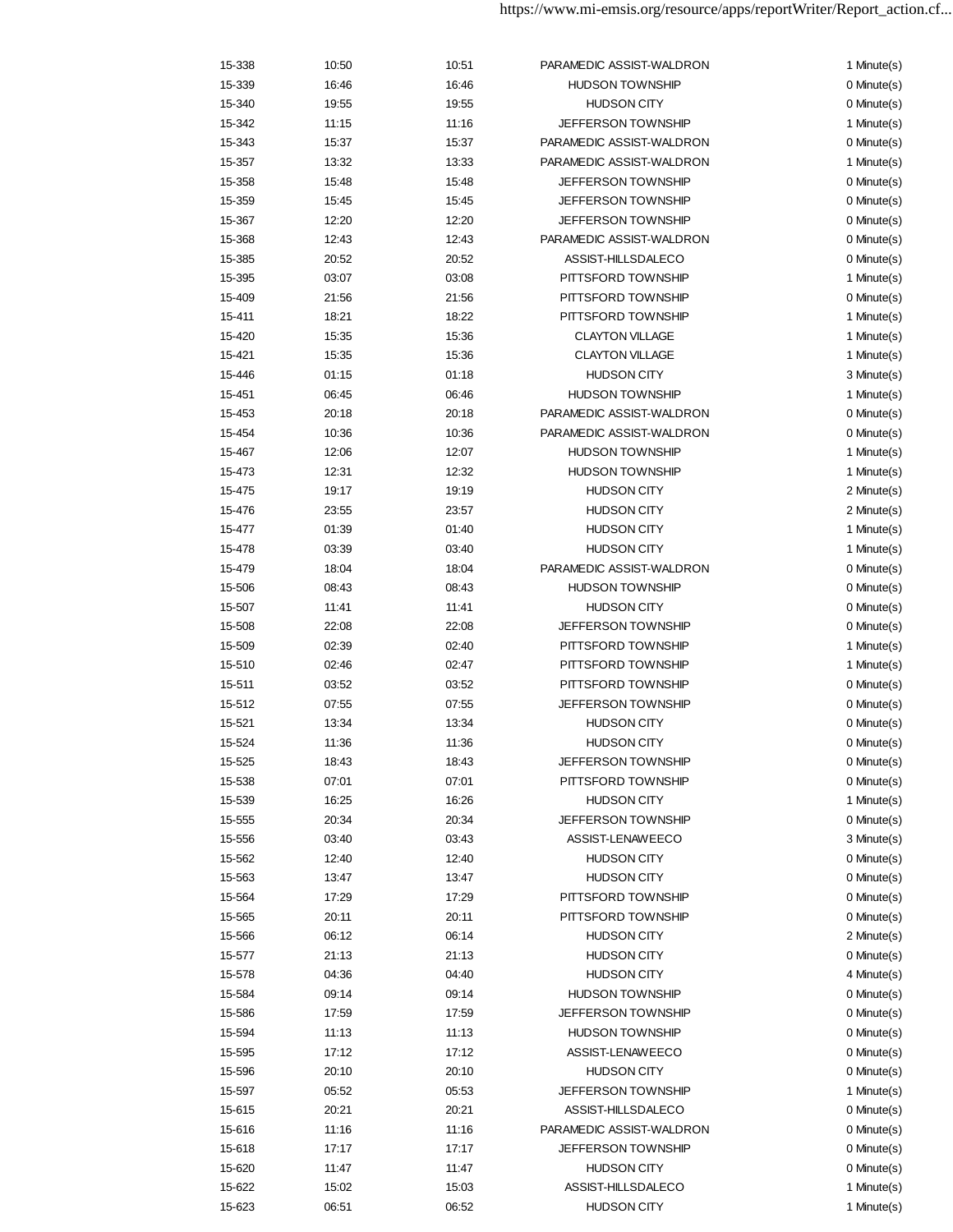| 15-630   | 06:10 | 06:11 | PARAMEDIC ASSIST-WALDRON  | 1 Minute(s)  |
|----------|-------|-------|---------------------------|--------------|
| 15-632   | 14:11 | 14:11 | <b>JEFFERSON TOWNSHIP</b> | 0 Minute(s)  |
| 15-635   | 20:53 | 20:54 | <b>HUDSON TOWNSHIP</b>    | 1 Minute(s)  |
| 15-639   | 09:38 | 09:38 | PITTSFORD TOWNSHIP        | 0 Minute(s)  |
| 15-640   | 21:54 | 21:54 | <b>HUDSON CITY</b>        | 0 Minute(s)  |
| 15-647   | 09:05 | 09:05 | <b>CLAYTON VILLAGE</b>    | 0 Minute(s)  |
| 15-669   | 09:57 | 09:57 | <b>CLAYTON VILLAGE</b>    | 0 Minute(s)  |
| 15-670   | 20:15 | 20:15 | <b>HUDSON CITY</b>        | 0 Minute(s)  |
| 15-671   | 22:04 | 22:05 | <b>CLAYTON VILLAGE</b>    | 1 Minute(s)  |
| 15-678   | 11:39 | 11:39 | <b>HUDSON CITY</b>        | 0 Minute(s)  |
| 15-678-2 | 11:39 | 11:39 | <b>HUDSON CITY</b>        | 0 Minute(s)  |
| 15-680   | 16:29 | 16:29 | <b>HUDSON CITY</b>        | 0 Minute(s)  |
| 15-682   | 21:12 | 21:14 | ASSIST-HILLSDALECO        | 2 Minute(s)  |
| 15-689   | 11:53 | 11:53 | <b>HUDSON CITY</b>        | 0 Minute(s)  |
| 15-690   | 16:21 | 16:23 | <b>HUDSON CITY</b>        | 2 Minute(s)  |
| 15-691   | 18:58 | 18:59 | <b>HUDSON CITY</b>        | 1 Minute(s)  |
| 15-696   | 15:10 | 15:10 | <b>HUDSON CITY</b>        | 0 Minute(s)  |
| 15-703   | 20:59 | 20:59 | ASSIST-HILLSDALECO        | 0 Minute(s)  |
| 15-704   | 23:15 | 23:15 | ASSIST-HILLSDALECO        | 0 Minute(s)  |
|          |       |       |                           |              |
| 15-717   | 21:21 | 21:22 | PITTSFORD TOWNSHIP        | 1 Minute(s)  |
| 15-730   | 15:38 | 15:38 | <b>HUDSON CITY</b>        | 0 Minute(s)  |
| 15-751   | 21:37 | 21:37 | PARAMEDIC ASSIST-WALDRON  | 0 Minute(s)  |
| 15-756   | 09:10 | 09:10 | <b>HUDSON CITY</b>        | 0 Minute(s)  |
| 15-759   | 12:55 | 12:56 | <b>HUDSON TOWNSHIP</b>    | 1 Minute(s)  |
| 15-778   | 20:29 | 20:31 | <b>HUDSON TOWNSHIP</b>    | 2 Minute(s)  |
| 15-779   | 04:24 | 04:26 | PITTSFORD TOWNSHIP        | 2 Minute(s)  |
| 15-782   | 07:49 | 08:02 | <b>JEFFERSON TOWNSHIP</b> | 13 Minute(s) |
| 15-792   | 09:27 | 09:27 | PITTSFORD TOWNSHIP        | 0 Minute(s)  |
| 15-793   | 17:49 | 17:49 | <b>HUDSON CITY</b>        | 0 Minute(s)  |
| 15-804   | 20:12 | 20:12 | ASSIST-LENAWEECO          | 0 Minute(s)  |
| 15-805   | 02:07 | 02:09 | <b>JEFFERSON TOWNSHIP</b> | 2 Minute(s)  |
| 15-826   | 21:43 | 21:45 | <b>HUDSON CITY</b>        | 2 Minute(s)  |
| 15-827   | 04:17 | 04:19 | <b>HUDSON CITY</b>        | 2 Minute(s)  |
| 15-836   | 10:16 | 10:17 | <b>CLAYTON VILLAGE</b>    | 1 Minute(s)  |
| 15-837   | 16:00 | 16:00 | <b>HUDSON CITY</b>        | 0 Minute(s)  |
| 15-838   | 08:08 | 08:09 | PARAMEDIC ASSIST-WALDRON  | 1 Minute(s)  |
| 15-840   | 16:25 | 16:25 | <b>HUDSON CITY</b>        | 0 Minute(s)  |
| 15-844   | 20:30 | 20:30 | <b>CLAYTON VILLAGE</b>    | 0 Minute(s)  |
| 15-850   | 20:53 | 20:54 | ASSIST-HILLSDALECO        | 1 Minute(s)  |
| 15-854   | 13:19 | 13:19 | <b>HUDSON TOWNSHIP</b>    | 0 Minute(s)  |
| 15-855   | 20:08 | 20:08 | JEFFERSON TOWNSHIP        | 0 Minute(s)  |
| 15-856   | 00:56 | 01:02 | PITTSFORD TOWNSHIP        | 6 Minute(s)  |
| 15-863   | 20:37 | 20:37 | <b>JEFFERSON TOWNSHIP</b> | 0 Minute(s)  |
| 15-864   | 23:12 |       | ASSIST-HILLSDALECO        |              |
| 15-889   | 10:27 | 10:28 | <b>HUDSON TOWNSHIP</b>    | 1 Minute(s)  |
| 15-897   | 00:42 | 00:44 | PARAMEDIC ASSIST-WALDRON  | 2 Minute(s)  |
| 15-898   | 02:16 | 02:16 | PARAMEDIC ASSIST-WALDRON  | 0 Minute(s)  |
| 15-908   | 18:54 | 18:54 | PARAMEDIC ASSIST-WALDRON  | 0 Minute(s)  |
| 15-924   | 07:04 | 07:05 | <b>HUDSON CITY</b>        | 1 Minute(s)  |
| 15-925   | 13:30 | 13:31 | <b>HUDSON CITY</b>        | 1 Minute(s)  |
| 15-926   | 18:32 | 18:33 | <b>CLAYTON VILLAGE</b>    | 1 Minute(s)  |
| 15-927   | 20:04 |       | PARAMEDIC ASSIST-WALDRON  |              |
| 15-929   | 22:10 | 22:10 | <b>HUDSON CITY</b>        | 0 Minute(s)  |
| 15-935   | 09:12 | 09:12 | <b>HUDSON CITY</b>        | 0 Minute(s)  |
| 15-936   | 00:29 | 00:30 | <b>HUDSON TOWNSHIP</b>    | 1 Minute(s)  |
| 15-937   | 02:45 | 02:46 | <b>HUDSON CITY</b>        | 1 Minute(s)  |
| 15-938   | 05:34 | 05:35 | PARAMEDIC ASSIST-WALDRON  | 1 Minute(s)  |
|          |       |       |                           | 0 Minute(s)  |
| 15-947   | 14:30 | 14:30 | PARAMEDIC ASSIST-WALDRON  |              |
| 15-949   | 03:08 | 03:10 | <b>HUDSON TOWNSHIP</b>    | 2 Minute(s)  |
| 15-965   | 17:55 | 17:55 | <b>HUDSON TOWNSHIP</b>    | 0 Minute(s)  |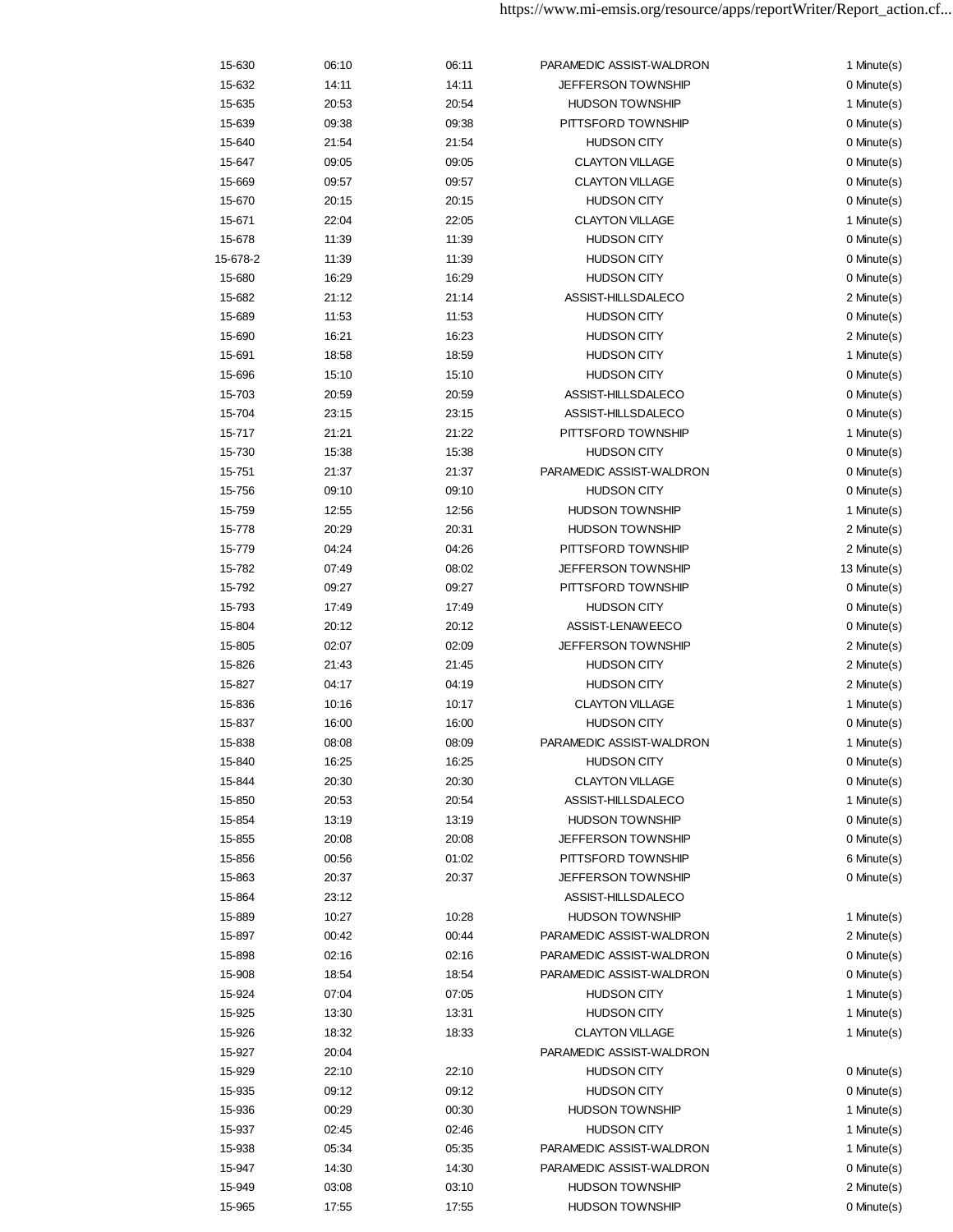|               | 15-973 | 19:08 | 19:09 | <b>HUDSON CITY</b>        | 1 Minute(s)    |
|---------------|--------|-------|-------|---------------------------|----------------|
|               | 15-974 | 22:14 | 22:15 | PITTSFORD TOWNSHIP        | 1 Minute(s)    |
|               | 15-998 | 22:17 | 22:19 | <b>HUDSON TOWNSHIP</b>    | 2 Minute(s)    |
|               |        |       |       |                           | 1 Minute(s)    |
|               |        |       |       |                           | Sub Total: 188 |
|               |        |       |       |                           | Total: 188     |
| <b>Jones</b>  |        |       |       |                           |                |
| <b>Marcus</b> |        |       |       |                           |                |
|               | 15-123 | 17:15 | 17:18 | PITTSFORD TOWNSHIP        | 3 Minute(s)    |
|               | 15-124 | 17:22 | 17:22 | PITTSFORD TOWNSHIP        | 0 Minute(s)    |
|               | 15-147 | 09:23 | 09:24 | <b>JEFFERSON TOWNSHIP</b> | 1 Minute(s)    |
|               | 15-169 | 07:29 | 07:30 | PITTSFORD TOWNSHIP        | 1 Minute(s)    |

15-427 18:50 18:51 PITTSFORD TOWNSHIP 1 Minute(s) 15-776 09:26 09:27 PITTSFORD TOWNSHIP 15-776 1 Minute(s)

### **1 Minute(s)**

# **Sub Total: 6**

**Total: 6**

| <b>Keith</b> |        |       |       |                           |             |
|--------------|--------|-------|-------|---------------------------|-------------|
| <b>Kerry</b> |        |       |       |                           |             |
|              | 15-438 | 19:23 | 19:27 | <b>HUDSON TOWNSHIP</b>    | 4 Minute(s) |
|              | 15-439 | 21:35 | 21:36 | <b>JEFFERSON TOWNSHIP</b> | 1 Minute(s) |
|              | 15-548 | 10:39 | 10:40 | PITTSFORD TOWNSHIP        | 1 Minute(s) |
|              | 15-551 | 18:02 | 18:04 | <b>HUDSON TOWNSHIP</b>    | 2 Minute(s) |
|              | 15-553 | 20:42 | 20:42 | <b>HUDSON CITY</b>        | 0 Minute(s) |
|              | 15-675 | 06:52 | 06:55 | <b>HUDSON CITY</b>        | 3 Minute(s) |
|              | 15-677 | 19:06 | 19:06 | <b>HUDSON CITY</b>        | 0 Minute(s) |
|              | 15-728 | 08:22 | 08:23 | PITTSFORD TOWNSHIP        | 1 Minute(s) |
|              | 15-729 | 11:28 | 11:29 | ASSIST-HILLSDALECO        | 1 Minute(s) |
|              | 15-752 | 09:03 | 09:03 | PARAMEDIC ASSIST-WALDRON  | 0 Minute(s) |
|              | 15-776 | 09:26 | 09:27 | PITTSFORD TOWNSHIP        | 1 Minute(s) |
|              | 15-777 | 14:49 | 14:51 | ASSIST-HILLSDALECO        | 2 Minute(s) |
|              | 15-839 | 08:27 | 08:28 | <b>HUDSON CITY</b>        | 1 Minute(s) |
|              |        |       |       |                           |             |

#### **1 Minute(s)**

#### **Sub Total: 13**

| <b>Kirkendall</b> |        |       |       |                           |             |
|-------------------|--------|-------|-------|---------------------------|-------------|
| <b>Bradley</b>    |        |       |       |                           |             |
|                   | 15-006 | 13:30 |       | JEFFERSON TOWNSHIP        |             |
|                   | 15-007 | 13:56 | 13:56 | PARAMEDIC ASSIST-WALDRON  | 0 Minute(s) |
|                   | 15-009 | 14:15 | 14:19 | PARAMEDIC ASSIST-WALDRON  | 4 Minute(s) |
|                   | 15-010 | 15:42 | 15:42 | PITTSFORD TOWNSHIP        | 0 Minute(s) |
|                   | 15-013 | 16:42 | 16:43 | ASSIST-HILLSDALECO        | 1 Minute(s) |
|                   | 15-018 | 18:10 | 18:11 | <b>DOVER TOWNSHIP</b>     | 1 Minute(s) |
|                   | 15-023 | 20:09 | 20:09 | JEFFERSON TOWNSHIP        | 0 Minute(s) |
|                   | 15-024 | 22:18 | 22:20 | PARAMEDIC ASSIST-WALDRON  | 2 Minute(s) |
|                   | 15-025 | 23:57 | 00:00 | PARAMEDIC ASSIST-WALDRON  | 3 Minute(s) |
|                   | 15-026 | 23:57 | 00:00 | PARAMEDIC ASSIST-WALDRON  | 3 Minute(s) |
|                   | 15-030 | 09:30 | 09:31 | <b>HUDSON TOWNSHIP</b>    | 1 Minute(s) |
|                   | 15-031 | 17:40 | 17:41 | PITTSFORD TOWNSHIP        | 1 Minute(s) |
|                   | 15-045 | 07:41 | 07:42 | <b>DOVER TOWNSHIP</b>     | 1 Minute(s) |
|                   | 15-055 | 04:55 | 05:00 | JEFFERSON TOWNSHIP        | 5 Minute(s) |
|                   | 15-056 | 16:01 | 16:01 | <b>JEFFERSON TOWNSHIP</b> | 0 Minute(s) |
|                   | 15-059 | 19:30 | 19:34 | PITTSFORD TOWNSHIP        | 4 Minute(s) |
|                   | 15-063 | 14:31 | 14:31 | PITTSFORD TOWNSHIP        | 0 Minute(s) |
|                   | 15-071 | 15:42 | 15:43 | <b>HUDSON TOWNSHIP</b>    | 1 Minute(s) |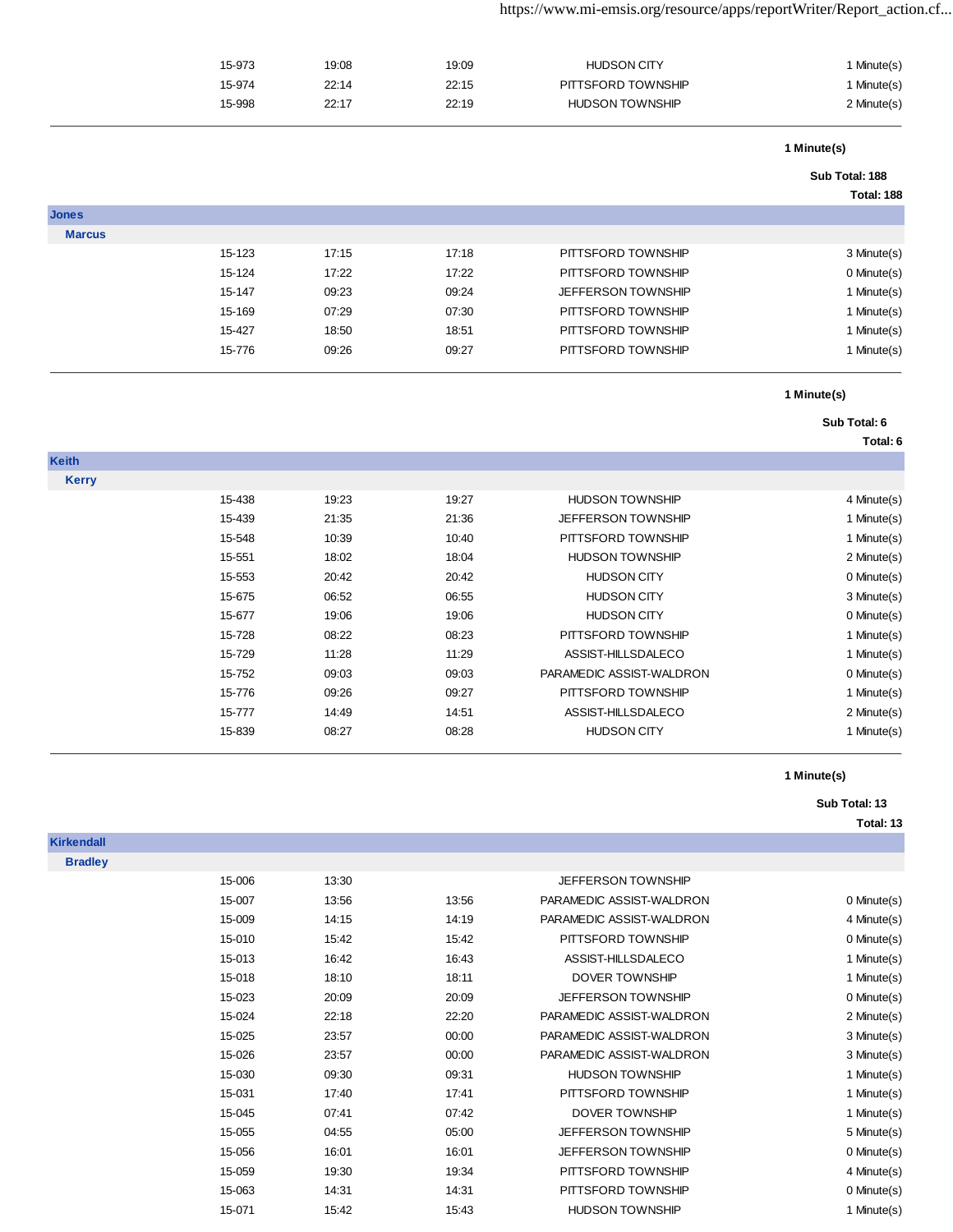| 15-073  | 06:19 | 06:21 | <b>JEFFERSON TOWNSHIP</b> | 2 Minute(s) |
|---------|-------|-------|---------------------------|-------------|
| 15-077  | 10:38 | 10:39 | ASSIST-HILLSDALECO        | 1 Minute(s) |
| 15-078  | 19:24 | 19:25 | ASSIST-HILLSDALECO        | 1 Minute(s) |
| 15-082  | 14:05 | 14:08 | PITTSFORD TOWNSHIP        | 3 Minute(s) |
| 15-086  | 18:06 | 18:07 | PARAMEDIC ASSIST-WALDRON  | 1 Minute(s) |
| 15-088  | 04:16 | 04:18 | ASSIST-HILLSDALECO        | 2 Minute(s) |
| 15-1000 | 02:13 | 02:15 | <b>HUDSON CITY</b>        | 2 Minute(s) |
| 15-1001 | 18:05 | 18:06 | <b>HUDSON CITY</b>        | 1 Minute(s) |
| 15-1010 | 22:17 | 22:18 | PARAMEDIC ASSIST-WALDRON  | 1 Minute(s) |
| 15-1016 | 00:27 | 00:29 | ASSIST-LENAWEECO          | 2 Minute(s) |
| 15-1018 | 00:42 | 00:43 | <b>JEFFERSON TOWNSHIP</b> | 1 Minute(s) |
| 15-102  | 23:46 | 23:48 | JEFFERSON TOWNSHIP        | 2 Minute(s) |
| 15-1037 | 22:03 | 22:08 | <b>JEFFERSON TOWNSHIP</b> | 5 Minute(s) |
| 15-1038 | 08:05 | 08:06 | <b>CLAYTON VILLAGE</b>    | 1 Minute(s) |
| 15-1039 | 17:01 | 17:01 | <b>HUDSON TOWNSHIP</b>    | 0 Minute(s) |
| 15-104  | 01:45 | 01:47 | PARAMEDIC ASSIST-WALDRON  | 2 Minute(s) |
| 15-105  | 01:45 | 01:48 | PARAMEDIC ASSIST-WALDRON  | 3 Minute(s) |
| 15-109  | 08:07 | 08:08 | PARAMEDIC ASSIST-WALDRON  | 1 Minute(s) |
| 15-110  | 18:56 | 18:57 | PARAMEDIC ASSIST-WALDRON  | 1 Minute(s) |
| 15-113  | 09:58 | 10:05 | PITTSFORD TOWNSHIP        | 7 Minute(s) |
|         |       |       |                           |             |
| 15-114  | 11:12 | 11:12 | PITTSFORD TOWNSHIP        | 0 Minute(s) |
| 15-120  | 14:22 | 14:24 | PARAMEDIC ASSIST-WALDRON  | 2 Minute(s) |
| 15-122  | 17:14 | 17:15 | PITTSFORD TOWNSHIP        | 1 Minute(s) |
| 15-126  | 10:53 | 10:54 | <b>HUDSON CITY</b>        | 1 Minute(s) |
| 15-133  | 14:43 | 14:44 | PITTSFORD TOWNSHIP        | 1 Minute(s) |
| 15-140  | 05:26 | 05:27 | <b>JEFFERSON TOWNSHIP</b> | 1 Minute(s) |
| 15-145  | 23:16 | 23:17 | <b>JEFFERSON TOWNSHIP</b> | 1 Minute(s) |
| 15-147  | 09:23 | 09:24 | <b>JEFFERSON TOWNSHIP</b> | 1 Minute(s) |
| 15-148  | 17:42 | 17:44 | ASSIST-HILLSDALECO        | 2 Minute(s) |
| 15-149  | 17:54 | 17:55 | ASSIST-HILLSDALECO        | 1 Minute(s) |
| 15-151  | 19:22 | 19:24 | PARAMEDIC ASSIST-WALDRON  | 2 Minute(s) |
| 15-156  | 12:52 | 12:53 | JEFFERSON TOWNSHIP        | 1 Minute(s) |
| 15-159  | 16:19 | 16:20 | <b>HUDSON TOWNSHIP</b>    | 1 Minute(s) |
| 15-173  | 13:09 | 13:09 | PITTSFORD TOWNSHIP        | 0 Minute(s) |
| 15-189  | 09:53 | 09:55 | PARAMEDIC ASSIST-WALDRON  | 2 Minute(s) |
| 15-203  | 22:21 | 22:22 | <b>JEFFERSON TOWNSHIP</b> | 1 Minute(s) |
| 15-206  | 22:42 | 22:43 | <b>HUDSON CITY</b>        | 1 Minute(s) |
| 15-209  | 19:17 | 19:18 | <b>JEFFERSON TOWNSHIP</b> | 1 Minute(s) |
| 15-229  | 09:18 | 09:20 | <b>JEFFERSON TOWNSHIP</b> | 2 Minute(s) |
| 15-236  | 15:51 | 15:53 | ASSIST-HILLSDALECO        | 2 Minute(s) |
| 15-237  | 09:06 | 09:06 | PITTSFORD TOWNSHIP        | 0 Minute(s) |
| 15-246  | 22:37 | 22:40 | PARAMEDIC ASSIST-WALDRON  | 3 Minute(s) |
| 15-249  | 00:52 | 00:56 | <b>HUDSON CITY</b>        | 4 Minute(s) |
| 15-250  | 15:27 | 15:28 | PITTSFORD TOWNSHIP        | 1 Minute(s) |
| 15-261  | 18:36 | 18:36 | PITTSFORD TOWNSHIP        | 0 Minute(s) |
| 15-262  | 00:29 | 00:31 | PITTSFORD TOWNSHIP        | 2 Minute(s) |
| 15-262  | 00:29 | 00:31 | PITTSFORD TOWNSHIP        | 2 Minute(s) |
| 15-283  | 19:11 | 19:12 | <b>HUDSON CITY</b>        | 1 Minute(s) |
| 15-298  | 23:24 | 23:26 | <b>HUDSON TOWNSHIP</b>    | 2 Minute(s) |
| 15-300  | 18:45 | 18:46 | <b>HUDSON CITY</b>        | 1 Minute(s) |
| 15-301  | 17:20 | 17:22 | ASSIST-HILLSDALECO        | 2 Minute(s) |
| 15-302  | 19:43 | 19:45 | PARAMEDIC ASSIST-WALDRON  | 2 Minute(s) |
| 15-306  | 20:03 | 20:03 | <b>HUDSON CITY</b>        | 0 Minute(s) |
| 15-312  | 00:48 | 00:49 | ASSIST-HILLSDALECO        | 1 Minute(s) |
| 15-315  | 19:34 | 19:35 | <b>HUDSON CITY</b>        | 1 Minute(s) |
| 15-317  | 13:34 | 13:34 | PITTSFORD TOWNSHIP        | 0 Minute(s) |
| 15-318  | 16:39 | 16:40 | <b>JEFFERSON TOWNSHIP</b> | 1 Minute(s) |
| 15-319  | 17:38 | 17:39 | ASSIST-HILLSDALECO        | 1 Minute(s) |
| 15-320  | 18:13 | 18:13 | ASSIST-HILLSDALECO        | 0 Minute(s) |
| 15-338  | 10:50 | 10:51 | PARAMEDIC ASSIST-WALDRON  | 1 Minute(s) |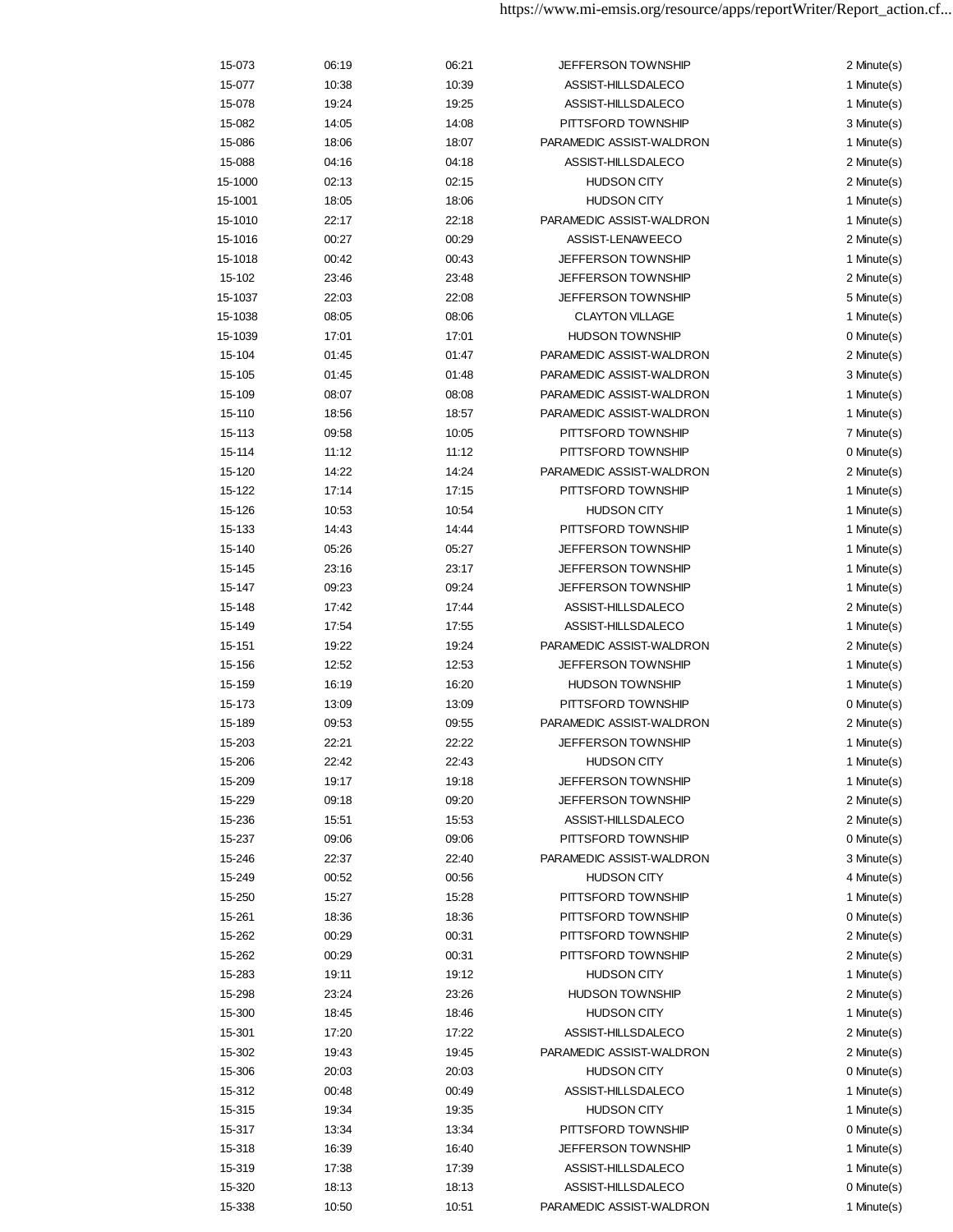| 15-342 | 11:15 | 11:16 | <b>JEFFERSON TOWNSHIP</b> | 1 Minute(s) |
|--------|-------|-------|---------------------------|-------------|
| 15-343 | 15:37 | 15:37 | PARAMEDIC ASSIST-WALDRON  | 0 Minute(s) |
| 15-345 | 12:28 | 12:31 | <b>HUDSON TOWNSHIP</b>    | 3 Minute(s) |
| 15-346 | 15:05 |       | <b>HUDSON TOWNSHIP</b>    |             |
| 15-351 | 10:13 | 10:14 | <b>JEFFERSON TOWNSHIP</b> | 1 Minute(s) |
| 15-352 | 16:00 | 16:00 | PARAMEDIC ASSIST-WALDRON  | 0 Minute(s) |
| 15-353 | 18:42 | 18:44 | PARAMEDIC ASSIST-WALDRON  | 2 Minute(s) |
| 15-367 | 12:20 | 12:20 | <b>JEFFERSON TOWNSHIP</b> | 0 Minute(s) |
| 15-368 | 12:43 | 12:43 | PARAMEDIC ASSIST-WALDRON  | 0 Minute(s) |
| 15-382 | 22:33 | 22:34 | PITTSFORD TOWNSHIP        | 1 Minute(s) |
| 15-383 | 23:15 | 23:15 | PITTSFORD TOWNSHIP        | 0 Minute(s) |
| 15-387 | 19:16 | 19:16 | PARAMEDIC ASSIST-WALDRON  | 0 Minute(s) |
| 15-391 | 13:22 | 13:24 | <b>HUDSON CITY</b>        | 2 Minute(s) |
| 15-392 | 18:12 | 18:13 | PARAMEDIC ASSIST-WALDRON  | 1 Minute(s) |
| 15-396 | 12:44 | 12:46 | <b>HUDSON CITY</b>        | 2 Minute(s) |
| 15-407 | 23:25 | 23:27 | <b>HUDSON CITY</b>        | 2 Minute(s) |
| 15-409 | 21:56 | 21:56 | PITTSFORD TOWNSHIP        | 0 Minute(s) |
| 15-411 |       | 18:22 | PITTSFORD TOWNSHIP        | 1 Minute(s) |
|        | 18:21 |       | JEFFERSON TOWNSHIP        | 1 Minute(s) |
| 15-415 | 17:31 | 17:32 | JEFFERSON TOWNSHIP        | 0 Minute(s) |
| 15-416 | 18:40 | 18:40 |                           |             |
| 15-417 | 19:36 | 19:36 | PARAMEDIC ASSIST-WALDRON  | 0 Minute(s) |
| 15-429 | 16:45 | 16:46 | <b>JEFFERSON TOWNSHIP</b> | 1 Minute(s) |
| 15-434 | 15:49 | 15:51 | <b>HUDSON TOWNSHIP</b>    | 2 Minute(s) |
| 15-435 | 16:05 | 16:05 | DOVER TOWNSHIP            | 0 Minute(s) |
| 15-436 | 21:23 | 21:23 | <b>HUDSON TOWNSHIP</b>    | 0 Minute(s) |
| 15-443 | 21:25 | 21:30 | <b>JEFFERSON TOWNSHIP</b> | 5 Minute(s) |
| 15-444 | 01:08 | 01:10 | ASSIST-LENAWEECO          | 2 Minute(s) |
| 15-446 | 01:15 | 01:18 | <b>HUDSON CITY</b>        | 3 Minute(s) |
| 15-448 | 11:32 | 11:33 | PITTSFORD TOWNSHIP        | 1 Minute(s) |
| 15-449 | 16:32 | 16:33 | PITTSFORD TOWNSHIP        | 1 Minute(s) |
| 15-464 | 23:24 | 23:26 | <b>JEFFERSON TOWNSHIP</b> | 2 Minute(s) |
| 15-467 | 12:06 | 12:07 | <b>HUDSON TOWNSHIP</b>    | 1 Minute(s) |
| 15-471 | 13:05 | 13:06 | ASSIST-HILLSDALECO        | 1 Minute(s) |
| 15-472 | 16:19 | 16:20 | <b>JEFFERSON TOWNSHIP</b> | 1 Minute(s) |
| 15-473 | 12:31 | 12:32 | <b>HUDSON TOWNSHIP</b>    | 1 Minute(s) |
| 15-475 | 19:17 | 19:19 | <b>HUDSON CITY</b>        | 2 Minute(s) |
| 15-489 | 10:19 | 10:20 | JEFFERSON TOWNSHIP        | 1 Minute(s) |
| 15-490 | 14:16 | 14:17 | JEFFERSON TOWNSHIP        | 1 Minute(s) |
| 15-502 | 08:16 | 08:17 | PARAMEDIC ASSIST-WALDRON  | 1 Minute(s) |
| 15-505 | 16:44 | 16:45 | ASSIST-HILLSDALECO        | 1 Minute(s) |
| 15-508 | 22:08 | 22:08 | <b>JEFFERSON TOWNSHIP</b> | 0 Minute(s) |
| 15-509 | 02:39 | 02:40 | PITTSFORD TOWNSHIP        | 1 Minute(s) |
| 15-510 | 02:46 | 02:47 | PITTSFORD TOWNSHIP        | 1 Minute(s) |
| 15-511 | 03:52 | 03:52 | PITTSFORD TOWNSHIP        | 0 Minute(s) |
| 15-513 | 08:20 | 08:20 | <b>HUDSON CITY</b>        | 0 Minute(s) |
| 15-519 | 03:20 | 03:22 | JEFFERSON TOWNSHIP        | 2 Minute(s) |
| 15-524 | 11:36 | 11:36 | <b>HUDSON CITY</b>        | 0 Minute(s) |
| 15-525 | 18:43 | 18:43 | <b>JEFFERSON TOWNSHIP</b> | 0 Minute(s) |
| 15-556 | 03:40 | 03:43 | ASSIST-LENAWEECO          | 3 Minute(s) |
| 15-560 | 16:30 | 16:31 | ASSIST-HILLSDALECO        | 1 Minute(s) |
| 15-578 | 04:36 | 04:40 | <b>HUDSON CITY</b>        | 4 Minute(s) |
| 15-584 | 09:14 | 09:14 | <b>HUDSON TOWNSHIP</b>    | 0 Minute(s) |
| 15-586 | 17:59 | 17:59 | <b>JEFFERSON TOWNSHIP</b> | 0 Minute(s) |
| 15-597 | 05:52 | 05:53 | <b>JEFFERSON TOWNSHIP</b> | 1 Minute(s) |
| 15-600 | 09:34 | 09:35 | PARAMEDIC ASSIST-WALDRON  | 1 Minute(s) |
| 15-602 | 15:32 | 15:34 | <b>JEFFERSON TOWNSHIP</b> | 2 Minute(s) |
| 15-616 | 11:16 | 11:16 | PARAMEDIC ASSIST-WALDRON  | 0 Minute(s) |
| 15-618 | 17:17 | 17:17 | <b>JEFFERSON TOWNSHIP</b> | 0 Minute(s) |
| 15-619 | 10:31 | 10:32 | <b>JEFFERSON TOWNSHIP</b> | 1 Minute(s) |
| 15-623 | 06:51 | 06:52 | <b>HUDSON CITY</b>        | 1 Minute(s) |
|        |       |       |                           |             |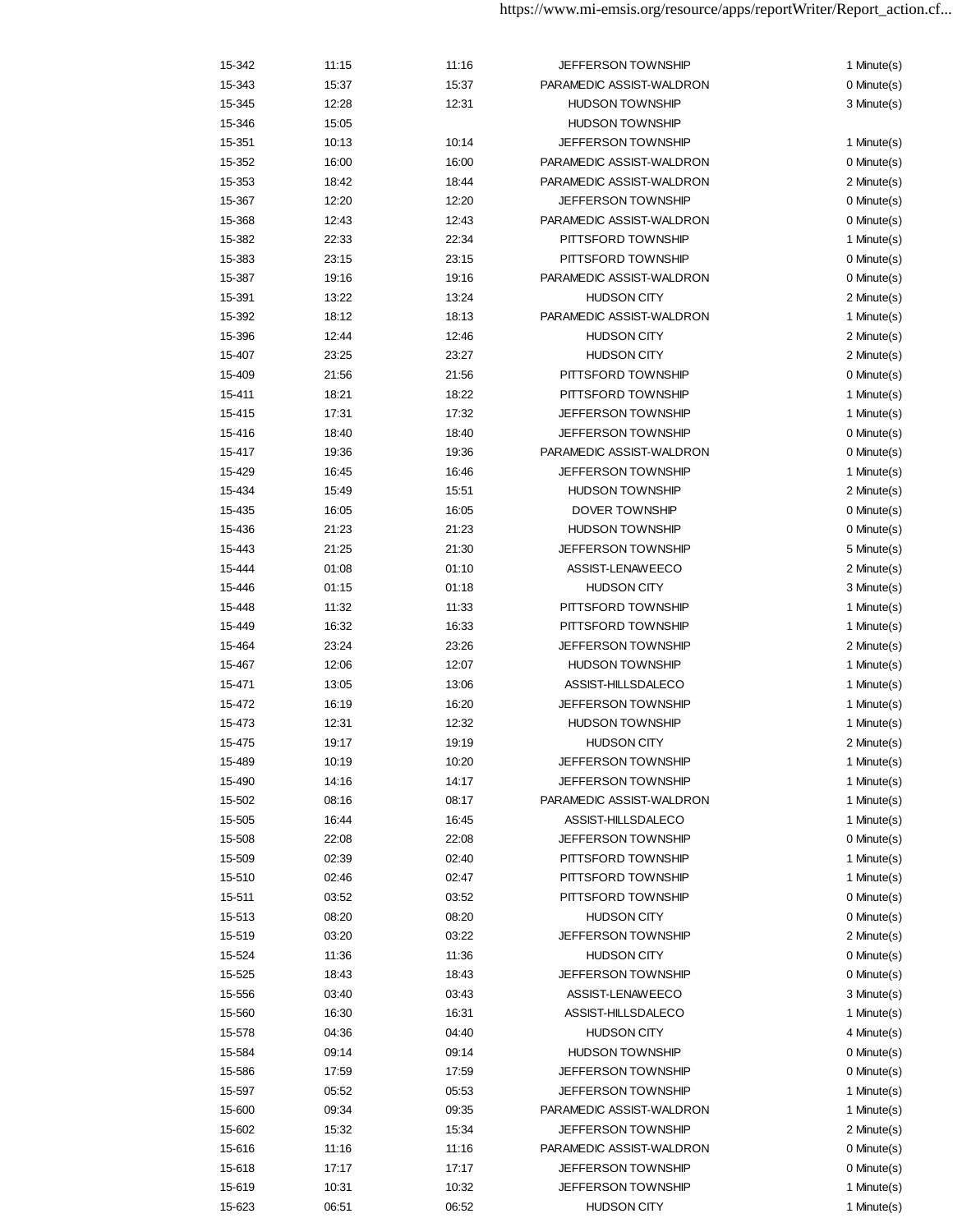| 15-628 | 23:24 | 23:24 | <b>HUDSON CITY</b>        | 0 Minute(s)  |
|--------|-------|-------|---------------------------|--------------|
| 15-629 | 01:28 | 01:31 | <b>HUDSON CITY</b>        | 3 Minute(s)  |
| 15-630 | 06:10 | 06:11 | PARAMEDIC ASSIST-WALDRON  | 1 Minute(s)  |
| 15-631 | 12:30 | 12:31 | <b>JEFFERSON TOWNSHIP</b> | 1 Minute(s)  |
| 15-633 | 15:03 | 15:04 | <b>HUDSON CITY</b>        | 1 Minute(s)  |
| 15-646 | 01:52 | 01:54 | <b>HUDSON CITY</b>        | 2 Minute(s)  |
| 15-650 | 16:35 | 16:36 | ASSIST-HILLSDALECO        | 1 Minute(s)  |
| 15-651 | 17:28 | 17:29 | PITTSFORD TOWNSHIP        | 1 Minute(s)  |
| 15-654 | 09:55 | 09:56 | PITTSFORD TOWNSHIP        | 1 Minute(s)  |
| 15-655 | 11:10 | 11:12 | <b>JEFFERSON TOWNSHIP</b> | 2 Minute(s)  |
| 15-656 | 16:41 | 16:42 | JEFFERSON TOWNSHIP        | 1 Minute(s)  |
| 15-658 | 16:59 | 16:59 | <b>JEFFERSON TOWNSHIP</b> | 0 Minute(s)  |
| 15-661 | 10:47 | 10:47 | <b>HUDSON CITY</b>        | 0 Minute(s)  |
| 15-671 | 22:04 | 22:05 | <b>CLAYTON VILLAGE</b>    | 1 Minute(s)  |
| 15-676 | 09:27 | 09:28 | <b>JEFFERSON TOWNSHIP</b> | 1 Minute(s)  |
| 15-695 | 09:25 | 09:27 | PARAMEDIC ASSIST-WALDRON  | 2 Minute(s)  |
|        |       |       |                           |              |
| 15-697 | 13:28 | 13:30 | PITTSFORD TOWNSHIP        | 2 Minute(s)  |
| 15-703 | 20:59 | 20:59 | ASSIST-HILLSDALECO        | 0 Minute(s)  |
| 15-713 | 05:55 | 05:57 | <b>HUDSON CITY</b>        | 2 Minute(s)  |
| 15-714 | 12:14 | 12:14 | <b>JEFFERSON TOWNSHIP</b> | 0 Minute(s)  |
| 15-715 | 10:46 | 10:48 | PARAMEDIC ASSIST-WALDRON  | 2 Minute(s)  |
| 15-716 | 14:26 | 14:28 | ASSIST-HILLSDALECO        | 2 Minute(s)  |
| 15-720 | 19:19 | 19:20 | PARAMEDIC ASSIST-WALDRON  | 1 Minute(s)  |
| 15-733 | 23:35 | 23:36 | <b>HUDSON CITY</b>        | 1 Minute(s)  |
| 15-734 | 09:09 | 09:11 | PITTSFORD TOWNSHIP        | 2 Minute(s)  |
| 15-737 | 15:08 | 15:08 | <b>JEFFERSON TOWNSHIP</b> | 0 Minute(s)  |
| 15-741 | 16:24 | 16:25 | <b>HUDSON TOWNSHIP</b>    | 1 Minute(s)  |
| 15-752 | 09:03 | 09:03 | PARAMEDIC ASSIST-WALDRON  | 0 Minute(s)  |
| 15-757 | 11:21 | 11:21 | <b>JEFFERSON TOWNSHIP</b> | 0 Minute(s)  |
| 15-758 | 12:26 | 12:26 | ASSIST-HILLSDALECO        | 0 Minute(s)  |
| 15-761 | 15:46 | 15:46 | <b>HUDSON CITY</b>        | 0 Minute(s)  |
| 15-762 | 18:03 | 18:04 | ASSIST-HILLSDALECO        | 1 Minute(s)  |
| 15-779 | 04:24 | 04:26 | PITTSFORD TOWNSHIP        | 2 Minute(s)  |
| 15-782 | 07:49 | 08:02 | <b>JEFFERSON TOWNSHIP</b> | 13 Minute(s) |
| 15-784 | 11:24 | 11:24 | PARAMEDIC ASSIST-WALDRON  | 0 Minute(s)  |
| 15-791 | 08:36 | 08:43 | <b>JEFFERSON TOWNSHIP</b> | 7 Minute(s)  |
| 15-798 | 08:24 | 08:25 | <b>HUDSON CITY</b>        | 1 Minute(s)  |
| 15-800 | 18:54 | 18:55 | <b>HUDSON TOWNSHIP</b>    | 1 Minute(s)  |
| 15-805 | 02:07 | 02:09 | JEFFERSON TOWNSHIP        | 2 Minute(s)  |
| 15-808 | 22:38 | 22:40 | <b>HUDSON CITY</b>        | 2 Minute(s)  |
| 15-810 | 16:53 | 16:54 | <b>JEFFERSON TOWNSHIP</b> | 1 Minute(s)  |
| 15-812 | 10:04 | 10:05 | ASSIST-HILLSDALECO        | 1 Minute(s)  |
| 15-813 | 12:09 | 12:09 | ASSIST-HILLSDALECO        | 0 Minute(s)  |
| 15-816 | 18:32 | 18:32 | PARAMEDIC ASSIST-WALDRON  | 0 Minute(s)  |
| 15-826 | 21:43 | 21:45 | <b>HUDSON CITY</b>        | 2 Minute(s)  |
| 15-827 | 04:17 | 04:19 | <b>HUDSON CITY</b>        | 2 Minute(s)  |
| 15-833 | 12:39 | 12:39 | <b>JEFFERSON TOWNSHIP</b> | 0 Minute(s)  |
| 15-834 | 17:46 | 17:47 | PITTSFORD TOWNSHIP        | 1 Minute(s)  |
| 15-835 | 09:11 | 09:12 | PARAMEDIC ASSIST-WALDRON  | 1 Minute(s)  |
| 15-839 | 08:27 | 08:28 | <b>HUDSON CITY</b>        | 1 Minute(s)  |
| 15-847 | 23:00 | 23:01 | <b>HUDSON TOWNSHIP</b>    | 1 Minute(s)  |
| 15-864 | 23:12 |       | ASSIST-HILLSDALECO        |              |
| 15-869 | 21:38 | 21:42 | <b>HUDSON CITY</b>        | 4 Minute(s)  |
| 15-870 | 01:51 | 01:53 | PITTSFORD TOWNSHIP        | 2 Minute(s)  |
|        |       |       |                           | 2 Minute(s)  |
| 15-871 | 03:38 | 03:40 | <b>HUDSON CITY</b>        |              |
| 15-872 | 11:44 | 11:44 | PARAMEDIC ASSIST-WALDRON  | 0 Minute(s)  |
| 15-874 | 18:04 | 18:05 | ASSIST-HILLSDALECO        | 1 Minute(s)  |
| 15-876 | 17:49 | 17:49 | <b>JEFFERSON TOWNSHIP</b> | 0 Minute(s)  |
| 15-877 | 15:00 | 15:00 | PITTSFORD TOWNSHIP        | 0 Minute(s)  |
| 15-880 | 10:55 | 10:55 | <b>HUDSON CITY</b>        | 0 Minute(s)  |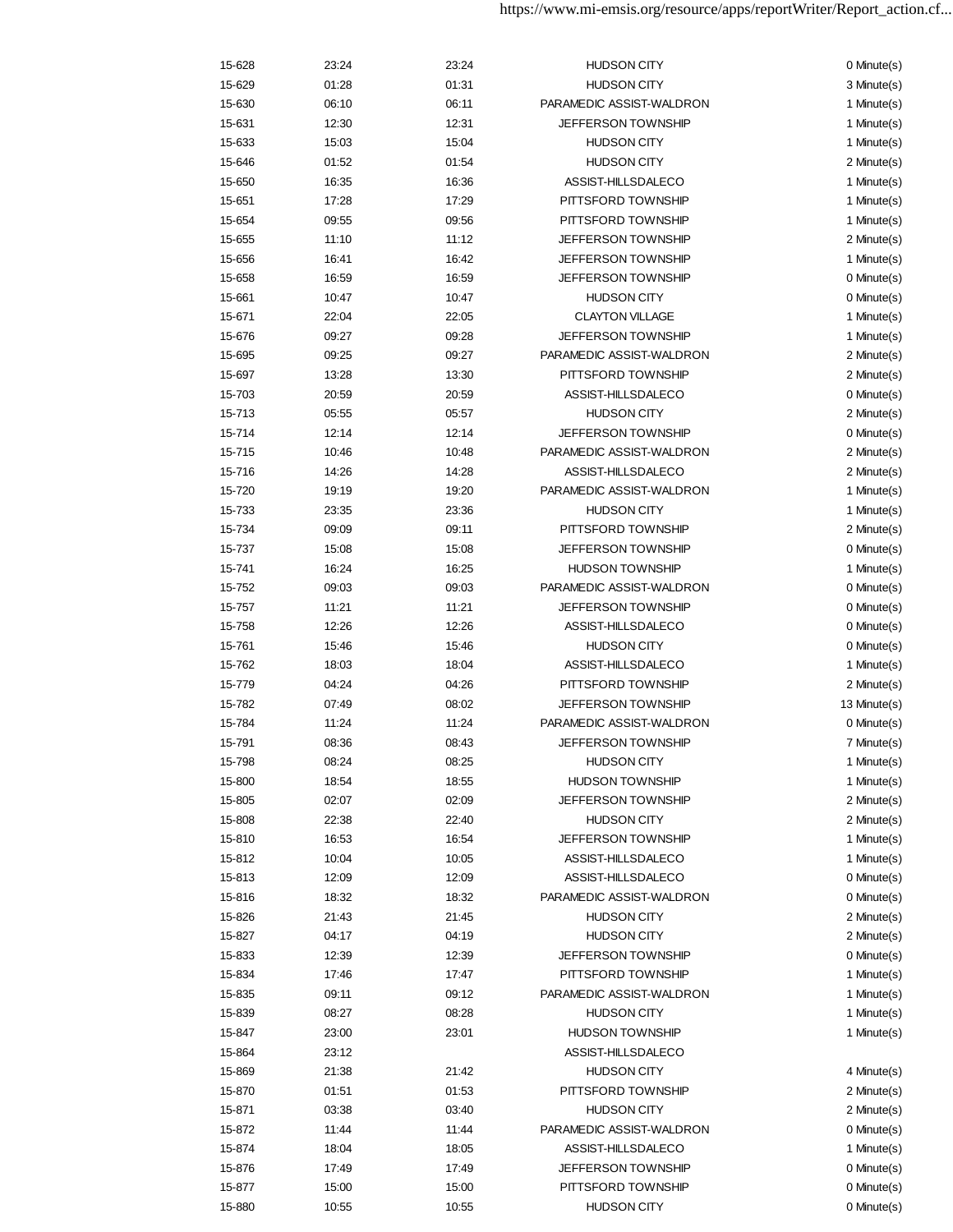| 15-881 | 15:48 | 15:49 | <b>HUDSON CITY</b>        | 1 Minute(s) |
|--------|-------|-------|---------------------------|-------------|
| 15-894 | 13:14 | 13:15 | PITTSFORD TOWNSHIP        | 1 Minute(s) |
| 15-910 | 23:24 | 23:27 | <b>JEFFERSON TOWNSHIP</b> | 3 Minute(s) |
| 15-911 | 18:22 | 18:23 | ASSIST-HILLSDALECO        | 1 Minute(s) |
| 15-913 | 15:45 | 15:45 | <b>JEFFERSON TOWNSHIP</b> | 0 Minute(s) |
| 15-913 | 15:45 | 15:45 | <b>JEFFERSON TOWNSHIP</b> | 0 Minute(s) |
| 15-915 | 10:50 | 10:50 | <b>JEFFERSON TOWNSHIP</b> | 0 Minute(s) |
| 15-916 | 12:28 | 12:29 | ASSIST-HILLSDALECO        | 1 Minute(s) |
| 15-919 | 15:35 | 15:35 | <b>HUDSON CITY</b>        | 0 Minute(s) |
| 15-921 | 11:20 | 11:21 | <b>HUDSON CITY</b>        | 1 Minute(s) |
| 15-923 | 20:03 | 20:04 | JEFFERSON TOWNSHIP        | 1 Minute(s) |
| 15-949 | 03:08 | 03:10 | <b>HUDSON TOWNSHIP</b>    | 2 Minute(s) |
| 15-956 | 23:30 | 23:32 | <b>JEFFERSON TOWNSHIP</b> | 2 Minute(s) |
| 15-957 | 10:16 | 10:18 | PARAMEDIC ASSIST-WALDRON  | 2 Minute(s) |
| 15-958 | 12:17 | 12:18 | ASSIST-HILLSDALECO        | 1 Minute(s) |
| 15-963 | 11:53 | 11:53 | PARAMEDIC ASSIST-WALDRON  | 0 Minute(s) |
| 15-964 | 16:53 | 16:53 | ASSIST-HILLSDALECO        | 0 Minute(s) |
| 15-967 | 10:02 | 10:02 | <b>JEFFERSON TOWNSHIP</b> | 0 Minute(s) |
| 15-974 | 22:14 | 22:15 | PITTSFORD TOWNSHIP        | 1 Minute(s) |
| 15-980 | 00:14 | 00:14 | PARAMEDIC ASSIST-WALDRON  | 0 Minute(s) |
| 15-982 | 21:15 | 21:15 | PARAMEDIC ASSIST-WALDRON  | 0 Minute(s) |
| 15-983 | 23:02 | 23:03 | ASSIST-HILLSDALECO        | 1 Minute(s) |
| 15-984 | 23:02 | 23:03 | ASSIST-HILLSDALECO        | 1 Minute(s) |
| 15-985 | 08:12 | 08:16 | ASSIST-HILLSDALECO        | 4 Minute(s) |
| 15-986 | 12:43 | 12:44 | <b>HUDSON TOWNSHIP</b>    | 1 Minute(s) |
| 15-998 | 22:17 | 22:19 | <b>HUDSON TOWNSHIP</b>    | 2 Minute(s) |
| 16-621 | 14:43 | 14:43 | <b>JEFFERSON TOWNSHIP</b> | 0 Minute(s) |
| 16-624 | 13:55 | 13:56 | <b>HUDSON TOWNSHIP</b>    | 1 Minute(s) |
|        |       |       |                           |             |

### **Sub Total: 226**

**Total: 226**

| <b>Tyler</b> |        |       |       |                          |             |
|--------------|--------|-------|-------|--------------------------|-------------|
|              | 15-006 | 13:30 |       | JEFFERSON TOWNSHIP       |             |
|              | 15-007 | 13:56 | 13:56 | PARAMEDIC ASSIST-WALDRON | 0 Minute(s) |
|              | 15-009 | 14:15 | 14:19 | PARAMEDIC ASSIST-WALDRON | 4 Minute(s) |
|              | 15-010 | 15:42 | 15:42 | PITTSFORD TOWNSHIP       | 0 Minute(s) |
|              | 15-017 | 18:58 | 19:03 | <b>HUDSON CITY</b>       | 5 Minute(s) |
|              | 15-019 | 18:10 | 18:10 | <b>HUDSON TOWNSHIP</b>   | 0 Minute(s) |
|              | 15-189 | 09:53 | 09:55 | PARAMEDIC ASSIST-WALDRON | 2 Minute(s) |
|              | 15-206 | 22:42 | 22:43 | <b>HUDSON CITY</b>       | 1 Minute(s) |
|              | 15-305 | 18:19 | 18:20 | PITTSFORD TOWNSHIP       | 1 Minute(s) |
|              | 15-407 | 23:25 | 23:27 | <b>HUDSON CITY</b>       | 2 Minute(s) |
|              | 15-443 | 21:25 | 21:30 | JEFFERSON TOWNSHIP       | 5 Minute(s) |
|              | 15-462 | 16:28 | 16:29 | PITTSFORD TOWNSHIP       | 1 Minute(s) |
|              | 15-518 | 10:06 | 10:07 | JEFFERSON TOWNSHIP       | 1 Minute(s) |
|              | 15-631 | 12:30 | 12:31 | JEFFERSON TOWNSHIP       | 1 Minute(s) |
|              | 15-633 | 15:03 | 15:04 | <b>HUDSON CITY</b>       | 1 Minute(s) |
|              | 15-648 | 10:58 | 10:59 | <b>HUDSON CITY</b>       | 1 Minute(s) |
|              | 15-657 | 16:58 | 16:58 | DOVER TOWNSHIP           | 0 Minute(s) |
|              | 15-697 | 13:28 | 13:30 | PITTSFORD TOWNSHIP       | 2 Minute(s) |
|              | 15-731 | 11:53 | 11:55 | <b>HUDSON TOWNSHIP</b>   | 2 Minute(s) |
|              | 15-733 | 23:35 | 23:36 | <b>HUDSON CITY</b>       | 1 Minute(s) |
|              | 15-807 | 12:22 | 12:22 | PARAMEDIC ASSIST-WALDRON | 0 Minute(s) |
|              | 15-869 | 21:38 | 21:42 | <b>HUDSON CITY</b>       | 4 Minute(s) |
|              | 15-877 | 15:00 | 15:00 | PITTSFORD TOWNSHIP       | 0 Minute(s) |
|              | 15-915 | 10:50 | 10:50 | JEFFERSON TOWNSHIP       | 0 Minute(s) |
|              | 15-916 | 12:28 | 12:29 | ASSIST-HILLSDALECO       | 1 Minute(s) |
|              | 15-919 | 15:35 | 15:35 | <b>HUDSON CITY</b>       | 0 Minute(s) |

**Mattison**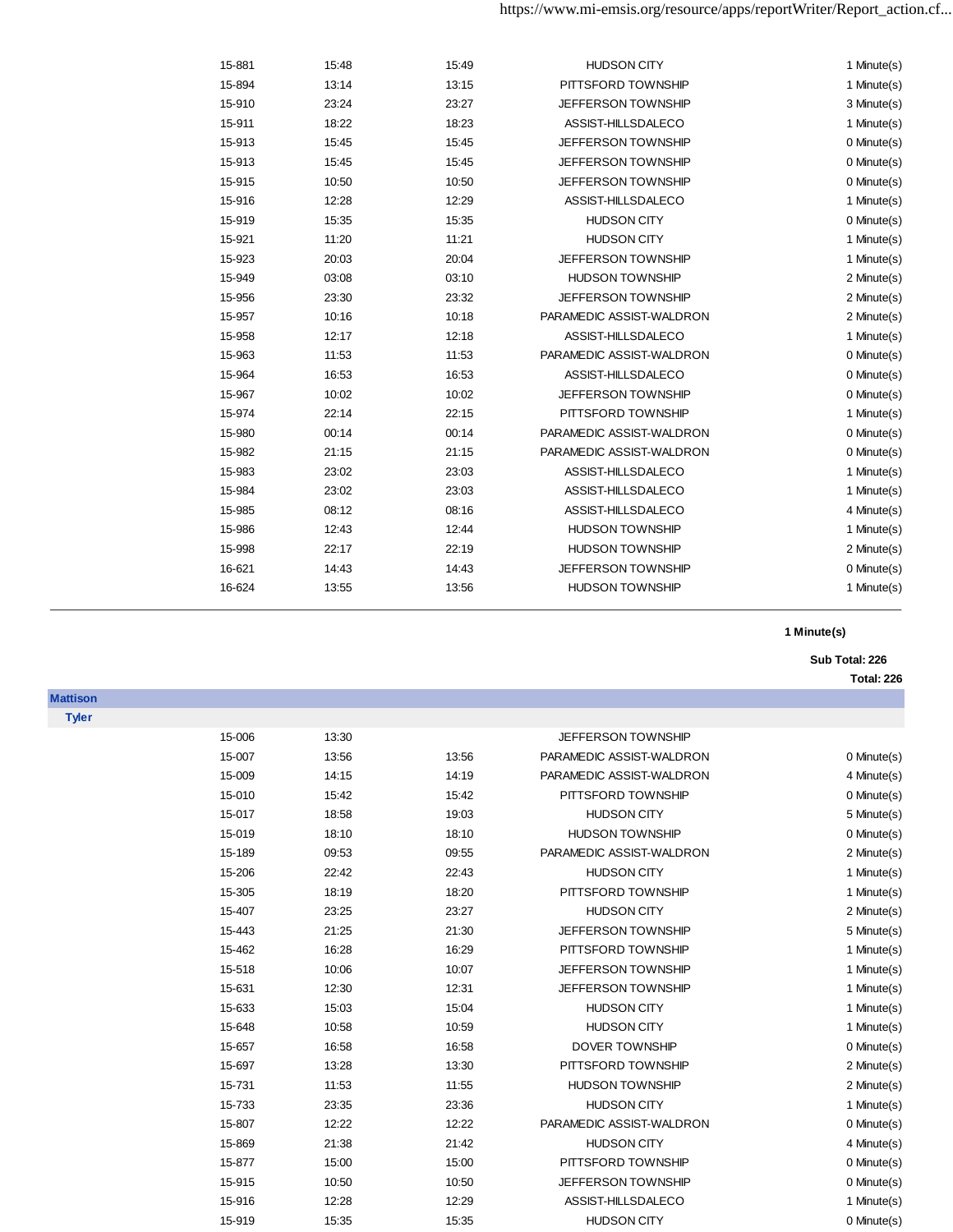# **Sub Total: 26**

**Total: 26**

| <b>Dennis</b> |           |       |       |                           |             |
|---------------|-----------|-------|-------|---------------------------|-------------|
|               | 15 -- 653 | 09:11 | 09:11 | PITTSFORD TOWNSHIP        | 0 Minute(s) |
|               | 15-012    | 09:34 | 09:35 | PARAMEDIC ASSIST-WALDRON  | 1 Minute(s) |
|               | 15-014    | 17:02 | 17:02 | ASSIST-HILLSDALECO        | 0 Minute(s) |
|               | 15-015    | 18:15 | 18:15 | <b>HUDSON CITY</b>        | 0 Minute(s) |
|               | 15-029    | 09:15 | 09:16 | <b>HUDSON CITY</b>        | 1 Minute(s) |
|               | 15-032    | 19:59 | 19:59 | ASSIST-HILLSDALECO        | 0 Minute(s) |
|               | 15-035    | 07:44 | 07:45 | JEFFERSON TOWNSHIP        | 1 Minute(s) |
|               | 15-036    | 09:44 | 09:45 | PITTSFORD TOWNSHIP        | 1 Minute(s) |
|               | 15-037    | 15:07 | 15:07 | PARAMEDIC ASSIST-WALDRON  | 0 Minute(s) |
|               | 15-038    | 22:24 | 22:26 | PITTSFORD TOWNSHIP        | 2 Minute(s) |
|               | 15-043    | 23:34 | 23:35 | <b>MEDINA TOWNSHIP</b>    | 1 Minute(s) |
|               | 15-045    | 07:41 | 07:42 | DOVER TOWNSHIP            | 1 Minute(s) |
|               | 15-049    | 00:57 | 00:59 | PARAMEDIC ASSIST-WALDRON  | 2 Minute(s) |
|               | 15-087    | 19:39 | 19:40 | <b>HUDSON CITY</b>        | 1 Minute(s) |
|               | 15-091    | 18:03 | 18:04 | <b>MEDINA TOWNSHIP</b>    | 1 Minute(s) |
|               | 15-092    | 02:20 | 02:22 | <b>JEFFERSON TOWNSHIP</b> | 2 Minute(s) |
|               | 15-093    | 03:59 | 03:59 | <b>HUDSON CITY</b>        | 0 Minute(s) |
|               | 15-100    | 16:15 | 16:15 | <b>HUDSON CITY</b>        | 0 Minute(s) |
|               | 15-1001   | 18:05 | 18:06 | <b>HUDSON CITY</b>        | 1 Minute(s) |
|               | 15-1010   | 22:17 | 22:18 | PARAMEDIC ASSIST-WALDRON  | 1 Minute(s) |
|               | 15-1017   | 10:26 | 10:27 | <b>JEFFERSON TOWNSHIP</b> | 1 Minute(s) |
|               | 15-1019   | 18:54 | 18:55 | PITTSFORD TOWNSHIP        | 1 Minute(s) |
|               | 15-1029   | 13:29 | 13:30 | ASSIST-LENAWEECO          | 1 Minute(s) |
|               | 15-1038   | 08:05 | 08:06 | <b>CLAYTON VILLAGE</b>    | 1 Minute(s) |
|               | 15-1039   | 17:01 | 17:01 | <b>HUDSON TOWNSHIP</b>    | 0 Minute(s) |
|               | 15-132    | 13:42 | 13:43 | <b>HUDSON CITY</b>        | 1 Minute(s) |
|               | 15-134    | 18:21 | 18:22 | <b>HUDSON CITY</b>        | 1 Minute(s) |
|               | 15-138    | 12:03 | 12:05 | <b>HUDSON CITY</b>        | 2 Minute(s) |
|               | 15-154    | 09:26 | 09:27 | <b>HUDSON CITY</b>        | 1 Minute(s) |
|               | 15-155    | 22:45 | 22:46 | PARAMEDIC ASSIST-WALDRON  | 1 Minute(s) |
|               | 15-159    | 16:19 | 16:20 | <b>HUDSON TOWNSHIP</b>    | 1 Minute(s) |
|               | 15-161    | 02:27 | 02:28 | JEFFERSON TOWNSHIP        | 1 Minute(s) |
|               | 15-177    | 22:23 | 22:23 | JEFFERSON TOWNSHIP        | 0 Minute(s) |
|               | 15-181    | 08:18 | 08:19 | <b>HUDSON CITY</b>        | 1 Minute(s) |
|               | 15-190    | 10:19 | 10:22 | ASSIST-HILLSDALECO        | 3 Minute(s) |
|               | 15-191    | 02:09 | 02:12 | <b>HUDSON CITY</b>        | 3 Minute(s) |
|               | 15-198    | 22:40 | 22:43 | ASSIST-HILLSDALECO        | 3 Minute(s) |
|               | 15-215    | 09:19 | 09:20 | DOVER TOWNSHIP            | 1 Minute(s) |
|               | 15-216    | 11:52 | 11:53 | <b>HUDSON CITY</b>        | 1 Minute(s) |
|               | 15-219    | 22:48 | 22:49 | PARAMEDIC ASSIST-WALDRON  | 1 Minute(s) |
|               | 15-220    | 23:17 | 23:17 | JEFFERSON TOWNSHIP        | 0 Minute(s) |
|               | 15-241    | 07:20 | 07:21 | JEFFERSON TOWNSHIP        | 1 Minute(s) |
|               | 15-243    | 11:34 | 11:37 | <b>HUDSON CITY</b>        | 3 Minute(s) |
|               | 15-244    | 16:34 | 16:36 | <b>HUDSON CITY</b>        | 2 Minute(s) |
|               | 15-245    | 20:47 | 20:48 | JEFFERSON TOWNSHIP        | 1 Minute(s) |
|               | 15-246    | 22:37 | 22:40 | PARAMEDIC ASSIST-WALDRON  | 3 Minute(s) |
|               | 15-254    | 06:01 | 06:07 | PARAMEDIC ASSIST-WALDRON  | 6 Minute(s) |
|               | 15-260    | 00:47 | 00:50 | JEFFERSON TOWNSHIP        | 3 Minute(s) |
|               | 15-264    | 07:34 | 07:36 | PARAMEDIC ASSIST-WALDRON  | 2 Minute(s) |
|               | 15-265    | 10:40 | 10:42 | <b>HUDSON CITY</b>        | 2 Minute(s) |
|               | 15-266    | 07:57 | 07:59 | <b>HUDSON CITY</b>        | 2 Minute(s) |
|               | 15-267    | 15:01 | 15:02 | PARAMEDIC ASSIST-WALDRON  | 1 Minute(s) |
|               | 15-284    | 13:13 | 13:14 | <b>MEDINA TOWNSHIP</b>    | 1 Minute(s) |
|               | 15-286    | 14:54 | 14:55 | ASSIST-LENAWEECO          | 1 Minute(s) |
|               |           |       |       |                           |             |

**Meyers**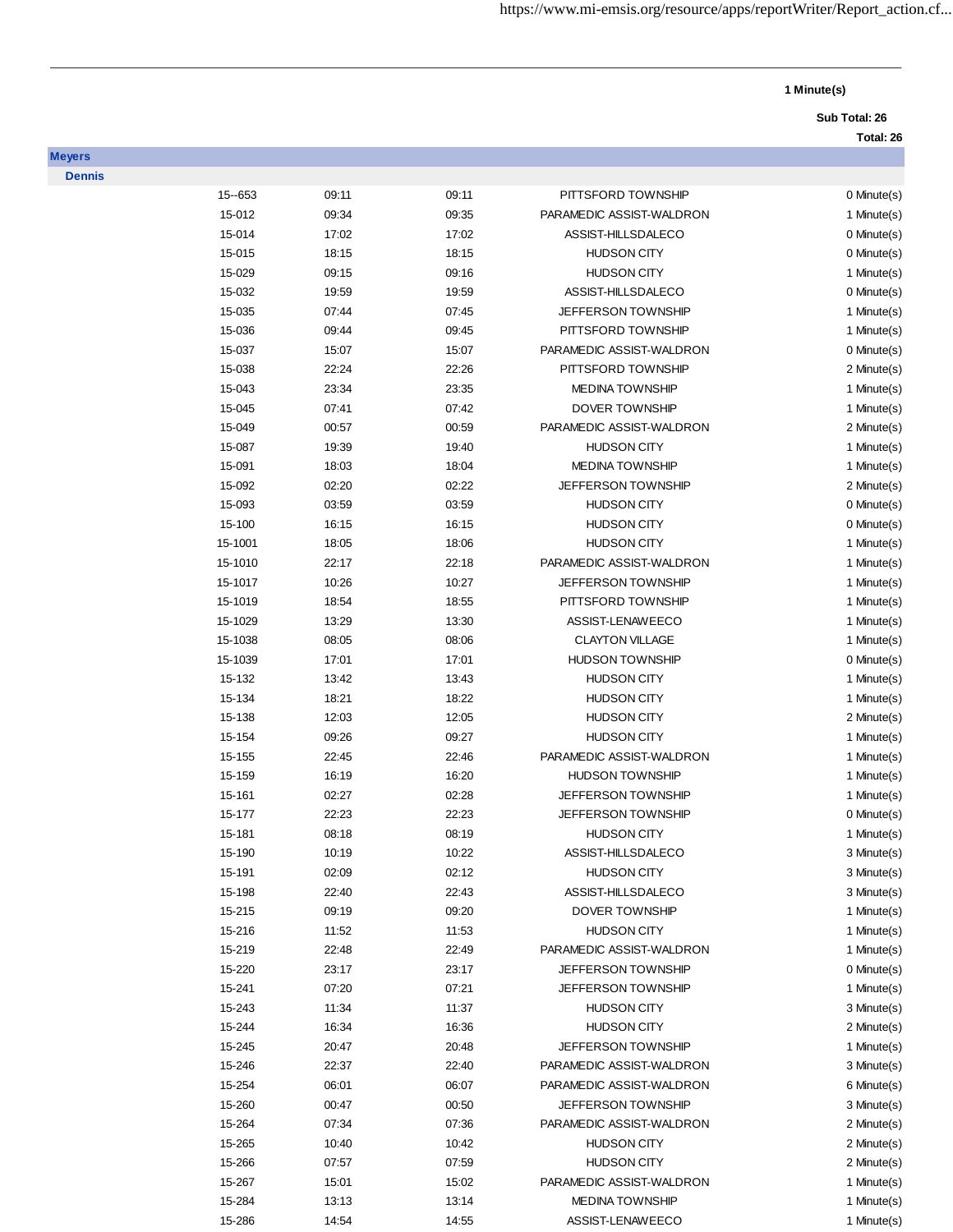| 15-289  | 19:59 | 20:01 | <b>HUDSON CITY</b>                           | 2 Minute(s)                |
|---------|-------|-------|----------------------------------------------|----------------------------|
| 15-290  | 23:18 | 23:19 | ASSIST-HILLSDALECO                           | 1 Minute(s)                |
| 15-298  | 23:24 | 23:26 | <b>HUDSON TOWNSHIP</b>                       | 2 Minute(s)                |
| 15-307  | 00:30 | 00:32 | PITTSFORD TOWNSHIP                           | 2 Minute(s)                |
| 15-308  | 10:24 | 10:26 | <b>HUDSON TOWNSHIP</b>                       | 2 Minute(s)                |
| 15-313  | 18:42 | 18:44 | ASSIST-LENAWEECO                             | 2 Minute(s)                |
| 15-314  | 19:01 | 19:02 | ASSIST-LENAWEECO                             | 1 Minute(s)                |
| 15-316  | 02:50 | 02:52 | DOVER TOWNSHIP                               | 2 Minute(s)                |
| 15-361  | 11:34 | 11:36 | <b>HUDSON TOWNSHIP</b>                       | 2 Minute(s)                |
| 15-378  | 21:02 | 21:04 | <b>HUDSON CITY</b>                           | 2 Minute(s)                |
| 15-386  | 08:27 | 08:27 | <b>HUDSON TOWNSHIP</b>                       | 0 Minute(s)                |
| 15-388  | 22:50 | 22:51 | PARAMEDIC ASSIST-WALDRON                     | 1 Minute(s)                |
| 15-396  | 12:44 | 12:46 | <b>HUDSON CITY</b>                           | 2 Minute(s)                |
| 15-397  | 03:35 | 03:36 | PITTSFORD TOWNSHIP                           | 1 Minute(s)                |
| 15-430  | 16:51 | 16:52 | <b>JEFFERSON TOWNSHIP</b>                    | 1 Minute(s)                |
| 15-431  | 21:05 | 21:07 | <b>JEFFERSON TOWNSHIP</b>                    | 2 Minute(s)                |
| 15-432  | 05:24 | 05:28 | PARAMEDIC ASSIST-WALDRON                     | 4 Minute(s)                |
| 15-438  | 19:23 | 19:27 | <b>HUDSON TOWNSHIP</b>                       | 4 Minute(s)                |
| 15-439  | 21:35 | 21:36 | <b>JEFFERSON TOWNSHIP</b>                    | 1 Minute(s)                |
| 15-447  | 21:14 | 21:14 | <b>HUDSON TOWNSHIP</b>                       | 0 Minute(s)                |
| 15-484  | 13:40 | 13:40 | <b>HUDSON CITY</b>                           | 0 Minute(s)                |
| 15-486  | 16:15 | 16:15 | PARAMEDIC ASSIST-WALDRON                     | 0 Minute(s)                |
| 15-513  | 08:20 | 08:20 | <b>HUDSON CITY</b>                           | 0 Minute(s)                |
| 15-523  | 11:27 | 11:28 | <b>HUDSON CITY</b>                           | 1 Minute(s)                |
| 15-526  | 20:38 | 20:39 | <b>HUDSON CITY</b>                           | 1 Minute(s)                |
| 15-527  | 22:27 | 22:28 | <b>HUDSON CITY</b>                           | 1 Minute(s)                |
| 15-541  | 13:31 | 13:32 | <b>HUDSON CITY</b>                           | 1 Minute(s)                |
| 15-542  | 19:09 | 19:10 | <b>HUDSON TOWNSHIP</b>                       | 1 Minute(s)                |
| 15-543  | 04:27 | 04:28 | <b>HUDSON CITY</b>                           | 1 Minute(s)                |
| 15-548  | 10:39 | 10:40 | PITTSFORD TOWNSHIP                           | 1 Minute(s)                |
|         |       |       | <b>HUDSON TOWNSHIP</b>                       | 2 Minute(s)                |
| 15-551  | 18:02 | 18:04 |                                              |                            |
| 15-553  | 20:42 | 20:42 | <b>HUDSON CITY</b><br><b>HUDSON TOWNSHIP</b> | 0 Minute(s)<br>1 Minute(s) |
| 15-557  | 17:33 | 17:34 |                                              |                            |
| 15-558  | 05:48 | 05:50 | <b>HUDSON CITY</b>                           | 2 Minute(s)                |
| 15-582  | 07:23 | 07:23 | <b>JEFFERSON TOWNSHIP</b>                    | 0 Minute(s)                |
| 15-592  | 20:15 | 20:16 | <b>HUDSON CITY</b>                           | 1 Minute(s)                |
| 15-599  | 07:41 | 07:45 | <b>HUDSON TOWNSHIP</b>                       | 4 Minute(s)                |
| 15-601  | 11:30 | 11:31 | <b>HUDSON CITY</b>                           | 1 Minute(s)                |
| 15-603  | 17:06 | 17:08 | ASSIST-LENAWEECO                             | 2 Minute(s)                |
| 15-604  | 18:55 | 18:57 | PITTSFORD TOWNSHIP                           | 2 Minute(s)                |
| 15-605  | 23:03 | 23:04 | <b>JEFFERSON TOWNSHIP</b>                    | 1 Minute(s)                |
| 15-606  | 00:31 | 00:31 | <b>CLAYTON VILLAGE</b>                       | 0 Minute(s)                |
| 15-611  | 11:40 | 11:41 | <b>HUDSON TOWNSHIP</b>                       | 1 Minute(s)                |
| 15-617  | 11:23 | 11:24 | <b>MEDINA TOWNSHIP</b>                       | 1 Minute(s)                |
| 15-623  | 06:51 | 06:52 | <b>HUDSON CITY</b>                           | 1 Minute(s)                |
| 15-645  | 15:07 | 15:08 | <b>HUDSON CITY</b>                           | 1 Minute(s)                |
| 15-646  | 01:52 | 01:54 | <b>HUDSON CITY</b>                           | 2 Minute(s)                |
| 15-662  | 15:48 | 15:49 | PITTSFORD TOWNSHIP                           | 1 Minute(s)                |
| 15-663  | 19:38 | 19:39 | <b>HUDSON CITY</b>                           | 1 Minute(s)                |
| 15-664  | 20:51 | 20:51 | <b>JEFFERSON TOWNSHIP</b>                    | 0 Minute(s)                |
| 15-665  | 00:41 | 00:43 | <b>HUDSON CITY</b>                           | 2 Minute(s)                |
| 15-672  | 13:28 | 13:28 | <b>HUDSON TOWNSHIP</b>                       | 0 Minute(s)                |
| 15-673  | 13:28 | 13:28 | <b>HUDSON TOWNSHIP</b>                       | 0 Minute(s)                |
| 15-674  | 17:46 | 17:47 | <b>HUDSON TOWNSHIP</b>                       | 1 Minute(s)                |
| 15-684  | 12:22 | 12:22 | <b>HUDSON CITY</b>                           | 0 Minute(s)                |
| 15-685  | 12:22 | 12:23 | <b>HUDSON CITY</b>                           | 1 Minute(s)                |
| 15-688  | 21:31 | 21:15 | <b>JEFFERSON TOWNSHIP</b>                    | $-16$ Minute $(s)$         |
| 15-712  | 13:11 | 13:13 | DOVER TOWNSHIP                               | 2 Minute(s)                |
| 15-713  | 05:55 | 05:57 | <b>HUDSON CITY</b>                           | 2 Minute(s)                |
| 15-723B | 16:21 | 16:22 | DOVER TOWNSHIP                               | 1 Minute(s)                |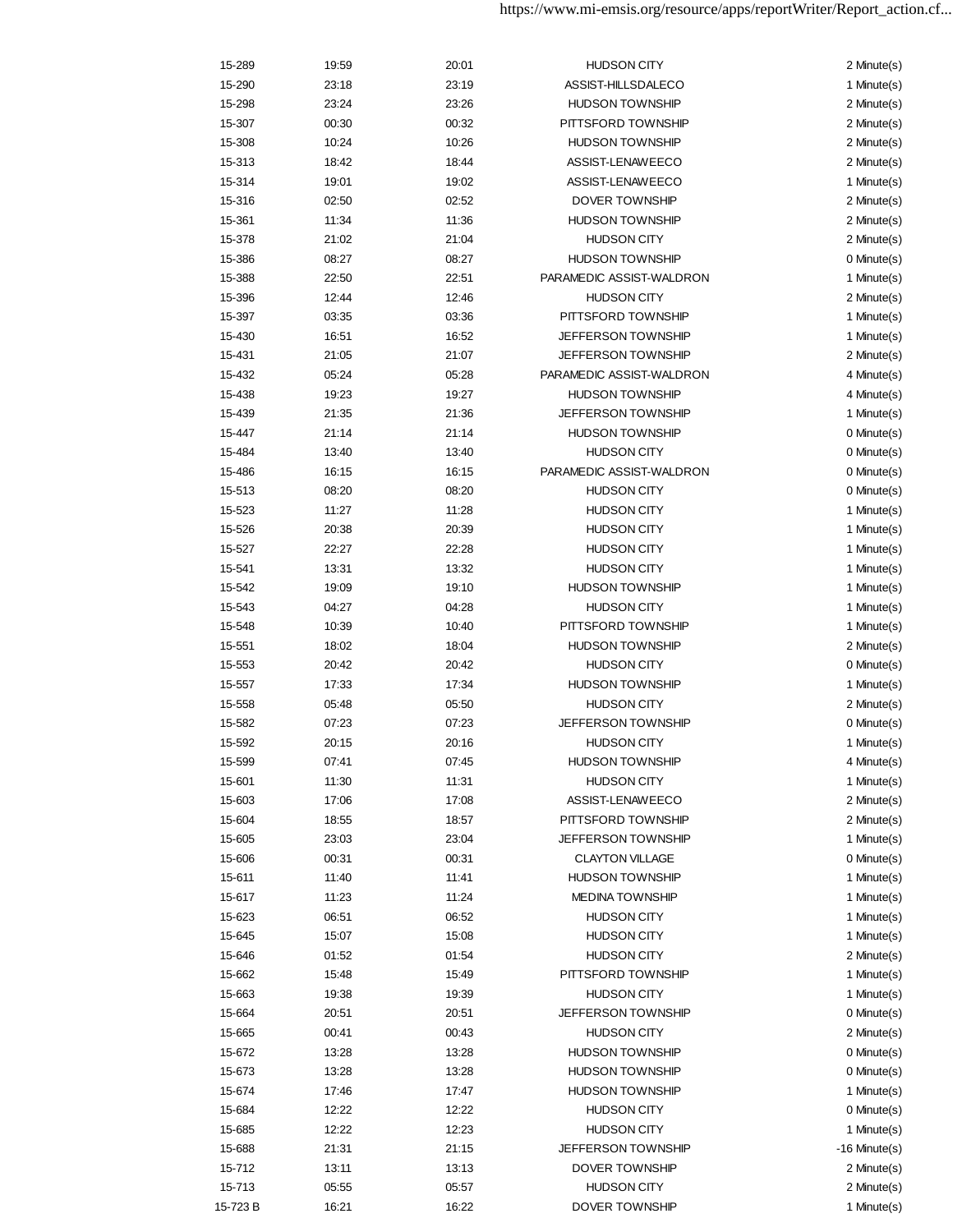| 15-724           | 23:53          | 23:54          | <b>JEFFERSON TOWNSHIP</b>                       | 1 Minute(s)                |
|------------------|----------------|----------------|-------------------------------------------------|----------------------------|
| 15-735           | 05:54          | 05:56          | <b>HUDSON CITY</b>                              | 2 Minute(s)                |
| 15-738           | 01:14          | 01:17          | <b>HUDSON CITY</b>                              | 3 Minute(s)                |
| 15-741           | 16:24          | 16:25          | <b>HUDSON TOWNSHIP</b>                          | 1 Minute(s)                |
| 15-742           | 22:56          | 22:57          | JEFFERSON TOWNSHIP                              | 1 Minute(s)                |
| 15-753           | 10:23          | 10:24          | <b>HUDSON CITY</b>                              | 1 Minute(s)                |
| 15-767           | 13:58          | 13:59          | JEFFERSON TOWNSHIP                              | 1 Minute(s)                |
| 15-768           | 16:26          | 16:26          | <b>HUDSON CITY</b>                              | 0 Minute(s)                |
| 15-769           | 23:23          | 23:25          | JEFFERSON TOWNSHIP                              | 2 Minute(s)                |
| 15-781           | 07:48          | 07:49          | JEFFERSON TOWNSHIP                              | 1 Minute(s)                |
| 15-783           | 09:24          | 09:25          | <b>HUDSON CITY</b>                              | 1 Minute(s)                |
| 15-785           | 12:17          | 12:18          | PITTSFORD TOWNSHIP                              | 1 Minute(s)                |
| 15-786           | 16:06          | 16:07          | <b>HUDSON TOWNSHIP</b>                          | 1 Minute(s)                |
| 15-787           | 18:50          | 18:51          | <b>HUDSON CITY</b>                              | 1 Minute(s)                |
| 15-788           | 21:41          | 21:43          | <b>HUDSON TOWNSHIP</b>                          | 2 Minute(s)                |
| 15-789           | 23:40          | 23:41          | <b>HUDSON CITY</b>                              | 1 Minute(s)                |
| 15-790           | 02:47          | 02:49          | PARAMEDIC ASSIST-WALDRON                        | 2 Minute(s)                |
| 15-798           | 08:24          | 08:25          | <b>HUDSON CITY</b>                              | 1 Minute(s)                |
| 15-800           | 18:54          | 18:55          | <b>HUDSON TOWNSHIP</b>                          | 1 Minute(s)                |
| 15-801           | 23:20          | 23:21          | <b>HUDSON CITY</b>                              | 1 Minute(s)                |
| 15-802           | 06:29          | 06:35          | <b>HUDSON TOWNSHIP</b>                          | 6 Minute(s)                |
| 15-809           | 14:16          | 14:17          | <b>HUDSON CITY</b>                              | 1 Minute(s)                |
| 15-811           | 19:10          | 19:11          | <b>CLAYTON VILLAGE</b>                          | 1 Minute(s)                |
| 15-814           | 18:00          | 18:00          | <b>HUDSON CITY</b>                              | 0 Minute(s)                |
| 15-819           | 15:06          | 15:07          | <b>HUDSON CITY</b>                              | 1 Minute(s)                |
| 15-820           | 00:30          | 00:32          | JEFFERSON TOWNSHIP                              | 2 Minute(s)                |
| 15-832           | 10:29          | 10:29          | <b>HUDSON CITY</b>                              | 0 Minute(s)                |
| 15-834           | 17:46          | 17:47          | PITTSFORD TOWNSHIP                              | 1 Minute(s)                |
| 15-842           | 01:51          | 01:52          | JEFFERSON TOWNSHIP                              | 1 Minute(s)                |
| 15-849           | 04:40          | 04:42          | PITTSFORD TOWNSHIP                              | 2 Minute(s)                |
| 15-873           | 13:15          | 13:15          | <b>HUDSON TOWNSHIP</b>                          | 0 Minute(s)                |
| 15-875           | 19:58          | 19:58          | <b>JEFFERSON TOWNSHIP</b>                       | 0 Minute(s)                |
| 15-880           | 10:55          | 10:55          | <b>HUDSON CITY</b>                              | 0 Minute(s)                |
| 15-881           | 15:48          | 15:49          | <b>HUDSON CITY</b>                              | 1 Minute(s)                |
| 15-893           | 11:54          | 11:55          | <b>MEDINA TOWNSHIP</b>                          | 1 Minute(s)                |
| 15-895           | 22:14          | 22:15          | <b>CLAYTON VILLAGE</b>                          | 1 Minute(s)                |
| 15-896           | 04:44          | 04:46          | DOVER TOWNSHIP                                  | 2 Minute(s)                |
| 15-912           | 06:11<br>11:20 | 06:13<br>11:21 | <b>HUDSON CITY</b>                              | 2 Minute(s)<br>1 Minute(s) |
| 15-921<br>15-923 | 20:03          | 20:04          | <b>HUDSON CITY</b><br><b>JEFFERSON TOWNSHIP</b> | 1 Minute(s)                |
| 15-931           | 11:01          | 11:03          | PITTSFORD TOWNSHIP                              | 2 Minute(s)                |
| 15-933           | 19:29          | 19:30          | <b>HUDSON CITY</b>                              | 1 Minute(s)                |
| 15-934           | 22:57          | 22:59          | PITTSFORD TOWNSHIP                              | 2 Minute(s)                |
| 15-940           | 08:12          | 08:13          | PITTSFORD TOWNSHIP                              | 1 Minute(s)                |
| 15-941           | 14:05          | 14:06          | <b>MEDINA TOWNSHIP</b>                          | 1 Minute(s)                |
| 15-942           | 19:12          | 19:13          | <b>HUDSON CITY</b>                              | 1 Minute(s)                |
| 15-943           | 22:54          | 22:55          | <b>JEFFERSON TOWNSHIP</b>                       | 1 Minute(s)                |
| 15-959           | 18:38          | 18:39          | <b>MEDINA TOWNSHIP</b>                          | 1 Minute(s)                |
| 15-960           | 19:55          | 19:55          | <b>HUDSON CITY</b>                              | 0 Minute(s)                |
| 15-961           | 21:58          | 22:02          | PARAMEDIC ASSIST-WALDRON                        | 4 Minute(s)                |
| 15-962           | 06:45          | 06:46          | <b>HUDSON CITY</b>                              | 1 Minute(s)                |
| 15-970           | 21:15          | 21:16          | <b>HUDSON TOWNSHIP</b>                          | 1 Minute(s)                |
| 15-971           | 03:18          | 03:19          | <b>JEFFERSON TOWNSHIP</b>                       | 1 Minute(s)                |
| 15-976           | 12:52          | 12:54          | <b>JEFFERSON TOWNSHIP</b>                       | 2 Minute(s)                |
| 15-978           | 17:45          | 17:45          | <b>JEFFERSON TOWNSHIP</b>                       | 0 Minute(s)                |
| 15-982           | 21:15          | 21:15          | PARAMEDIC ASSIST-WALDRON                        | 0 Minute(s)                |
| 15-983           | 23:02          | 23:03          | ASSIST-HILLSDALECO                              | 1 Minute(s)                |
| 15-984           | 23:02          | 23:03          | ASSIST-HILLSDALECO                              | 1 Minute(s)                |
| 15-985           | 08:12          | 08:16          | ASSIST-HILLSDALECO                              | 4 Minute(s)                |
| 15-986           | 12:43          | 12:44          | <b>HUDSON TOWNSHIP</b>                          | 1 Minute(s)                |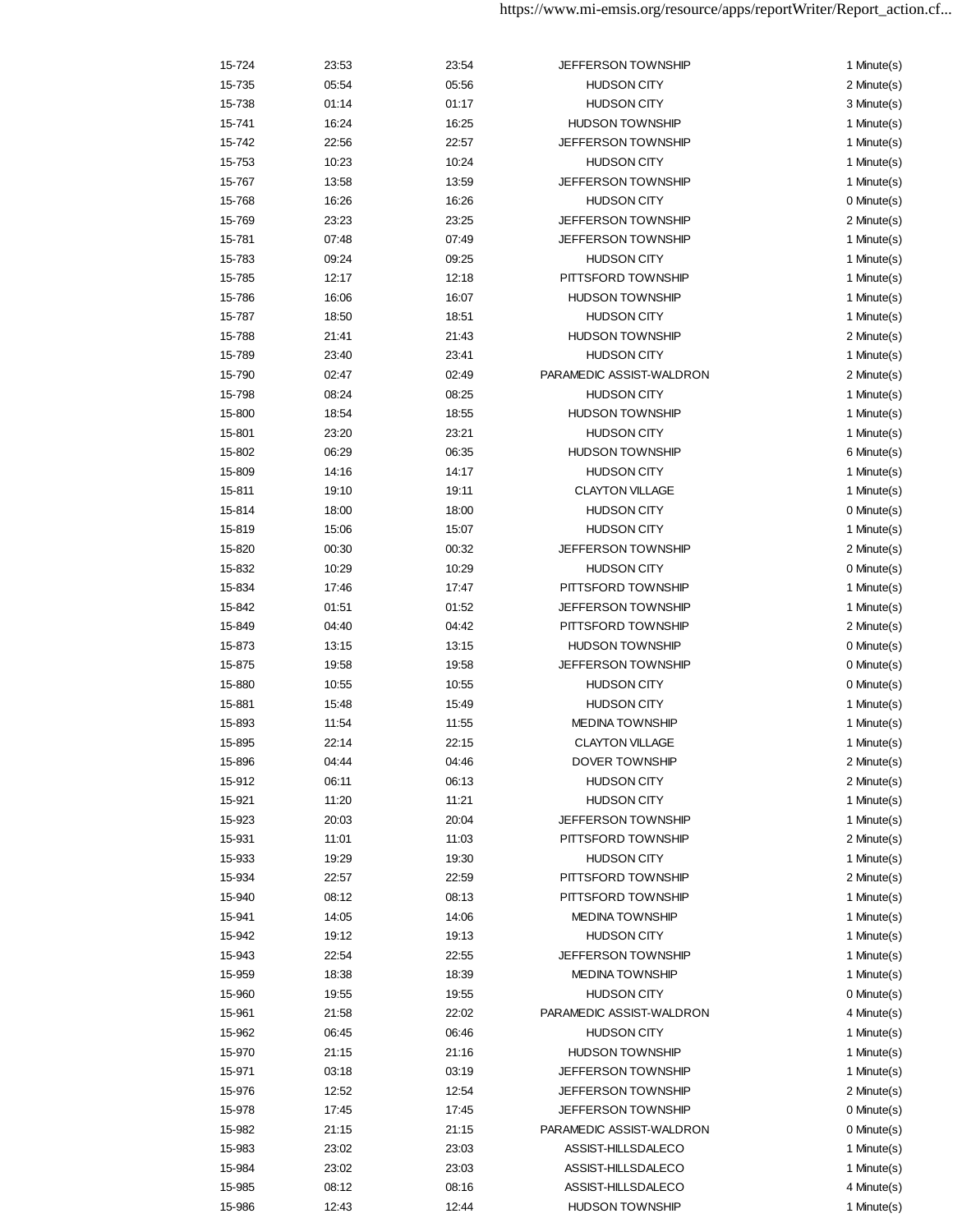| 15-987 | 22:42 | 22:44 | <b>HUDSON TOWNSHIP</b>    | 2 Minute(s) |
|--------|-------|-------|---------------------------|-------------|
| 15-988 | 00:48 | 00:49 | <b>CLAYTON VILLAGE</b>    | I Minute(s) |
| 15-991 | 13:39 | 13:40 | <b>HUDSON TOWNSHIP</b>    | I Minute(s) |
| 15-992 | 21:02 | 21:02 | <b>JEFFERSON TOWNSHIP</b> | 0 Minute(s) |
| 15-993 | 21:43 | 21:43 | ASSIST-HILLSDALECO        | 0 Minute(s) |
| 16-624 | 13:55 | 13:56 | <b>HUDSON TOWNSHIP</b>    | Minute(s)   |
|        |       |       |                           |             |

#### **Sub Total: 180**

| <b>Jason</b> |        |       |       |                          |             |
|--------------|--------|-------|-------|--------------------------|-------------|
|              | 15-106 | 10:19 | 10:20 | PARAMEDIC ASSIST-WALDRON | 1 Minute(s) |
|              | 15-107 | 11:57 | 11:57 | PITTSFORD TOWNSHIP       | 0 Minute(s) |
|              | 15-108 | 16:56 | 16:57 | ASSIST-HILLSDALECO       | 1 Minute(s) |
|              | 15-166 | 08:26 | 08:26 | <b>HUDSON CITY</b>       | 0 Minute(s) |
|              | 15-241 | 07:20 | 07:21 | JEFFERSON TOWNSHIP       | 1 Minute(s) |
|              | 15-243 | 11:34 | 11:37 | <b>HUDSON CITY</b>       | 3 Minute(s) |
|              | 15-244 | 16:34 | 16:36 | <b>HUDSON CITY</b>       | 2 Minute(s) |
|              | 15-245 | 20:47 | 20:48 | JEFFERSON TOWNSHIP       | 1 Minute(s) |
|              | 15-276 | 08:40 | 08:44 | <b>HUDSON CITY</b>       | 4 Minute(s) |
|              | 15-277 | 10:06 | 10:06 | DOVER TOWNSHIP           | 0 Minute(s) |
|              | 15-361 | 11:34 | 11:36 | <b>HUDSON TOWNSHIP</b>   | 2 Minute(s) |
|              | 15-400 | 08:04 | 08:05 | PITTSFORD TOWNSHIP       | 1 Minute(s) |
|              | 15-401 | 10:22 | 10:22 | <b>HUDSON CITY</b>       | 0 Minute(s) |
|              | 15-405 | 18:09 | 18:10 | PARAMEDIC ASSIST-WALDRON | 1 Minute(s) |
|              | 15-406 | 19:22 | 19:22 | PARAMEDIC ASSIST-WALDRON | 0 Minute(s) |
|              | 15-440 | 09:38 | 09:38 | <b>CLAYTON VILLAGE</b>   | 0 Minute(s) |
|              | 15-441 | 15:16 | 15:17 | <b>HUDSON CITY</b>       | 1 Minute(s) |
|              | 15-442 | 20:45 | 20:46 | DOVER TOWNSHIP           | 1 Minute(s) |
|              | 15-518 | 10:06 | 10:07 | JEFFERSON TOWNSHIP       | 1 Minute(s) |
|              | 15-689 | 11:53 | 11:53 | <b>HUDSON CITY</b>       | 0 Minute(s) |
|              | 15-690 | 16:21 | 16:23 | <b>HUDSON CITY</b>       | 2 Minute(s) |
|              | 15-691 | 18:58 | 18:59 | <b>HUDSON CITY</b>       | 1 Minute(s) |
|              | 15-778 | 20:29 | 20:31 | <b>HUDSON TOWNSHIP</b>   | 2 Minute(s) |
|              | 15-863 | 20:37 | 20:37 | JEFFERSON TOWNSHIP       | 0 Minute(s) |
|              | 15-908 | 18:54 | 18:54 | PARAMEDIC ASSIST-WALDRON | 0 Minute(s) |
|              | 15-947 | 14:30 | 14:30 | PARAMEDIC ASSIST-WALDRON | 0 Minute(s) |

### **1 Minute(s)**

### **Sub Total: 26**

|                     |        |       |       |                          | Total: 206   |
|---------------------|--------|-------|-------|--------------------------|--------------|
| <b>Morenci Fire</b> |        |       |       |                          |              |
| <b>Department</b>   |        |       |       |                          |              |
|                     | 15-444 | 01:08 | 01:10 | ASSIST-LENAWEECO         | 2 Minute(s)  |
|                     |        |       |       |                          | 2 Minute(s)  |
|                     |        |       |       |                          | Sub Total: 1 |
|                     |        |       |       |                          | Total: 1     |
| <b>Munger</b>       |        |       |       |                          |              |
| <b>Jacob</b>        |        |       |       |                          |              |
|                     | 15-013 | 16:42 | 16:43 | ASSIST-HILLSDALECO       | 1 Minute(s)  |
|                     | 15-016 | 18:22 | 18:25 | PARAMEDIC ASSIST-WALDRON | 3 Minute(s)  |
|                     | 15-082 | 14:05 | 14:08 | PITTSFORD TOWNSHIP       | 3 Minute(s)  |
|                     | 15-115 | 11:51 | 11:52 | <b>HUDSON CITY</b>       | 1 Minute(s)  |
|                     | 15-116 | 11:51 | 11:52 | <b>HUDSON TOWNSHIP</b>   | 1 Minute(s)  |
|                     | 15-117 | 11:51 | 11:52 | <b>HUDSON TOWNSHIP</b>   | 1 Minute(s)  |
|                     | 15-118 | 11:51 | 11:52 | <b>HUDSON TOWNSHIP</b>   | 1 Minute(s)  |
|                     | 15-118 | 11:51 | 11:52 | <b>HUDSON TOWNSHIP</b>   | 1 Minute(s)  |
|                     | 15-119 | 13:55 | 13:56 | <b>HUDSON TOWNSHIP</b>   | 1 Minute(s)  |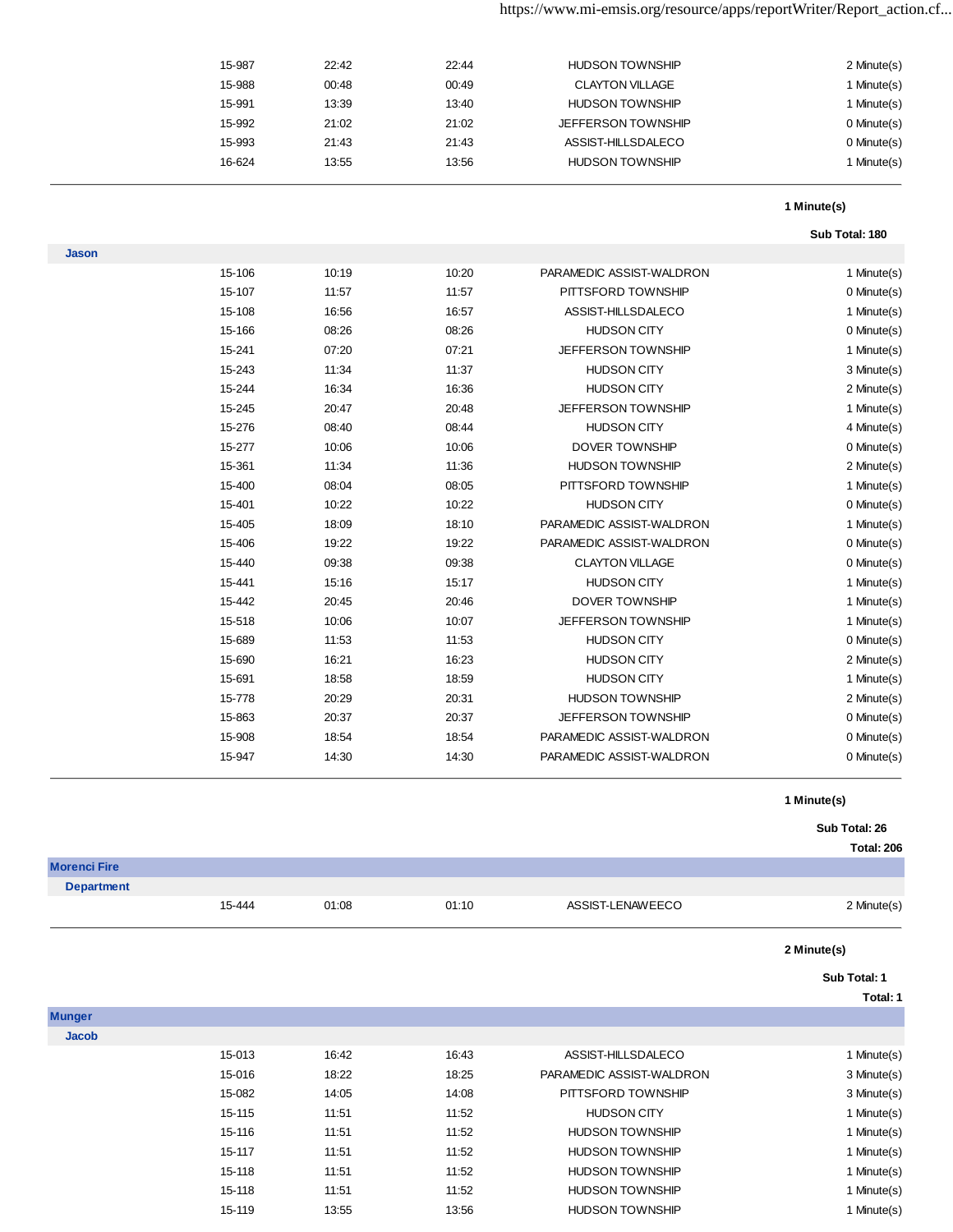| 15-121 | 16:46 | 16:48 | <b>HUDSON CITY</b>        | 2 Minute(s) |
|--------|-------|-------|---------------------------|-------------|
| 15-125 | 19:47 | 19:50 | <b>HUDSON TOWNSHIP</b>    | 3 Minute(s) |
| 15-156 | 12:52 | 12:53 | <b>JEFFERSON TOWNSHIP</b> | 1 Minute(s) |
| 15-204 | 07:14 | 07:15 | <b>HUDSON TOWNSHIP</b>    | 1 Minute(s) |
| 15-205 | 21:06 | 21:07 | PITTSFORD TOWNSHIP        | 1 Minute(s) |
| 15-206 | 22:42 | 22:43 | <b>HUDSON CITY</b>        | 1 Minute(s) |
| 15-207 | 03:04 | 03:08 | <b>JEFFERSON TOWNSHIP</b> | 4 Minute(s) |
| 15-236 | 15:51 | 15:53 | ASSIST-HILLSDALECO        | 2 Minute(s) |
| 15-301 | 17:20 | 17:22 | ASSIST-HILLSDALECO        | 2 Minute(s) |
| 15-302 | 19:43 | 19:45 | PARAMEDIC ASSIST-WALDRON  | 2 Minute(s) |
| 15-351 | 10:13 | 10:14 | <b>JEFFERSON TOWNSHIP</b> | 1 Minute(s) |
| 15-352 | 16:00 | 16:00 | PARAMEDIC ASSIST-WALDRON  | 0 Minute(s) |
| 15-353 | 18:42 | 18:44 | PARAMEDIC ASSIST-WALDRON  | 2 Minute(s) |
| 15-567 | 13:27 | 13:29 | <b>HUDSON CITY</b>        | 2 Minute(s) |
| 15-568 | 16:35 | 16:38 | PITTSFORD TOWNSHIP        | 3 Minute(s) |
| 15-569 | 19:22 | 19:24 | <b>HUDSON CITY</b>        | 2 Minute(s) |
| 15-570 | 20:46 | 20:48 | ASSIST-LENAWEECO          | 2 Minute(s) |
| 15-575 | 16:21 | 16:22 | <b>HUDSON CITY</b>        | 1 Minute(s) |
| 15-625 | 06:42 | 06:45 | <b>HUDSON CITY</b>        | 3 Minute(s) |
| 15-666 | 16:21 | 16:22 | <b>HUDSON CITY</b>        | 1 Minute(s) |
| 15-668 | 18:44 | 18:44 | <b>HUDSON CITY</b>        | 0 Minute(s) |
|        |       |       |                           |             |

**Sub Total: 30** 

| <b>Myers</b><br><b>David</b><br>17:26<br>15 -- 891<br>17:25<br><b>HUDSON CITY</b><br>15-008<br>14:12<br>14:12<br><b>HUDSON CITY</b><br>15-011<br>20:45<br>20:45<br><b>JEFFERSON TOWNSHIP</b><br>07:27<br>07:28<br>PITTSFORD TOWNSHIP<br>15-028<br>15-034<br>13:47<br>13:48<br><b>CLAYTON VILLAGE</b><br><b>JEFFERSON TOWNSHIP</b><br>15-055<br>04:55<br>05:00<br>15-061<br>10:04<br>10:06<br><b>HUDSON CITY</b><br>15-062<br>12:20<br>12:20<br><b>HUDSON CITY</b><br>15-064<br>20:58<br>20:58<br><b>HUDSON CITY</b><br><b>HUDSON CITY</b><br>15-068<br>13:18<br>13:19<br>15-069<br>20:27<br>20:29<br>PITTSFORD TOWNSHIP<br>15-075<br>20:39<br>20:39<br>JEFFERSON TOWNSHIP<br>05:26<br>05:26<br>15-076<br><b>JEFFERSON TOWNSHIP</b><br>18:07<br>PARAMEDIC ASSIST-WALDRON<br>15-086<br>18:06<br>15-1000<br>02:13<br>02:15<br><b>HUDSON CITY</b><br>00:43<br>JEFFERSON TOWNSHIP<br>15-1018<br>00:42 | 1 Minute(s) |
|--------------------------------------------------------------------------------------------------------------------------------------------------------------------------------------------------------------------------------------------------------------------------------------------------------------------------------------------------------------------------------------------------------------------------------------------------------------------------------------------------------------------------------------------------------------------------------------------------------------------------------------------------------------------------------------------------------------------------------------------------------------------------------------------------------------------------------------------------------------------------------------------------|-------------|
|                                                                                                                                                                                                                                                                                                                                                                                                                                                                                                                                                                                                                                                                                                                                                                                                                                                                                                  |             |
|                                                                                                                                                                                                                                                                                                                                                                                                                                                                                                                                                                                                                                                                                                                                                                                                                                                                                                  |             |
|                                                                                                                                                                                                                                                                                                                                                                                                                                                                                                                                                                                                                                                                                                                                                                                                                                                                                                  | 0 Minute(s) |
|                                                                                                                                                                                                                                                                                                                                                                                                                                                                                                                                                                                                                                                                                                                                                                                                                                                                                                  | 0 Minute(s) |
|                                                                                                                                                                                                                                                                                                                                                                                                                                                                                                                                                                                                                                                                                                                                                                                                                                                                                                  | 1 Minute(s) |
|                                                                                                                                                                                                                                                                                                                                                                                                                                                                                                                                                                                                                                                                                                                                                                                                                                                                                                  | 1 Minute(s) |
|                                                                                                                                                                                                                                                                                                                                                                                                                                                                                                                                                                                                                                                                                                                                                                                                                                                                                                  | 5 Minute(s) |
|                                                                                                                                                                                                                                                                                                                                                                                                                                                                                                                                                                                                                                                                                                                                                                                                                                                                                                  | 2 Minute(s) |
|                                                                                                                                                                                                                                                                                                                                                                                                                                                                                                                                                                                                                                                                                                                                                                                                                                                                                                  | 0 Minute(s) |
|                                                                                                                                                                                                                                                                                                                                                                                                                                                                                                                                                                                                                                                                                                                                                                                                                                                                                                  |             |
|                                                                                                                                                                                                                                                                                                                                                                                                                                                                                                                                                                                                                                                                                                                                                                                                                                                                                                  | 0 Minute(s) |
|                                                                                                                                                                                                                                                                                                                                                                                                                                                                                                                                                                                                                                                                                                                                                                                                                                                                                                  | 1 Minute(s) |
|                                                                                                                                                                                                                                                                                                                                                                                                                                                                                                                                                                                                                                                                                                                                                                                                                                                                                                  | 2 Minute(s) |
|                                                                                                                                                                                                                                                                                                                                                                                                                                                                                                                                                                                                                                                                                                                                                                                                                                                                                                  | 0 Minute(s) |
|                                                                                                                                                                                                                                                                                                                                                                                                                                                                                                                                                                                                                                                                                                                                                                                                                                                                                                  | 0 Minute(s) |
|                                                                                                                                                                                                                                                                                                                                                                                                                                                                                                                                                                                                                                                                                                                                                                                                                                                                                                  | 1 Minute(s) |
|                                                                                                                                                                                                                                                                                                                                                                                                                                                                                                                                                                                                                                                                                                                                                                                                                                                                                                  | 2 Minute(s) |
|                                                                                                                                                                                                                                                                                                                                                                                                                                                                                                                                                                                                                                                                                                                                                                                                                                                                                                  | 1 Minute(s) |
| 15-102<br>23:48<br>23:46<br><b>JEFFERSON TOWNSHIP</b>                                                                                                                                                                                                                                                                                                                                                                                                                                                                                                                                                                                                                                                                                                                                                                                                                                            | 2 Minute(s) |
| 10:37<br>15-1020<br>10:36<br><b>JEFFERSON TOWNSHIP</b>                                                                                                                                                                                                                                                                                                                                                                                                                                                                                                                                                                                                                                                                                                                                                                                                                                           | 1 Minute(s) |
| 12:53<br>15-1023<br>12:53<br>JEFFERSON TOWNSHIP                                                                                                                                                                                                                                                                                                                                                                                                                                                                                                                                                                                                                                                                                                                                                                                                                                                  | 0 Minute(s) |
| 15-1025<br>11:42<br>11:42<br><b>HUDSON CITY</b>                                                                                                                                                                                                                                                                                                                                                                                                                                                                                                                                                                                                                                                                                                                                                                                                                                                  | 0 Minute(s) |
| 15-1026<br>18:41<br>ASSIST-HILLSDALECO<br>18:41                                                                                                                                                                                                                                                                                                                                                                                                                                                                                                                                                                                                                                                                                                                                                                                                                                                  | 0 Minute(s) |
| PARAMEDIC ASSIST-WALDRON<br>15-1027<br>22:15<br>22:15                                                                                                                                                                                                                                                                                                                                                                                                                                                                                                                                                                                                                                                                                                                                                                                                                                            | 0 Minute(s) |
| 15-1032<br>11:36<br>11:36<br><b>HUDSON CITY</b>                                                                                                                                                                                                                                                                                                                                                                                                                                                                                                                                                                                                                                                                                                                                                                                                                                                  | 0 Minute(s) |
| 15-1033<br><b>HUDSON CITY</b><br>13:41<br>13:41                                                                                                                                                                                                                                                                                                                                                                                                                                                                                                                                                                                                                                                                                                                                                                                                                                                  | 0 Minute(s) |
| 15-1036<br>21:43<br>ASSIST-HILLSDALECO<br>21:43                                                                                                                                                                                                                                                                                                                                                                                                                                                                                                                                                                                                                                                                                                                                                                                                                                                  | 0 Minute(s) |
| <b>CLAYTON VILLAGE</b><br>15-111<br>20:32<br>20:33                                                                                                                                                                                                                                                                                                                                                                                                                                                                                                                                                                                                                                                                                                                                                                                                                                               | 1 Minute(s) |
| PARAMEDIC ASSIST-WALDRON<br>15-112<br>03:41<br>03:43                                                                                                                                                                                                                                                                                                                                                                                                                                                                                                                                                                                                                                                                                                                                                                                                                                             | 2 Minute(s) |
| 15-130<br>10:57<br><b>HUDSON CITY</b><br>10:56                                                                                                                                                                                                                                                                                                                                                                                                                                                                                                                                                                                                                                                                                                                                                                                                                                                   | 1 Minute(s) |
| 15-131<br>01:04<br><b>HUDSON CITY</b><br>00:59                                                                                                                                                                                                                                                                                                                                                                                                                                                                                                                                                                                                                                                                                                                                                                                                                                                   | 5 Minute(s) |
| JEFFERSON TOWNSHIP<br>15-143<br>08:35<br>08:35                                                                                                                                                                                                                                                                                                                                                                                                                                                                                                                                                                                                                                                                                                                                                                                                                                                   | 0 Minute(s) |
| 12:22<br>PARAMEDIC ASSIST-WALDRON<br>15-144<br>12:26                                                                                                                                                                                                                                                                                                                                                                                                                                                                                                                                                                                                                                                                                                                                                                                                                                             | 4 Minute(s) |
| 15-166<br>08:26<br>08:26<br><b>HUDSON CITY</b>                                                                                                                                                                                                                                                                                                                                                                                                                                                                                                                                                                                                                                                                                                                                                                                                                                                   | 0 Minute(s) |
| <b>HUDSON CITY</b><br>15-168<br>23:31<br>23:32                                                                                                                                                                                                                                                                                                                                                                                                                                                                                                                                                                                                                                                                                                                                                                                                                                                   | 1 Minute(s) |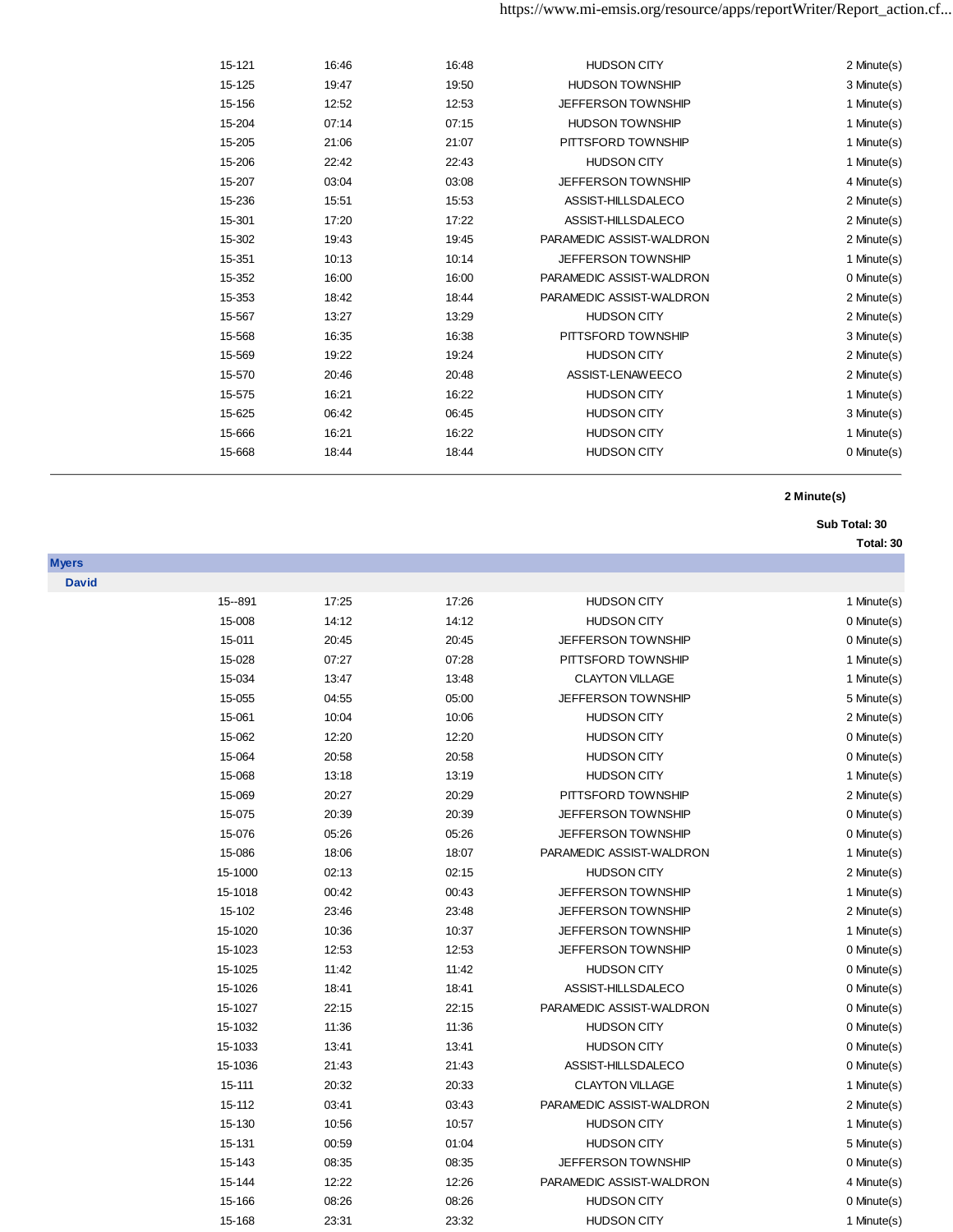| 15-174<br>20:06<br>20:07<br>PITTSFORD TOWNSHIP<br>03:29<br>03:33<br><b>DOVER TOWNSHIP</b><br>15-175<br>PARAMEDIC ASSIST-WALDRON<br>15-178<br>15:20<br>15:22<br>20:44<br><b>HUDSON CITY</b><br>15-179<br>20:42<br><b>MEDINA TOWNSHIP</b><br>15-180<br>22:41<br>22:43<br>ASSIST-HILLSDALECO<br>15-182<br>17:30<br>17:32<br>PARAMEDIC ASSIST-WALDRON<br>15-201<br>11:29<br>11:29<br>07:26<br>07:26<br><b>HUDSON CITY</b><br>15-223<br>PARAMEDIC ASSIST-WALDRON<br>15-224<br>11:11<br>11:13<br>PARAMEDIC ASSIST-WALDRON<br>15-227<br>20:08<br>20:08<br>15-232<br>16:39<br>16:39<br>PITTSFORD TOWNSHIP<br>15-233<br>20:17<br>20:19<br><b>HUDSON CITY</b><br>PARAMEDIC ASSIST-WALDRON<br>15-234<br>21:25<br>21:25<br>15-235<br>23:39<br>23:40<br>PITTSFORD TOWNSHIP<br>15-240<br>12:00<br>12:03<br><b>HUDSON CITY</b><br>23:38<br>23:41<br><b>JEFFERSON TOWNSHIP</b><br>15-251<br>04:22<br>ASSIST-HILLSDALECO<br>15-252<br>04:21<br><b>HUDSON CITY</b><br>15-258<br>05:38<br>05:41<br>08:44<br><b>HUDSON CITY</b><br>15-276<br>08:40<br><b>DOVER TOWNSHIP</b><br>15-277<br>10:06<br>10:06<br>18:48<br>18:48<br><b>HUDSON CITY</b><br>15-282<br>15-292<br>08:02<br>08:03<br>ASSIST-LENAWEECO<br>15-293<br>18:27<br>18:29<br><b>CLAYTON VILLAGE</b><br>15-294<br>19:55<br>PITTSFORD TOWNSHIP<br>19:55<br>15-295<br>21:24<br><b>HUDSON CITY</b><br>21:24<br>PITTSFORD TOWNSHIP<br>00:14<br>00:14<br>15-296<br>15-299<br>17:56<br>17:56<br>PITTSFORD TOWNSHIP<br>15-306<br>20:03<br>20:03<br><b>HUDSON CITY</b><br>15-310<br>19:46<br>19:46<br><b>JEFFERSON TOWNSHIP</b><br>15-311<br>08:58<br>08:59<br><b>MEDINA TOWNSHIP</b><br><b>HUDSON CITY</b><br>15-337<br>20:45<br>20:46<br><b>HUDSON TOWNSHIP</b><br>15-345<br>12:28<br>12:31<br><b>HUDSON CITY</b><br>15-347<br>19:41<br>19:42<br><b>HUDSON CITY</b><br>15-348<br>20:24<br>20:24<br>04:35<br>PARAMEDIC ASSIST-WALDRON<br>15-349<br>04:38<br><b>HUDSON CITY</b><br>15-355<br>08:44<br>08:45<br>13:20<br>15-356<br>13:17<br><b>HUDSON CITY</b><br>15-360<br>19:46<br>19:47<br><b>HUDSON CITY</b><br>15-365<br>08:14<br>08:15<br><b>HUDSON CITY</b> | 1 Minute(s)<br>4 Minute(s)<br>2 Minute(s)<br>2 Minute(s)<br>2 Minute(s)<br>2 Minute(s)<br>0 Minute(s)<br>0 Minute(s)<br>2 Minute(s)<br>0 Minute(s)<br>0 Minute(s)<br>2 Minute(s)<br>0 Minute(s)<br>1 Minute(s)<br>3 Minute(s)<br>3 Minute(s)<br>1 Minute(s)<br>3 Minute(s)<br>4 Minute(s)<br>0 Minute(s)<br>0 Minute(s)<br>1 Minute(s)<br>2 Minute(s)<br>0 Minute(s)<br>0 Minute(s)<br>0 Minute(s)<br>0 Minute(s)<br>0 Minute(s)<br>0 Minute(s)<br>1 Minute(s)<br>1 Minute(s) |
|--------------------------------------------------------------------------------------------------------------------------------------------------------------------------------------------------------------------------------------------------------------------------------------------------------------------------------------------------------------------------------------------------------------------------------------------------------------------------------------------------------------------------------------------------------------------------------------------------------------------------------------------------------------------------------------------------------------------------------------------------------------------------------------------------------------------------------------------------------------------------------------------------------------------------------------------------------------------------------------------------------------------------------------------------------------------------------------------------------------------------------------------------------------------------------------------------------------------------------------------------------------------------------------------------------------------------------------------------------------------------------------------------------------------------------------------------------------------------------------------------------------------------------------------------------------------------------------------------------------------------------------------------------------------------------------------------------------------------------------------------------------------------------------------------------------------------------------------------------------------------------------------------------------------------------------------------------------------------------------------------------------------------------------------------------------------------------------------------|-------------------------------------------------------------------------------------------------------------------------------------------------------------------------------------------------------------------------------------------------------------------------------------------------------------------------------------------------------------------------------------------------------------------------------------------------------------------------------|
|                                                                                                                                                                                                                                                                                                                                                                                                                                                                                                                                                                                                                                                                                                                                                                                                                                                                                                                                                                                                                                                                                                                                                                                                                                                                                                                                                                                                                                                                                                                                                                                                                                                                                                                                                                                                                                                                                                                                                                                                                                                                                                  |                                                                                                                                                                                                                                                                                                                                                                                                                                                                               |
|                                                                                                                                                                                                                                                                                                                                                                                                                                                                                                                                                                                                                                                                                                                                                                                                                                                                                                                                                                                                                                                                                                                                                                                                                                                                                                                                                                                                                                                                                                                                                                                                                                                                                                                                                                                                                                                                                                                                                                                                                                                                                                  |                                                                                                                                                                                                                                                                                                                                                                                                                                                                               |
|                                                                                                                                                                                                                                                                                                                                                                                                                                                                                                                                                                                                                                                                                                                                                                                                                                                                                                                                                                                                                                                                                                                                                                                                                                                                                                                                                                                                                                                                                                                                                                                                                                                                                                                                                                                                                                                                                                                                                                                                                                                                                                  |                                                                                                                                                                                                                                                                                                                                                                                                                                                                               |
|                                                                                                                                                                                                                                                                                                                                                                                                                                                                                                                                                                                                                                                                                                                                                                                                                                                                                                                                                                                                                                                                                                                                                                                                                                                                                                                                                                                                                                                                                                                                                                                                                                                                                                                                                                                                                                                                                                                                                                                                                                                                                                  |                                                                                                                                                                                                                                                                                                                                                                                                                                                                               |
|                                                                                                                                                                                                                                                                                                                                                                                                                                                                                                                                                                                                                                                                                                                                                                                                                                                                                                                                                                                                                                                                                                                                                                                                                                                                                                                                                                                                                                                                                                                                                                                                                                                                                                                                                                                                                                                                                                                                                                                                                                                                                                  |                                                                                                                                                                                                                                                                                                                                                                                                                                                                               |
|                                                                                                                                                                                                                                                                                                                                                                                                                                                                                                                                                                                                                                                                                                                                                                                                                                                                                                                                                                                                                                                                                                                                                                                                                                                                                                                                                                                                                                                                                                                                                                                                                                                                                                                                                                                                                                                                                                                                                                                                                                                                                                  |                                                                                                                                                                                                                                                                                                                                                                                                                                                                               |
|                                                                                                                                                                                                                                                                                                                                                                                                                                                                                                                                                                                                                                                                                                                                                                                                                                                                                                                                                                                                                                                                                                                                                                                                                                                                                                                                                                                                                                                                                                                                                                                                                                                                                                                                                                                                                                                                                                                                                                                                                                                                                                  |                                                                                                                                                                                                                                                                                                                                                                                                                                                                               |
|                                                                                                                                                                                                                                                                                                                                                                                                                                                                                                                                                                                                                                                                                                                                                                                                                                                                                                                                                                                                                                                                                                                                                                                                                                                                                                                                                                                                                                                                                                                                                                                                                                                                                                                                                                                                                                                                                                                                                                                                                                                                                                  |                                                                                                                                                                                                                                                                                                                                                                                                                                                                               |
|                                                                                                                                                                                                                                                                                                                                                                                                                                                                                                                                                                                                                                                                                                                                                                                                                                                                                                                                                                                                                                                                                                                                                                                                                                                                                                                                                                                                                                                                                                                                                                                                                                                                                                                                                                                                                                                                                                                                                                                                                                                                                                  |                                                                                                                                                                                                                                                                                                                                                                                                                                                                               |
|                                                                                                                                                                                                                                                                                                                                                                                                                                                                                                                                                                                                                                                                                                                                                                                                                                                                                                                                                                                                                                                                                                                                                                                                                                                                                                                                                                                                                                                                                                                                                                                                                                                                                                                                                                                                                                                                                                                                                                                                                                                                                                  |                                                                                                                                                                                                                                                                                                                                                                                                                                                                               |
|                                                                                                                                                                                                                                                                                                                                                                                                                                                                                                                                                                                                                                                                                                                                                                                                                                                                                                                                                                                                                                                                                                                                                                                                                                                                                                                                                                                                                                                                                                                                                                                                                                                                                                                                                                                                                                                                                                                                                                                                                                                                                                  |                                                                                                                                                                                                                                                                                                                                                                                                                                                                               |
|                                                                                                                                                                                                                                                                                                                                                                                                                                                                                                                                                                                                                                                                                                                                                                                                                                                                                                                                                                                                                                                                                                                                                                                                                                                                                                                                                                                                                                                                                                                                                                                                                                                                                                                                                                                                                                                                                                                                                                                                                                                                                                  |                                                                                                                                                                                                                                                                                                                                                                                                                                                                               |
|                                                                                                                                                                                                                                                                                                                                                                                                                                                                                                                                                                                                                                                                                                                                                                                                                                                                                                                                                                                                                                                                                                                                                                                                                                                                                                                                                                                                                                                                                                                                                                                                                                                                                                                                                                                                                                                                                                                                                                                                                                                                                                  |                                                                                                                                                                                                                                                                                                                                                                                                                                                                               |
|                                                                                                                                                                                                                                                                                                                                                                                                                                                                                                                                                                                                                                                                                                                                                                                                                                                                                                                                                                                                                                                                                                                                                                                                                                                                                                                                                                                                                                                                                                                                                                                                                                                                                                                                                                                                                                                                                                                                                                                                                                                                                                  |                                                                                                                                                                                                                                                                                                                                                                                                                                                                               |
|                                                                                                                                                                                                                                                                                                                                                                                                                                                                                                                                                                                                                                                                                                                                                                                                                                                                                                                                                                                                                                                                                                                                                                                                                                                                                                                                                                                                                                                                                                                                                                                                                                                                                                                                                                                                                                                                                                                                                                                                                                                                                                  |                                                                                                                                                                                                                                                                                                                                                                                                                                                                               |
|                                                                                                                                                                                                                                                                                                                                                                                                                                                                                                                                                                                                                                                                                                                                                                                                                                                                                                                                                                                                                                                                                                                                                                                                                                                                                                                                                                                                                                                                                                                                                                                                                                                                                                                                                                                                                                                                                                                                                                                                                                                                                                  |                                                                                                                                                                                                                                                                                                                                                                                                                                                                               |
|                                                                                                                                                                                                                                                                                                                                                                                                                                                                                                                                                                                                                                                                                                                                                                                                                                                                                                                                                                                                                                                                                                                                                                                                                                                                                                                                                                                                                                                                                                                                                                                                                                                                                                                                                                                                                                                                                                                                                                                                                                                                                                  |                                                                                                                                                                                                                                                                                                                                                                                                                                                                               |
|                                                                                                                                                                                                                                                                                                                                                                                                                                                                                                                                                                                                                                                                                                                                                                                                                                                                                                                                                                                                                                                                                                                                                                                                                                                                                                                                                                                                                                                                                                                                                                                                                                                                                                                                                                                                                                                                                                                                                                                                                                                                                                  |                                                                                                                                                                                                                                                                                                                                                                                                                                                                               |
|                                                                                                                                                                                                                                                                                                                                                                                                                                                                                                                                                                                                                                                                                                                                                                                                                                                                                                                                                                                                                                                                                                                                                                                                                                                                                                                                                                                                                                                                                                                                                                                                                                                                                                                                                                                                                                                                                                                                                                                                                                                                                                  |                                                                                                                                                                                                                                                                                                                                                                                                                                                                               |
|                                                                                                                                                                                                                                                                                                                                                                                                                                                                                                                                                                                                                                                                                                                                                                                                                                                                                                                                                                                                                                                                                                                                                                                                                                                                                                                                                                                                                                                                                                                                                                                                                                                                                                                                                                                                                                                                                                                                                                                                                                                                                                  |                                                                                                                                                                                                                                                                                                                                                                                                                                                                               |
|                                                                                                                                                                                                                                                                                                                                                                                                                                                                                                                                                                                                                                                                                                                                                                                                                                                                                                                                                                                                                                                                                                                                                                                                                                                                                                                                                                                                                                                                                                                                                                                                                                                                                                                                                                                                                                                                                                                                                                                                                                                                                                  |                                                                                                                                                                                                                                                                                                                                                                                                                                                                               |
|                                                                                                                                                                                                                                                                                                                                                                                                                                                                                                                                                                                                                                                                                                                                                                                                                                                                                                                                                                                                                                                                                                                                                                                                                                                                                                                                                                                                                                                                                                                                                                                                                                                                                                                                                                                                                                                                                                                                                                                                                                                                                                  |                                                                                                                                                                                                                                                                                                                                                                                                                                                                               |
|                                                                                                                                                                                                                                                                                                                                                                                                                                                                                                                                                                                                                                                                                                                                                                                                                                                                                                                                                                                                                                                                                                                                                                                                                                                                                                                                                                                                                                                                                                                                                                                                                                                                                                                                                                                                                                                                                                                                                                                                                                                                                                  |                                                                                                                                                                                                                                                                                                                                                                                                                                                                               |
|                                                                                                                                                                                                                                                                                                                                                                                                                                                                                                                                                                                                                                                                                                                                                                                                                                                                                                                                                                                                                                                                                                                                                                                                                                                                                                                                                                                                                                                                                                                                                                                                                                                                                                                                                                                                                                                                                                                                                                                                                                                                                                  |                                                                                                                                                                                                                                                                                                                                                                                                                                                                               |
|                                                                                                                                                                                                                                                                                                                                                                                                                                                                                                                                                                                                                                                                                                                                                                                                                                                                                                                                                                                                                                                                                                                                                                                                                                                                                                                                                                                                                                                                                                                                                                                                                                                                                                                                                                                                                                                                                                                                                                                                                                                                                                  |                                                                                                                                                                                                                                                                                                                                                                                                                                                                               |
|                                                                                                                                                                                                                                                                                                                                                                                                                                                                                                                                                                                                                                                                                                                                                                                                                                                                                                                                                                                                                                                                                                                                                                                                                                                                                                                                                                                                                                                                                                                                                                                                                                                                                                                                                                                                                                                                                                                                                                                                                                                                                                  |                                                                                                                                                                                                                                                                                                                                                                                                                                                                               |
|                                                                                                                                                                                                                                                                                                                                                                                                                                                                                                                                                                                                                                                                                                                                                                                                                                                                                                                                                                                                                                                                                                                                                                                                                                                                                                                                                                                                                                                                                                                                                                                                                                                                                                                                                                                                                                                                                                                                                                                                                                                                                                  |                                                                                                                                                                                                                                                                                                                                                                                                                                                                               |
|                                                                                                                                                                                                                                                                                                                                                                                                                                                                                                                                                                                                                                                                                                                                                                                                                                                                                                                                                                                                                                                                                                                                                                                                                                                                                                                                                                                                                                                                                                                                                                                                                                                                                                                                                                                                                                                                                                                                                                                                                                                                                                  |                                                                                                                                                                                                                                                                                                                                                                                                                                                                               |
|                                                                                                                                                                                                                                                                                                                                                                                                                                                                                                                                                                                                                                                                                                                                                                                                                                                                                                                                                                                                                                                                                                                                                                                                                                                                                                                                                                                                                                                                                                                                                                                                                                                                                                                                                                                                                                                                                                                                                                                                                                                                                                  |                                                                                                                                                                                                                                                                                                                                                                                                                                                                               |
|                                                                                                                                                                                                                                                                                                                                                                                                                                                                                                                                                                                                                                                                                                                                                                                                                                                                                                                                                                                                                                                                                                                                                                                                                                                                                                                                                                                                                                                                                                                                                                                                                                                                                                                                                                                                                                                                                                                                                                                                                                                                                                  |                                                                                                                                                                                                                                                                                                                                                                                                                                                                               |
|                                                                                                                                                                                                                                                                                                                                                                                                                                                                                                                                                                                                                                                                                                                                                                                                                                                                                                                                                                                                                                                                                                                                                                                                                                                                                                                                                                                                                                                                                                                                                                                                                                                                                                                                                                                                                                                                                                                                                                                                                                                                                                  |                                                                                                                                                                                                                                                                                                                                                                                                                                                                               |
|                                                                                                                                                                                                                                                                                                                                                                                                                                                                                                                                                                                                                                                                                                                                                                                                                                                                                                                                                                                                                                                                                                                                                                                                                                                                                                                                                                                                                                                                                                                                                                                                                                                                                                                                                                                                                                                                                                                                                                                                                                                                                                  | 3 Minute(s)                                                                                                                                                                                                                                                                                                                                                                                                                                                                   |
|                                                                                                                                                                                                                                                                                                                                                                                                                                                                                                                                                                                                                                                                                                                                                                                                                                                                                                                                                                                                                                                                                                                                                                                                                                                                                                                                                                                                                                                                                                                                                                                                                                                                                                                                                                                                                                                                                                                                                                                                                                                                                                  | 1 Minute(s)                                                                                                                                                                                                                                                                                                                                                                                                                                                                   |
|                                                                                                                                                                                                                                                                                                                                                                                                                                                                                                                                                                                                                                                                                                                                                                                                                                                                                                                                                                                                                                                                                                                                                                                                                                                                                                                                                                                                                                                                                                                                                                                                                                                                                                                                                                                                                                                                                                                                                                                                                                                                                                  | 0 Minute(s)                                                                                                                                                                                                                                                                                                                                                                                                                                                                   |
|                                                                                                                                                                                                                                                                                                                                                                                                                                                                                                                                                                                                                                                                                                                                                                                                                                                                                                                                                                                                                                                                                                                                                                                                                                                                                                                                                                                                                                                                                                                                                                                                                                                                                                                                                                                                                                                                                                                                                                                                                                                                                                  | 3 Minute(s)                                                                                                                                                                                                                                                                                                                                                                                                                                                                   |
|                                                                                                                                                                                                                                                                                                                                                                                                                                                                                                                                                                                                                                                                                                                                                                                                                                                                                                                                                                                                                                                                                                                                                                                                                                                                                                                                                                                                                                                                                                                                                                                                                                                                                                                                                                                                                                                                                                                                                                                                                                                                                                  | 1 Minute(s)                                                                                                                                                                                                                                                                                                                                                                                                                                                                   |
|                                                                                                                                                                                                                                                                                                                                                                                                                                                                                                                                                                                                                                                                                                                                                                                                                                                                                                                                                                                                                                                                                                                                                                                                                                                                                                                                                                                                                                                                                                                                                                                                                                                                                                                                                                                                                                                                                                                                                                                                                                                                                                  | 3 Minute(s)                                                                                                                                                                                                                                                                                                                                                                                                                                                                   |
|                                                                                                                                                                                                                                                                                                                                                                                                                                                                                                                                                                                                                                                                                                                                                                                                                                                                                                                                                                                                                                                                                                                                                                                                                                                                                                                                                                                                                                                                                                                                                                                                                                                                                                                                                                                                                                                                                                                                                                                                                                                                                                  | 1 Minute(s)                                                                                                                                                                                                                                                                                                                                                                                                                                                                   |
|                                                                                                                                                                                                                                                                                                                                                                                                                                                                                                                                                                                                                                                                                                                                                                                                                                                                                                                                                                                                                                                                                                                                                                                                                                                                                                                                                                                                                                                                                                                                                                                                                                                                                                                                                                                                                                                                                                                                                                                                                                                                                                  | 1 Minute(s)                                                                                                                                                                                                                                                                                                                                                                                                                                                                   |
| 15-366<br>12:03<br>12:05<br><b>HUDSON TOWNSHIP</b>                                                                                                                                                                                                                                                                                                                                                                                                                                                                                                                                                                                                                                                                                                                                                                                                                                                                                                                                                                                                                                                                                                                                                                                                                                                                                                                                                                                                                                                                                                                                                                                                                                                                                                                                                                                                                                                                                                                                                                                                                                               | 2 Minute(s)                                                                                                                                                                                                                                                                                                                                                                                                                                                                   |
| 15-369<br>13:57<br><b>MEDINA TOWNSHIP</b><br>13:57                                                                                                                                                                                                                                                                                                                                                                                                                                                                                                                                                                                                                                                                                                                                                                                                                                                                                                                                                                                                                                                                                                                                                                                                                                                                                                                                                                                                                                                                                                                                                                                                                                                                                                                                                                                                                                                                                                                                                                                                                                               |                                                                                                                                                                                                                                                                                                                                                                                                                                                                               |
| 15-370<br>13:57<br>13:57<br><b>MEDINA TOWNSHIP</b>                                                                                                                                                                                                                                                                                                                                                                                                                                                                                                                                                                                                                                                                                                                                                                                                                                                                                                                                                                                                                                                                                                                                                                                                                                                                                                                                                                                                                                                                                                                                                                                                                                                                                                                                                                                                                                                                                                                                                                                                                                               |                                                                                                                                                                                                                                                                                                                                                                                                                                                                               |
| 15-371<br>18:21<br>18:25<br><b>HUDSON CITY</b>                                                                                                                                                                                                                                                                                                                                                                                                                                                                                                                                                                                                                                                                                                                                                                                                                                                                                                                                                                                                                                                                                                                                                                                                                                                                                                                                                                                                                                                                                                                                                                                                                                                                                                                                                                                                                                                                                                                                                                                                                                                   | 0 Minute(s)                                                                                                                                                                                                                                                                                                                                                                                                                                                                   |
| 15-372<br>23:04<br>23:06<br><b>HUDSON CITY</b>                                                                                                                                                                                                                                                                                                                                                                                                                                                                                                                                                                                                                                                                                                                                                                                                                                                                                                                                                                                                                                                                                                                                                                                                                                                                                                                                                                                                                                                                                                                                                                                                                                                                                                                                                                                                                                                                                                                                                                                                                                                   | 0 Minute(s)                                                                                                                                                                                                                                                                                                                                                                                                                                                                   |
| 15-375<br>09:32<br>09:33<br><b>HUDSON CITY</b>                                                                                                                                                                                                                                                                                                                                                                                                                                                                                                                                                                                                                                                                                                                                                                                                                                                                                                                                                                                                                                                                                                                                                                                                                                                                                                                                                                                                                                                                                                                                                                                                                                                                                                                                                                                                                                                                                                                                                                                                                                                   | 4 Minute(s)                                                                                                                                                                                                                                                                                                                                                                                                                                                                   |
| 15-379<br>14:56<br>14:56<br>PITTSFORD TOWNSHIP                                                                                                                                                                                                                                                                                                                                                                                                                                                                                                                                                                                                                                                                                                                                                                                                                                                                                                                                                                                                                                                                                                                                                                                                                                                                                                                                                                                                                                                                                                                                                                                                                                                                                                                                                                                                                                                                                                                                                                                                                                                   | 2 Minute(s)                                                                                                                                                                                                                                                                                                                                                                                                                                                                   |
| 08:55<br>08:56<br><b>JEFFERSON TOWNSHIP</b><br>15-384                                                                                                                                                                                                                                                                                                                                                                                                                                                                                                                                                                                                                                                                                                                                                                                                                                                                                                                                                                                                                                                                                                                                                                                                                                                                                                                                                                                                                                                                                                                                                                                                                                                                                                                                                                                                                                                                                                                                                                                                                                            | 1 Minute(s)                                                                                                                                                                                                                                                                                                                                                                                                                                                                   |
| 08:04<br>08:05<br>PITTSFORD TOWNSHIP<br>15-400                                                                                                                                                                                                                                                                                                                                                                                                                                                                                                                                                                                                                                                                                                                                                                                                                                                                                                                                                                                                                                                                                                                                                                                                                                                                                                                                                                                                                                                                                                                                                                                                                                                                                                                                                                                                                                                                                                                                                                                                                                                   | 0 Minute(s)                                                                                                                                                                                                                                                                                                                                                                                                                                                                   |
| 10:22<br>10:22<br><b>HUDSON CITY</b><br>15-401                                                                                                                                                                                                                                                                                                                                                                                                                                                                                                                                                                                                                                                                                                                                                                                                                                                                                                                                                                                                                                                                                                                                                                                                                                                                                                                                                                                                                                                                                                                                                                                                                                                                                                                                                                                                                                                                                                                                                                                                                                                   | 1 Minute(s)                                                                                                                                                                                                                                                                                                                                                                                                                                                                   |
|                                                                                                                                                                                                                                                                                                                                                                                                                                                                                                                                                                                                                                                                                                                                                                                                                                                                                                                                                                                                                                                                                                                                                                                                                                                                                                                                                                                                                                                                                                                                                                                                                                                                                                                                                                                                                                                                                                                                                                                                                                                                                                  | 1 Minute(s)                                                                                                                                                                                                                                                                                                                                                                                                                                                                   |
|                                                                                                                                                                                                                                                                                                                                                                                                                                                                                                                                                                                                                                                                                                                                                                                                                                                                                                                                                                                                                                                                                                                                                                                                                                                                                                                                                                                                                                                                                                                                                                                                                                                                                                                                                                                                                                                                                                                                                                                                                                                                                                  | 0 Minute(s)                                                                                                                                                                                                                                                                                                                                                                                                                                                                   |
| PARAMEDIC ASSIST-WALDRON<br>15-405<br>18:09<br>18:10                                                                                                                                                                                                                                                                                                                                                                                                                                                                                                                                                                                                                                                                                                                                                                                                                                                                                                                                                                                                                                                                                                                                                                                                                                                                                                                                                                                                                                                                                                                                                                                                                                                                                                                                                                                                                                                                                                                                                                                                                                             | 1 Minute(s)                                                                                                                                                                                                                                                                                                                                                                                                                                                                   |
| PARAMEDIC ASSIST-WALDRON<br>15-406<br>19:22<br>19:22<br>15-407<br><b>HUDSON CITY</b>                                                                                                                                                                                                                                                                                                                                                                                                                                                                                                                                                                                                                                                                                                                                                                                                                                                                                                                                                                                                                                                                                                                                                                                                                                                                                                                                                                                                                                                                                                                                                                                                                                                                                                                                                                                                                                                                                                                                                                                                             | 0 Minute(s)                                                                                                                                                                                                                                                                                                                                                                                                                                                                   |
| 23:25<br>23:27<br>15-412<br>11:10                                                                                                                                                                                                                                                                                                                                                                                                                                                                                                                                                                                                                                                                                                                                                                                                                                                                                                                                                                                                                                                                                                                                                                                                                                                                                                                                                                                                                                                                                                                                                                                                                                                                                                                                                                                                                                                                                                                                                                                                                                                                | 2 Minute(s)                                                                                                                                                                                                                                                                                                                                                                                                                                                                   |
| 11:11<br><b>HUDSON CITY</b><br>15-413<br><b>HUDSON CITY</b>                                                                                                                                                                                                                                                                                                                                                                                                                                                                                                                                                                                                                                                                                                                                                                                                                                                                                                                                                                                                                                                                                                                                                                                                                                                                                                                                                                                                                                                                                                                                                                                                                                                                                                                                                                                                                                                                                                                                                                                                                                      | 1 Minute(s)                                                                                                                                                                                                                                                                                                                                                                                                                                                                   |
| 13:36<br>13:37<br>15-414<br>14:30<br>14:30<br><b>CLAYTON VILLAGE</b>                                                                                                                                                                                                                                                                                                                                                                                                                                                                                                                                                                                                                                                                                                                                                                                                                                                                                                                                                                                                                                                                                                                                                                                                                                                                                                                                                                                                                                                                                                                                                                                                                                                                                                                                                                                                                                                                                                                                                                                                                             | 1 Minute(s)<br>0 Minute(s)                                                                                                                                                                                                                                                                                                                                                                                                                                                    |
| 15-418<br>00:50<br>00:50<br>PITTSFORD TOWNSHIP                                                                                                                                                                                                                                                                                                                                                                                                                                                                                                                                                                                                                                                                                                                                                                                                                                                                                                                                                                                                                                                                                                                                                                                                                                                                                                                                                                                                                                                                                                                                                                                                                                                                                                                                                                                                                                                                                                                                                                                                                                                   | 0 Minute(s)                                                                                                                                                                                                                                                                                                                                                                                                                                                                   |
| 15-419<br>06:14<br>06:17<br>DOVER TOWNSHIP                                                                                                                                                                                                                                                                                                                                                                                                                                                                                                                                                                                                                                                                                                                                                                                                                                                                                                                                                                                                                                                                                                                                                                                                                                                                                                                                                                                                                                                                                                                                                                                                                                                                                                                                                                                                                                                                                                                                                                                                                                                       |                                                                                                                                                                                                                                                                                                                                                                                                                                                                               |
| 22:06<br>22:06<br>PITTSFORD TOWNSHIP<br>15-422                                                                                                                                                                                                                                                                                                                                                                                                                                                                                                                                                                                                                                                                                                                                                                                                                                                                                                                                                                                                                                                                                                                                                                                                                                                                                                                                                                                                                                                                                                                                                                                                                                                                                                                                                                                                                                                                                                                                                                                                                                                   | 3 Minute(s)<br>0 Minute(s)                                                                                                                                                                                                                                                                                                                                                                                                                                                    |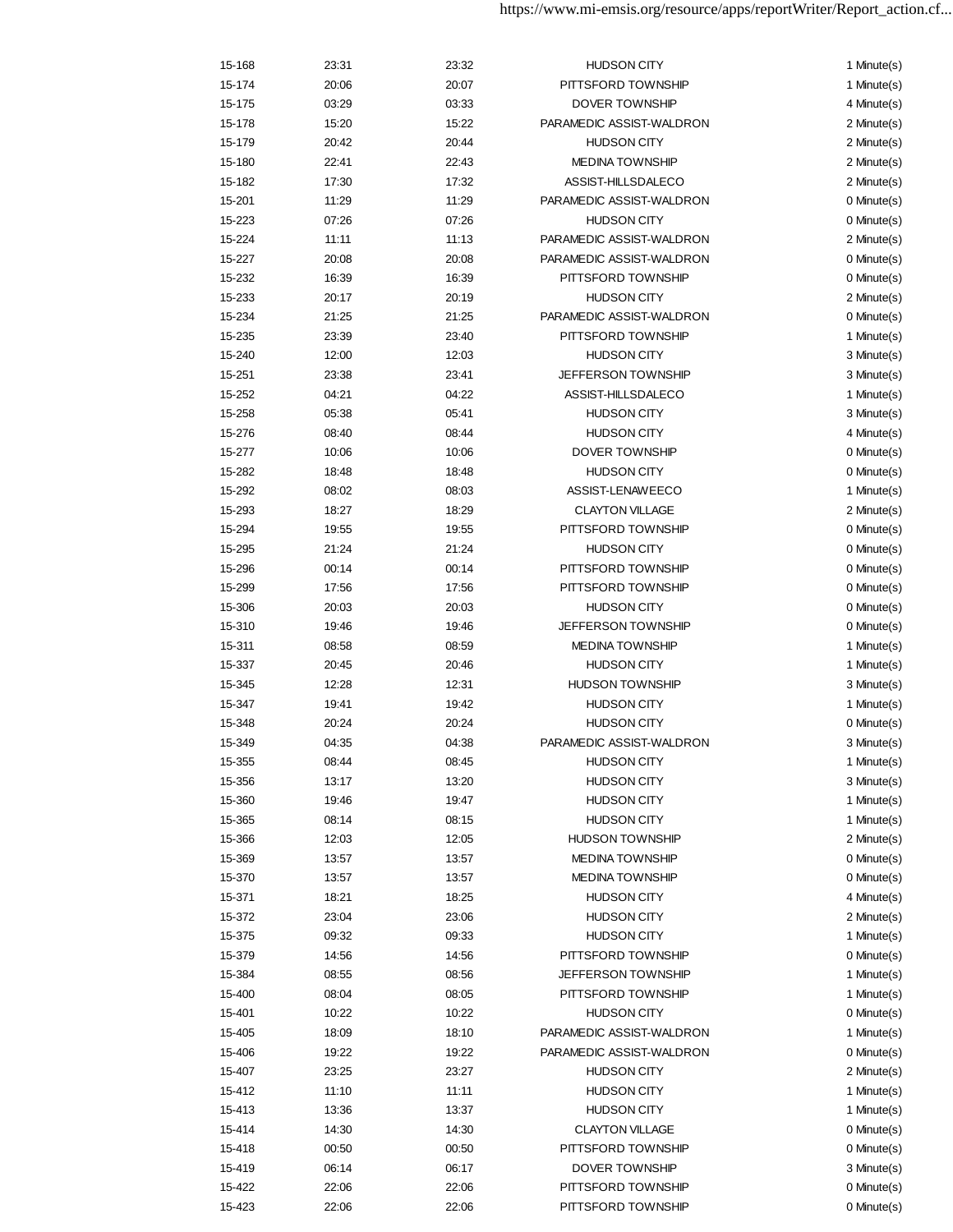| 15-428 | 20:08 | 20:08 | <b>JEFFERSON TOWNSHIP</b> | 0 Minute(s)      |
|--------|-------|-------|---------------------------|------------------|
| 15-434 | 15:49 | 15:51 | <b>HUDSON TOWNSHIP</b>    | 2 Minute(s)      |
| 15-435 | 16:05 | 16:05 | DOVER TOWNSHIP            | 0 Minute(s)      |
| 15-436 | 21:23 | 21:23 | <b>HUDSON TOWNSHIP</b>    | 0 Minute(s)      |
| 15-445 | 13:51 | 13:52 | PITTSFORD TOWNSHIP        | 1 Minute(s)      |
| 15-461 | 11:16 | 11:20 | <b>HUDSON CITY</b>        | 4 Minute(s)      |
| 15-463 | 20:08 | 20:08 | PARAMEDIC ASSIST-WALDRON  | 0 Minute(s)      |
| 15-464 | 23:24 | 23:26 | <b>JEFFERSON TOWNSHIP</b> | 2 Minute(s)      |
| 15-469 | 21:04 | 21:06 | DOVER TOWNSHIP            | 2 Minute(s)      |
| 15-480 | 22:44 | 22:48 | <b>HUDSON CITY</b>        | 4 Minute(s)      |
| 15-481 | 05:53 | 05:55 | <b>HUDSON CITY</b>        | 2 Minute(s)      |
| 15-487 | 20:40 | 20:41 | ASSIST-HILLSDALECO        | 1 Minute(s)      |
| 15-488 | 00:35 | 00:37 | <b>HUDSON CITY</b>        | 2 Minute(s)      |
| 15-495 | 17:26 | 17:28 | <b>HUDSON CITY</b>        | 2 Minute(s)      |
| 15-496 | 21:02 | 21:04 | <b>JEFFERSON TOWNSHIP</b> | 2 Minute(s)      |
| 15-497 | 01:51 | 01:52 | <b>HUDSON CITY</b>        | 1 Minute(s)      |
| 15-501 | 17:21 | 17:22 | PITTSFORD TOWNSHIP        | 1 Minute(s)      |
| 15-519 | 03:20 | 03:22 | <b>JEFFERSON TOWNSHIP</b> | 2 Minute(s)      |
| 15-540 | 13:54 | 13:55 | <b>HUDSON CITY</b>        | 1 Minute(s)      |
| 15-546 | 01:18 | 01:22 | DOVER TOWNSHIP            | 4 Minute(s)      |
| 15-572 | 12:35 | 12:37 | <b>HUDSON CITY</b>        | 2 Minute(s)      |
| 15-576 | 20:23 | 20:24 | <b>CLAYTON VILLAGE</b>    | 1 Minute(s)      |
| 15-581 | 13:31 | 13:31 | <b>HUDSON TOWNSHIP</b>    | 0 Minute(s)      |
| 15-588 | 11:41 | 11:42 | <b>HUDSON CITY</b>        | 1 Minute(s)      |
| 15-590 | 21:13 | 21:15 | ASSIST-HILLSDALECO        | 2 Minute(s)      |
| 15-598 | 20:38 | 20:38 | <b>HUDSON TOWNSHIP</b>    | 0 Minute(s)      |
| 15-626 | 16:23 | 16:24 | PITTSFORD TOWNSHIP        | 1 Minute(s)      |
| 15-627 | 21:42 | 21:43 | <b>HUDSON CITY</b>        | 1 Minute(s)      |
| 15-628 | 23:24 | 23:24 | <b>HUDSON CITY</b>        | 0 Minute(s)      |
| 15-629 | 01:28 | 01:31 | <b>HUDSON CITY</b>        | 3 Minute(s)      |
| 15-636 | 11:55 | 11:58 | <b>HUDSON CITY</b>        | 3 Minute(s)      |
| 15-637 | 03:26 | 03:31 | <b>HUDSON TOWNSHIP</b>    | 5 Minute(s)      |
| 15-641 | 07:35 | 07:37 | <b>HUDSON CITY</b>        | 2 Minute(s)      |
| 15-642 | 09:26 | 09:27 | <b>CLAYTON VILLAGE</b>    | 1 Minute(s)      |
| 15-643 | 13:20 | 13:22 | ASSIST-LENAWEECO          | 2 Minute(s)      |
| 15-644 | 20:23 | 20:24 | ASSIST-HILLSDALECO        | 1 Minute(s)      |
| 15-648 | 10:58 | 10:59 | <b>HUDSON CITY</b>        | 1 Minute(s)      |
| 15-649 | 15:51 | 15:52 | ASSIST-LENAWEECO          | 1 Minute(s)      |
| 15-652 | 04:42 | 04:45 | ASSIST-HILLSDALECO        | 3 Minute(s)      |
| 15-661 | 10:47 | 10:47 | <b>HUDSON CITY</b>        | 0 Minute(s)      |
| 15-667 | 17:29 | 17:30 | ASSIST-HILLSDALECO        | 1 Minute(s)      |
| 15-683 | 12:16 | 12:16 | JEFFERSON TOWNSHIP        | $0$ Minute $(s)$ |
| 15-686 | 15:35 | 15:37 | PARAMEDIC ASSIST-WALDRON  | 2 Minute(s)      |
| 15-687 | 17:06 | 17:06 | ASSIST-HILLSDALECO        | 0 Minute(s)      |
| 15-692 | 11:27 | 11:31 | PITTSFORD TOWNSHIP        | 4 Minute(s)      |
| 15-715 | 10:46 | 10:48 | PARAMEDIC ASSIST-WALDRON  | 2 Minute(s)      |
| 15-716 | 14:26 | 14:28 | ASSIST-HILLSDALECO        | 2 Minute(s)      |
| 15-718 | 10:57 | 10:58 | PARAMEDIC ASSIST-WALDRON  | 1 Minute(s)      |
| 15-721 | 19:47 | 19:47 | PARAMEDIC ASSIST-WALDRON  | 0 Minute(s)      |
| 15-725 | 09:30 | 09:30 | PITTSFORD TOWNSHIP        | 0 Minute(s)      |
| 15-726 | 14:13 | 14:13 | JEFFERSON TOWNSHIP        | 0 Minute(s)      |
| 15-757 | 11:21 | 11:21 | <b>JEFFERSON TOWNSHIP</b> | 0 Minute(s)      |
| 15-758 | 12:26 | 12:26 | ASSIST-HILLSDALECO        | 0 Minute(s)      |
| 15-761 | 15:46 | 15:46 | <b>HUDSON CITY</b>        | 0 Minute(s)      |
| 15-762 | 18:03 | 18:04 | ASSIST-HILLSDALECO        | 1 Minute(s)      |
| 15-765 | 14:21 | 14:21 | <b>JEFFERSON TOWNSHIP</b> | 0 Minute(s)      |
| 15-766 | 13:34 | 13:37 | ASSIST-HILLSDALECO        | 3 Minute(s)      |
| 15-770 | 11:03 | 11:03 | PARAMEDIC ASSIST-WALDRON  | 0 Minute(s)      |
| 15-772 | 15:56 | 15:59 | ASSIST-HILLSDALECO        | 3 Minute(s)      |
| 15-780 | 14:56 | 14:56 | <b>HUDSON CITY</b>        | 0 Minute(s)      |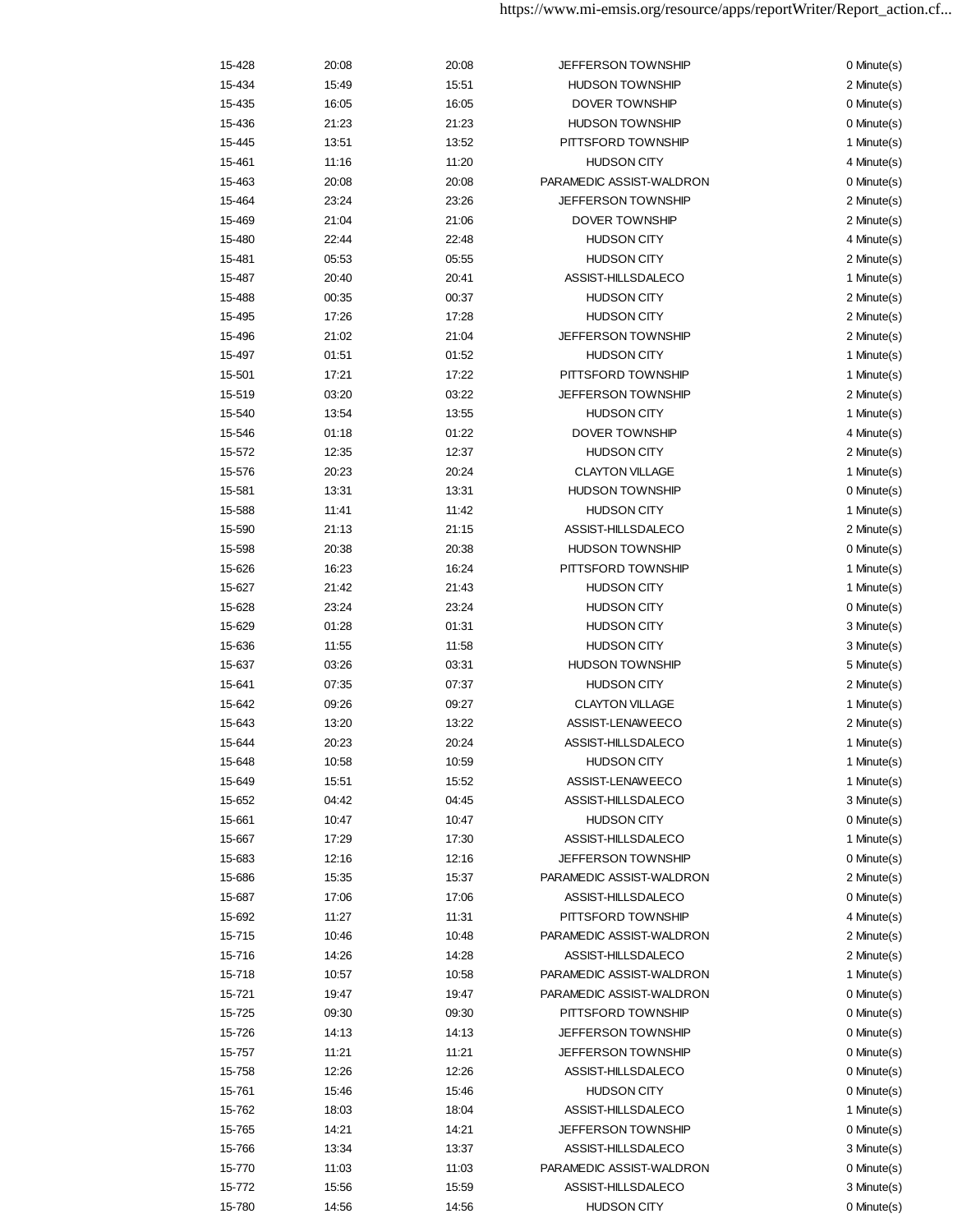| 15-806 | 10:46 | 10:48 | <b>HUDSON CITY</b>        | 2 Minute(s) |
|--------|-------|-------|---------------------------|-------------|
| 15-808 | 22:38 | 22:40 | <b>HUDSON CITY</b>        | 2 Minute(s) |
| 15-812 | 10:04 | 10:05 | ASSIST-HILLSDALECO        | 1 Minute(s) |
| 15-813 | 12:09 | 12:09 | ASSIST-HILLSDALECO        | 0 Minute(s) |
| 15-816 | 18:32 | 18:32 | PARAMEDIC ASSIST-WALDRON  | 0 Minute(s) |
| 15-817 | 10:47 | 10:49 | PARAMEDIC ASSIST-WALDRON  | 2 Minute(s) |
| 15-818 | 12:30 | 12:33 | PARAMEDIC ASSIST-WALDRON  | 3 Minute(s) |
| 15-821 | 08:34 | 08:35 | ASSIST-HILLSDALECO        | 1 Minute(s) |
| 15-822 | 13:39 | 13:39 | ASSIST-HILLSDALECO        | 0 Minute(s) |
| 15-824 | 14:40 | 14:40 | PARAMEDIC ASSIST-WALDRON  | 0 Minute(s) |
| 15-829 | 13:39 | 13:42 | <b>HUDSON CITY</b>        | 3 Minute(s) |
| 15-831 | 17:10 | 17:10 | <b>HUDSON CITY</b>        | 0 Minute(s) |
| 15-846 | 14:34 | 14:34 | <b>HUDSON CITY</b>        | 0 Minute(s) |
| 15-847 | 23:00 | 23:01 | <b>HUDSON TOWNSHIP</b>    | 1 Minute(s) |
| 15-848 | 06:35 | 06:36 | <b>HUDSON CITY</b>        | 1 Minute(s) |
| 15-852 | 09:06 | 09:06 | <b>CLAYTON VILLAGE</b>    | 0 Minute(s) |
| 15-866 | 14:47 | 14:49 | <b>HUDSON CITY</b>        | 2 Minute(s) |
| 15-868 | 21:27 | 21:28 | PITTSFORD TOWNSHIP        | 1 Minute(s) |
| 15-870 | 01:51 | 01:53 | PITTSFORD TOWNSHIP        | 2 Minute(s) |
| 15-871 | 03:38 | 03:40 | <b>HUDSON CITY</b>        | 2 Minute(s) |
| 15-890 | 09:29 | 09:30 | <b>HUDSON CITY</b>        | 1 Minute(s) |
| 15-892 | 19:12 | 19:12 | <b>DOVER TOWNSHIP</b>     | 0 Minute(s) |
| 15-901 | 17:14 | 17:15 | PITTSFORD TOWNSHIP        | 1 Minute(s) |
| 15-902 | 19:44 | 19:45 | ASSIST-HILLSDALECO        | 1 Minute(s) |
| 15-906 | 13:42 | 13:42 | <b>JEFFERSON TOWNSHIP</b> | 0 Minute(s) |
| 15-910 | 23:24 | 23:27 | JEFFERSON TOWNSHIP        | 3 Minute(s) |
| 15-930 | 12:17 | 12:17 | <b>HUDSON CITY</b>        | 0 Minute(s) |
| 15-945 | 10:45 | 10:45 | PITTSFORD TOWNSHIP        | 0 Minute(s) |
| 15-950 | 07:43 | 07:43 | ASSIST-HILLSDALECO        | 0 Minute(s) |
| 15-952 | 17:44 | 17:44 | <b>HUDSON CITY</b>        | 0 Minute(s) |
| 15-955 | 19:14 | 19:14 | <b>HUDSON CITY</b>        | 0 Minute(s) |
| 15-956 | 23:30 | 23:32 | <b>JEFFERSON TOWNSHIP</b> | 2 Minute(s) |
| 15-975 | 10:24 | 10:25 | PITTSFORD TOWNSHIP        | 1 Minute(s) |
| 15-977 | 16:07 | 16:07 | <b>HUDSON TOWNSHIP</b>    | 0 Minute(s) |
| 15-979 | 21:50 | 21:50 | <b>JEFFERSON TOWNSHIP</b> | 0 Minute(s) |
| 15-980 | 00:14 | 00:14 | PARAMEDIC ASSIST-WALDRON  | 0 Minute(s) |
| 15-984 | 08:09 | 08:09 | PARAMEDIC ASSIST-WALDRON  | 0 Minute(s) |
| 15-999 | 10:20 | 10:20 | PITTSFORD TOWNSHIP        | 0 Minute(s) |

### **Sub Total: 191 Total: 191**

| <b>Pittsford Fire</b> |        |       |       |                           |                  |
|-----------------------|--------|-------|-------|---------------------------|------------------|
| <b>Department</b>     |        |       |       |                           |                  |
|                       | 15-047 | 16:03 | 16:03 | PITTSFORD TOWNSHIP        | 0 Minute(s)      |
|                       | 15-063 | 14:31 | 14:31 | PITTSFORD TOWNSHIP        | 0 Minute(s)      |
|                       | 15-123 | 17:15 | 17:18 | PITTSFORD TOWNSHIP        | 3 Minute(s)      |
|                       | 15-124 | 17:22 | 17:22 | PITTSFORD TOWNSHIP        | $0$ Minute $(s)$ |
|                       | 15-171 | 19:00 | 19:00 | PITTSFORD TOWNSHIP        | 0 Minute(s)      |
|                       | 15-280 | 05:29 | 05:30 | <b>JEFFERSON TOWNSHIP</b> | 1 Minute(s)      |
|                       | 15-395 | 03:07 | 03:08 | PITTSFORD TOWNSHIP        | 1 Minute(s)      |
|                       | 15-428 | 20:08 | 20:08 | <b>JEFFERSON TOWNSHIP</b> | 0 Minute(s)      |
|                       | 15-928 | 20:23 | 20:31 | PITTSFORD TOWNSHIP        | 8 Minute(s)      |
|                       | 15-967 | 10:02 | 10:02 | <b>JEFFERSON TOWNSHIP</b> | $0$ Minute $(s)$ |
|                       |        |       |       |                           |                  |

**1 Minute(s)**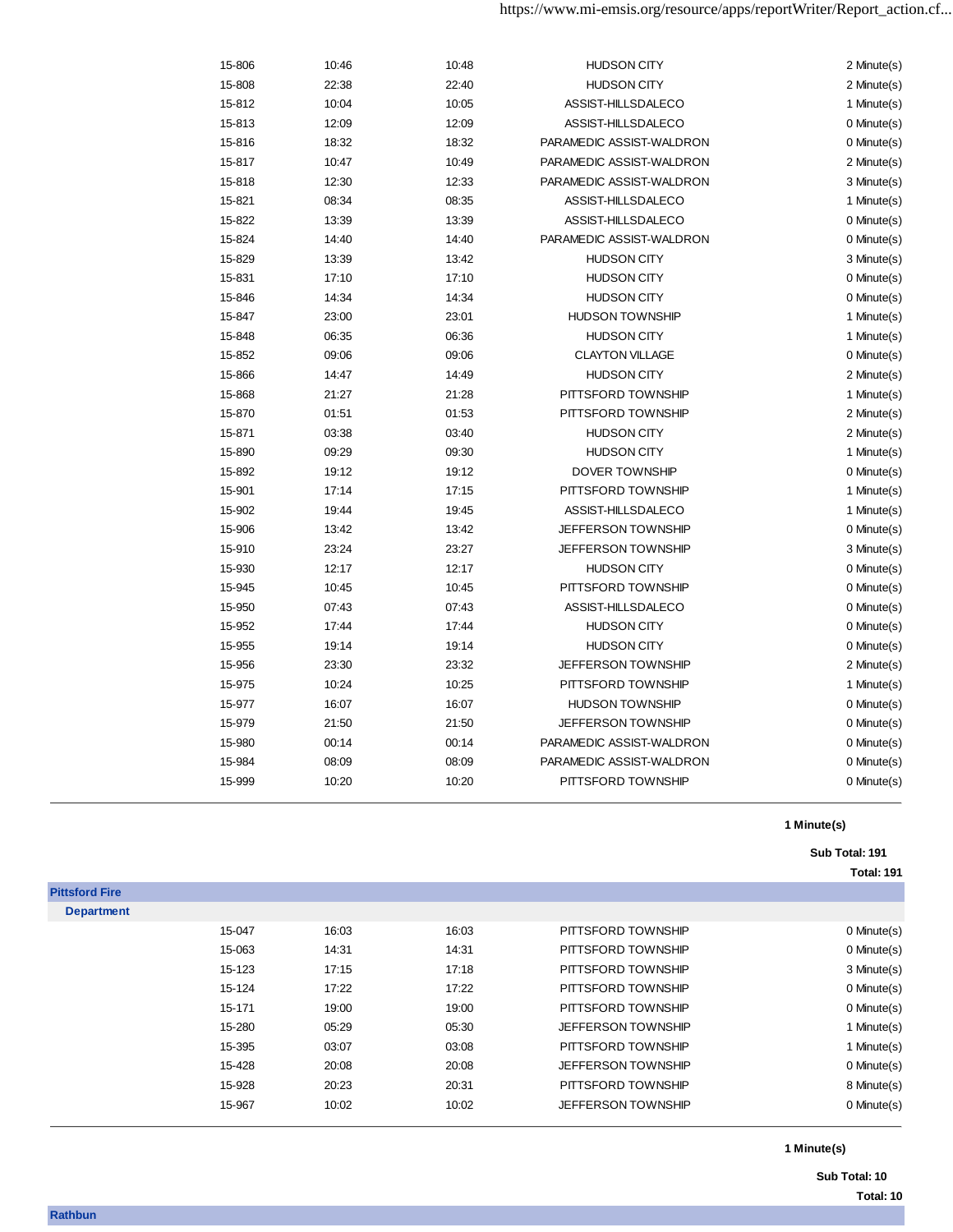https://www.mi-emsis.org/resource/apps/reportWriter/Report\_action.cf...

| <b>Bob</b> |        |       |       |                    |             |
|------------|--------|-------|-------|--------------------|-------------|
|            | 15-928 | 20:23 | 20:31 | PITTSFORD TOWNSHIP | 8 Minute(s) |
|            | 15-930 | 12:17 | 12:17 | <b>HUDSON CITY</b> | 0 Minute(s) |
|            |        |       |       |                    |             |

**Sutton Wes**

# **4 Minute(s)**

#### **Sub Total: 2**

# **Total: 2**

| 15-057  | 16:30 | 16:30 | <b>CLAYTON VILLAGE</b>    | 0 Minute(s) |
|---------|-------|-------|---------------------------|-------------|
| 15-058  | 18:00 | 18:01 | JEFFERSON TOWNSHIP        | 1 Minute(s) |
| 15-066  | 15:10 | 15:12 | ASSIST-HILLSDALECO        | 2 Minute(s) |
| 15-077  | 10:38 | 10:39 | ASSIST-HILLSDALECO        | 1 Minute(s) |
| 15-078  | 19:24 | 19:25 | ASSIST-HILLSDALECO        | 1 Minute(s) |
| 15-084  | 09:14 | 09:15 | PITTSFORD TOWNSHIP        | 1 Minute(s) |
| 15-085  | 17:48 | 17:49 | JEFFERSON TOWNSHIP        | 1 Minute(s) |
| 15-097  | 19:35 | 19:37 | PARAMEDIC ASSIST-WALDRON  | 2 Minute(s) |
| 15-1002 | 16:33 | 16:34 | ASSIST-HILLSDALECO        | 1 Minute(s) |
| 15-1006 | 07:33 | 07:34 | PARAMEDIC ASSIST-WALDRON  | 1 Minute(s) |
| 15-1008 | 13:58 | 13:59 | <b>HUDSON CITY</b>        | 1 Minute(s) |
| 15-101  | 11:56 | 11:57 | ASSIST-HILLSDALECO        | 1 Minute(s) |
| 15-1011 | 15:01 | 15:03 | <b>HUDSON CITY</b>        | 2 Minute(s) |
| 15-1013 | 20:10 | 20:12 | PARAMEDIC ASSIST-WALDRON  | 2 Minute(s) |
| 15-1014 | 21:16 | 21:16 | <b>MEDINA TOWNSHIP</b>    | 0 Minute(s) |
| 15-1015 | 03:50 | 03:51 | PITTSFORD TOWNSHIP        | 1 Minute(s) |
| 15-1021 | 18:28 | 18:29 | PITTSFORD TOWNSHIP        | 1 Minute(s) |
| 15-1023 | 12:53 | 12:53 | <b>JEFFERSON TOWNSHIP</b> | 0 Minute(s) |
| 15-109  | 08:07 | 08:08 | PARAMEDIC ASSIST-WALDRON  | 1 Minute(s) |
| 15-110  | 18:56 | 18:57 | PARAMEDIC ASSIST-WALDRON  | 1 Minute(s) |
| 15-113  | 09:58 | 10:05 | PITTSFORD TOWNSHIP        | 7 Minute(s) |
| 15-114  | 11:12 | 11:12 | PITTSFORD TOWNSHIP        | 0 Minute(s) |
| 15-120  | 14:22 | 14:24 | PARAMEDIC ASSIST-WALDRON  | 2 Minute(s) |
| 15-122  | 17:14 | 17:15 | PITTSFORD TOWNSHIP        | 1 Minute(s) |
| 15-136  | 10:42 | 10:44 | <b>HUDSON CITY</b>        | 2 Minute(s) |
| 15-137  | 10:23 | 10:23 | PITTSFORD TOWNSHIP        | 0 Minute(s) |
| 15-147  | 09:23 | 09:24 | <b>JEFFERSON TOWNSHIP</b> | 1 Minute(s) |
| 15-148  | 17:42 | 17:44 | ASSIST-HILLSDALECO        | 2 Minute(s) |
| 15-149  | 17:54 | 17:55 | ASSIST-HILLSDALECO        | 1 Minute(s) |
| 15-151  | 19:22 | 19:24 | PARAMEDIC ASSIST-WALDRON  | 2 Minute(s) |
| 15-167  | 15:26 | 15:26 | PITTSFORD TOWNSHIP        | 0 Minute(s) |
| 15-176  | 14:25 | 14:27 | JEFFERSON TOWNSHIP        | 2 Minute(s) |
| 15-183  | 15:00 | 15:01 | PARAMEDIC ASSIST-WALDRON  | 1 Minute(s) |
| 15-184  | 15:00 | 15:01 | PARAMEDIC ASSIST-WALDRON  | 1 Minute(s) |
| 15-193  | 08:13 | 08:14 | PITTSFORD TOWNSHIP        | 1 Minute(s) |
| 15-194  | 15:42 | 15:43 | PARAMEDIC ASSIST-WALDRON  | 1 Minute(s) |
| 15-195  | 01:06 | 01:08 | <b>HUDSON CITY</b>        | 2 Minute(s) |
| 15-225  | 11:37 | 11:37 | <b>HUDSON TOWNSHIP</b>    | 0 Minute(s) |
| 15-226  | 13:20 | 13:21 | PITTSFORD TOWNSHIP        | 1 Minute(s) |
| 15-238  | 16:10 | 16:11 | DOVER TOWNSHIP            | 1 Minute(s) |
| 15-248  | 10:17 | 10:18 | <b>CLAYTON VILLAGE</b>    | 1 Minute(s) |
| 15-253  | 09:51 | 09:52 | ASSIST-HILLSDALECO        | 1 Minute(s) |
| 15-257  | 10:01 | 10:03 | PITTSFORD TOWNSHIP        | 2 Minute(s) |
| 15-259  | 17:27 | 17:29 | ASSIST-HILLSDALECO        | 2 Minute(s) |
| 15-278  | 10:29 | 10:30 | PITTSFORD TOWNSHIP        | 1 Minute(s) |
| 15-285  | 13:21 | 13:23 | PARAMEDIC ASSIST-WALDRON  | 2 Minute(s) |
| 15-287  | 12:30 | 12:32 | <b>JEFFERSON TOWNSHIP</b> | 2 Minute(s) |
| 15-288  | 18:07 | 18:09 | ASSIST-HILLSDALECO        | 2 Minute(s) |
| 15-315  | 19:34 | 19:35 | <b>HUDSON CITY</b>        | 1 Minute(s) |
|         |       |       |                           |             |

15-319 17:38 17:39 17:39 ASSIST-HILLSDALECO 1 Minute(s) 15-324 13:07 13:08 ASSIST-HILLSDALECO 1 Minute(s)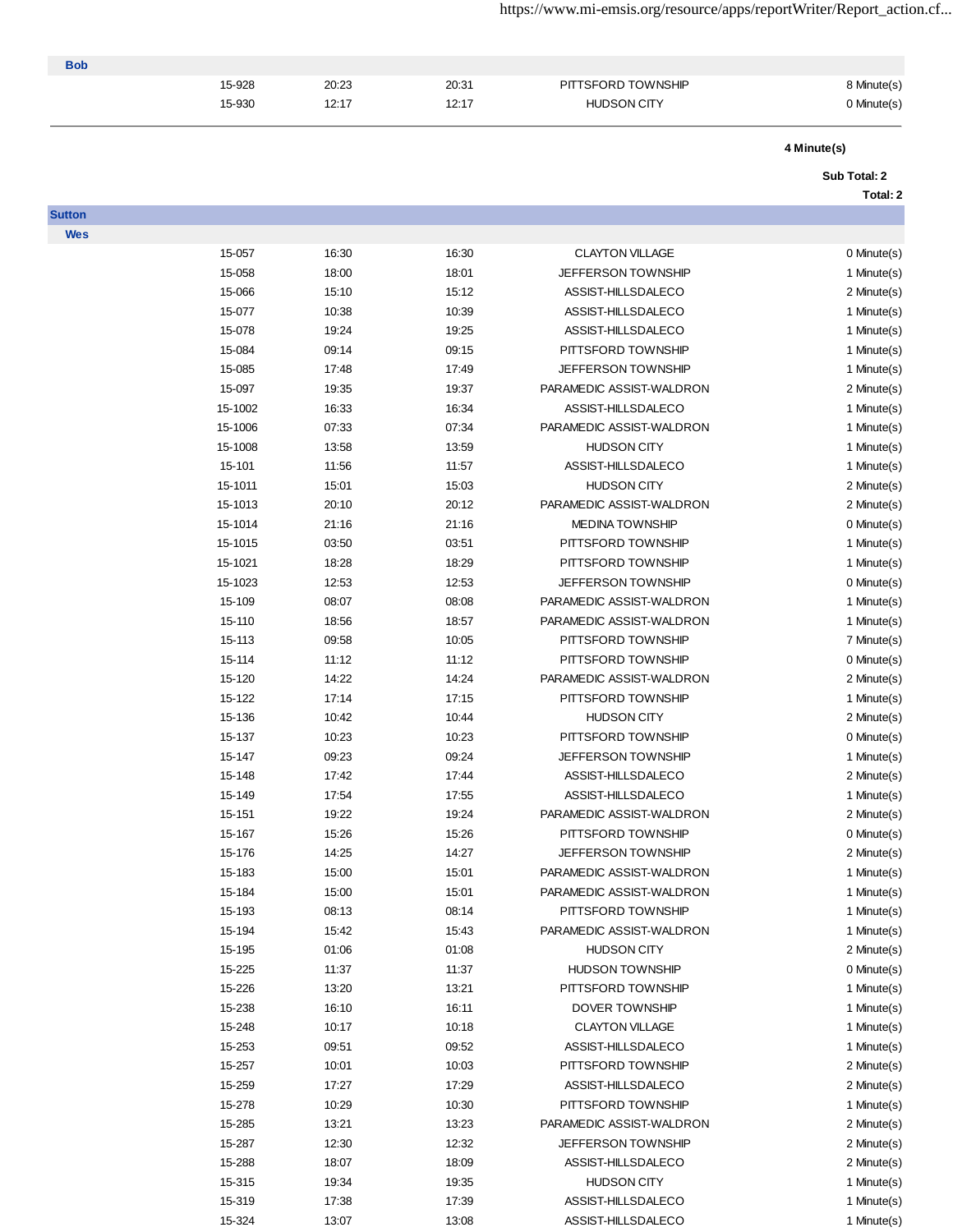| 15-329 | 04:59 | 05:01 | <b>CLAYTON VILLAGE</b>    | 2 Minute(s)  |
|--------|-------|-------|---------------------------|--------------|
| 15-331 | 19:53 | 19:54 | <b>CLAYTON VILLAGE</b>    | 1 Minute(s)  |
| 15-332 | 02:56 | 02:59 | PARAMEDIC ASSIST-WALDRON  | 3 Minute(s)  |
| 15-334 | 14:54 | 14:55 | JEFFERSON TOWNSHIP        | 1 Minute(s)  |
| 15-336 | 19:16 | 19:17 | PARAMEDIC ASSIST-WALDRON  | 1 Minute(s)  |
| 15-350 | 08:40 | 08:41 | <b>HUDSON CITY</b>        | 1 Minute(s)  |
| 15-363 | 13:45 | 13:46 | ASSIST-HILLSDALECO        | 1 Minute(s)  |
| 15-364 | 14:28 | 14:29 | ASSIST-HILLSDALECO        | 1 Minute(s)  |
| 15-373 | 18:56 | 18:57 | ASSIST-HILLSDALECO        | 1 Minute(s)  |
| 15-377 | 16:27 | 16:28 | JEFFERSON TOWNSHIP        | 1 Minute(s)  |
| 15-391 | 13:22 | 13:24 | <b>HUDSON CITY</b>        | 2 Minute(s)  |
| 15-392 | 18:12 | 18:13 | PARAMEDIC ASSIST-WALDRON  | 1 Minute(s)  |
| 15-402 | 12:00 | 12:01 | PARAMEDIC ASSIST-WALDRON  | 1 Minute(s)  |
| 15-404 | 14:04 | 14:05 | <b>CLAYTON VILLAGE</b>    | 1 Minute(s)  |
| 15-408 | 12:45 | 12:46 | JEFFERSON TOWNSHIP        | 1 Minute(s)  |
|        |       |       |                           |              |
| 15-424 | 12:41 | 12:42 | JEFFERSON TOWNSHIP        | 1 Minute(s)  |
| 15-425 | 17:16 | 17:19 | ASSIST-HILLSDALECO        | 3 Minute(s)  |
| 15-429 | 16:45 | 16:46 | <b>JEFFERSON TOWNSHIP</b> | 1 Minute(s)  |
| 15-450 | 16:54 | 16:55 | <b>JEFFERSON TOWNSHIP</b> | 1 Minute(s)  |
| 15-452 | 15:37 | 15:47 | <b>JEFFERSON TOWNSHIP</b> | 10 Minute(s) |
| 15-456 | 10:50 | 10:51 | PITTSFORD TOWNSHIP        | 1 Minute(s)  |
| 15-458 | 16:42 | 16:44 | <b>JEFFERSON TOWNSHIP</b> | 2 Minute(s)  |
| 15-471 | 13:05 | 13:06 | ASSIST-HILLSDALECO        | 1 Minute(s)  |
| 15-472 | 16:19 | 16:20 | <b>JEFFERSON TOWNSHIP</b> | 1 Minute(s)  |
| 15-474 | 18:15 | 18:15 | <b>JEFFERSON TOWNSHIP</b> | 0 Minute(s)  |
| 15-483 | 10:34 | 10:34 | JEFFERSON TOWNSHIP        | 0 Minute(s)  |
| 15-485 | 15:54 | 15:55 | PARAMEDIC ASSIST-WALDRON  | 1 Minute(s)  |
| 15-489 | 10:19 | 10:20 | <b>JEFFERSON TOWNSHIP</b> | 1 Minute(s)  |
| 15-490 | 14:16 | 14:17 | <b>JEFFERSON TOWNSHIP</b> | 1 Minute(s)  |
| 15-498 | 09:40 | 09:42 | PARAMEDIC ASSIST-WALDRON  | 2 Minute(s)  |
| 15-502 | 08:16 | 08:17 | PARAMEDIC ASSIST-WALDRON  | 1 Minute(s)  |
| 15-505 | 16:44 | 16:45 | ASSIST-HILLSDALECO        | 1 Minute(s)  |
| 15-520 | 09:03 | 09:04 | <b>JEFFERSON TOWNSHIP</b> | 1 Minute(s)  |
| 15-522 | 15:41 | 15:43 | PARAMEDIC ASSIST-WALDRON  | 2 Minute(s)  |
| 15-528 | 13:12 | 13:12 | <b>HUDSON CITY</b>        | 0 Minute(s)  |
| 15-530 | 09:59 | 10:00 | <b>HUDSON CITY</b>        | 1 Minute(s)  |
| 15-531 | 11:21 | 11:22 | <b>DOVER TOWNSHIP</b>     | 1 Minute(s)  |
| 15-534 | 11:15 | 11:16 | PARAMEDIC ASSIST-WALDRON  | 1 Minute(s)  |
| 15-535 | 16:45 | 16:46 | ASSIST-HILLSDALECO        | 1 Minute(s)  |
| 15-536 | 19:31 | 19:31 | ASSIST-HILLSDALECO        | 0 Minute(s)  |
| 15-537 | 08:57 | 08:58 | PARAMEDIC ASSIST-WALDRON  | 1 Minute(s)  |
| 15-544 | 12:58 | 12:59 | PITTSFORD TOWNSHIP        | 1 Minute(s)  |
| 15-545 | 08:26 | 08:27 | PITTSFORD TOWNSHIP        | 1 Minute(s)  |
| 15-554 | 19:46 | 19:47 | DOVER TOWNSHIP            | 1 Minute(s)  |
| 15-559 | 15:16 | 15:17 | <b>HUDSON CITY</b>        | 1 Minute(s)  |
| 15-571 | 09:06 | 09:07 | PARAMEDIC ASSIST-WALDRON  | 1 Minute(s)  |
| 15-573 | 13:33 | 13:40 | <b>HUDSON TOWNSHIP</b>    | 7 Minute(s)  |
|        | 17:44 | 17:44 | <b>JEFFERSON TOWNSHIP</b> | 0 Minute(s)  |
| 15-574 |       |       | <b>HUDSON CITY</b>        | 2 Minute(s)  |
| 15-579 | 09:23 | 09:25 |                           | 0 Minute(s)  |
| 15-580 | 14:41 | 14:41 | <b>HUDSON TOWNSHIP</b>    |              |
| 15-585 | 17:53 | 17:54 | <b>JEFFERSON TOWNSHIP</b> | 1 Minute(s)  |
| 15-587 | 09:09 | 09:10 | PITTSFORD TOWNSHIP        | 1 Minute(s)  |
| 15-589 | 17:23 | 17:24 | <b>JEFFERSON TOWNSHIP</b> | 1 Minute(s)  |
| 15-600 | 09:34 | 09:35 | PARAMEDIC ASSIST-WALDRON  | 1 Minute(s)  |
| 15-602 | 15:32 | 15:34 | <b>JEFFERSON TOWNSHIP</b> | 2 Minute(s)  |
| 15-607 | 16:34 | 16:35 | PITTSFORD TOWNSHIP        | 1 Minute(s)  |
| 15-608 | 10:37 | 10:38 | ASSIST-HILLSDALECO        | 1 Minute(s)  |
| 15-609 | 13:37 | 13:40 | <b>HUDSON TOWNSHIP</b>    | 3 Minute(s)  |
| 15-610 | 16:43 | 16:45 | ASSIST-HILLSDALECO        | 2 Minute(s)  |
| 15-614 | 18:40 | 18:41 | ASSIST-HILLSDALECO        | 1 Minute(s)  |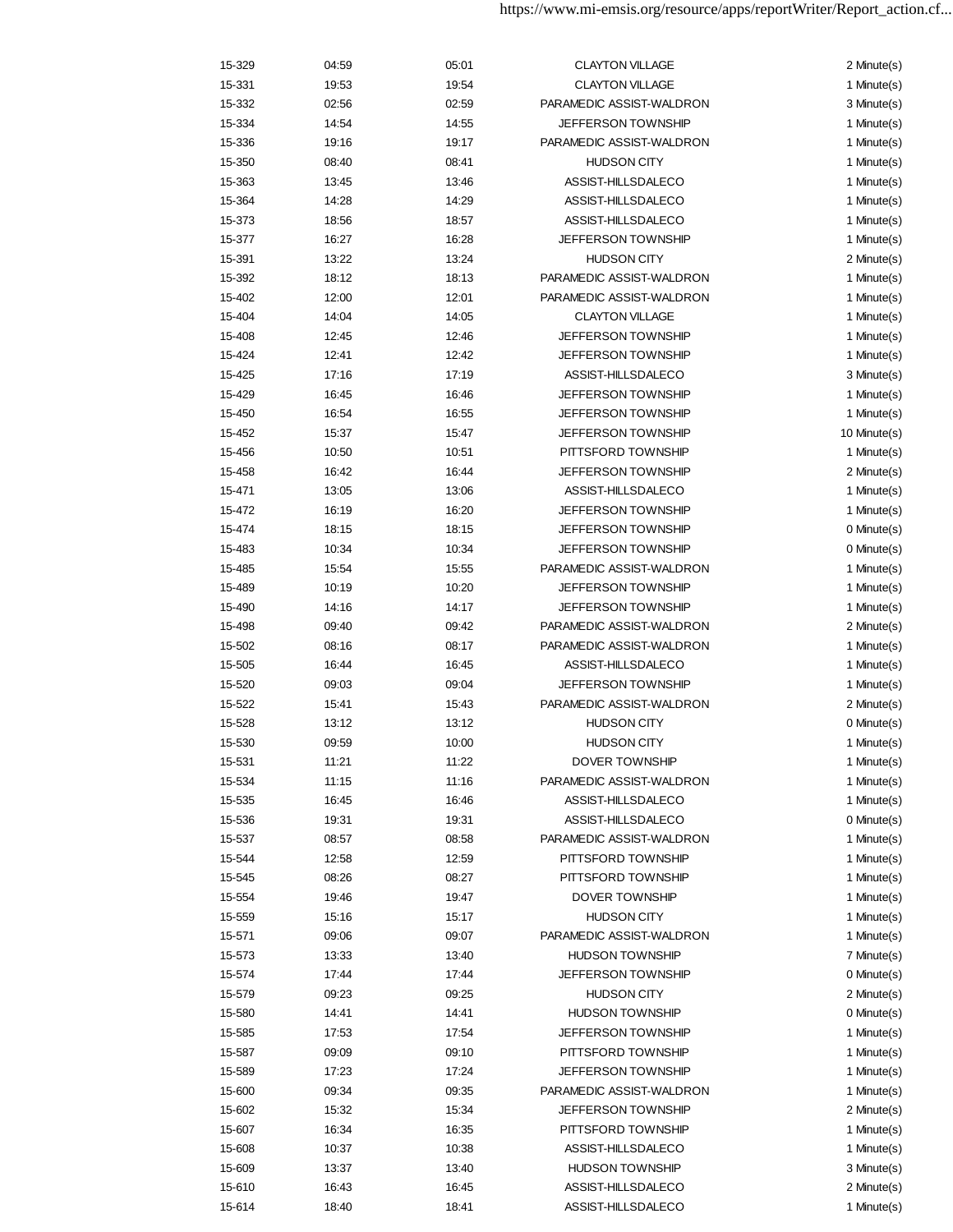| 15-619 | 10:31 | 10:32 | <b>JEFFERSON TOWNSHIP</b> | 1 Minute(s) |
|--------|-------|-------|---------------------------|-------------|
| 15-650 | 16:35 | 16:36 | ASSIST-HILLSDALECO        | 1 Minute(s) |
| 15-651 | 17:28 | 17:29 | PITTSFORD TOWNSHIP        | 1 Minute(s) |
| 15-654 | 09:55 | 09:56 | PITTSFORD TOWNSHIP        | 1 Minute(s) |
| 15-655 | 11:10 | 11:12 | <b>JEFFERSON TOWNSHIP</b> | 2 Minute(s) |
| 15-656 | 16:41 | 16:42 | <b>JEFFERSON TOWNSHIP</b> | 1 Minute(s) |
| 15-659 | 23:36 | 23:40 | PARAMEDIC ASSIST-WALDRON  | 4 Minute(s) |
| 15-660 | 02:27 | 02:30 | PARAMEDIC ASSIST-WALDRON  | 3 Minute(s) |
| 15-676 | 09:27 | 09:28 | JEFFERSON TOWNSHIP        | 1 Minute(s) |
| 15-679 | 13:36 | 13:38 | ASSIST-HILLSDALECO        | 2 Minute(s) |
| 15-681 | 18:34 | 18:36 | <b>JEFFERSON TOWNSHIP</b> | 2 Minute(s) |
| 15-695 | 09:25 | 09:27 | PARAMEDIC ASSIST-WALDRON  | 2 Minute(s) |
| 15-698 | 18:59 | 19:00 | <b>HUDSON CITY</b>        | 1 Minute(s) |
| 15-700 | 08:42 | 08:43 | PITTSFORD TOWNSHIP        | 1 Minute(s) |
| 15-702 | 15:35 | 15:37 | PITTSFORD TOWNSHIP        | 2 Minute(s) |
| 15-705 | 07:56 | 07:59 | <b>HUDSON CITY</b>        | 3 Minute(s) |
| 15-708 | 19:07 | 19:08 | <b>HUDSON CITY</b>        | 1 Minute(s) |
| 15-709 | 22:31 | 22:31 | PITTSFORD TOWNSHIP        | 0 Minute(s) |
| 15-710 | 00:37 | 00:41 | <b>HUDSON CITY</b>        | 4 Minute(s) |
| 15-711 | 03:21 | 03:24 | <b>JEFFERSON TOWNSHIP</b> | 3 Minute(s) |
| 15-714 | 12:14 | 12:14 | <b>JEFFERSON TOWNSHIP</b> | 0 Minute(s) |
| 15-720 | 19:19 | 19:20 | PARAMEDIC ASSIST-WALDRON  | 1 Minute(s) |
| 15-723 | 22:55 | 22:57 | <b>HUDSON TOWNSHIP</b>    | 2 Minute(s) |
| 15-734 | 09:09 | 09:11 | PITTSFORD TOWNSHIP        | 2 Minute(s) |
| 15-737 | 15:08 | 15:08 | <b>JEFFERSON TOWNSHIP</b> | 0 Minute(s) |
| 15-739 | 17:43 | 17:44 | <b>HUDSON CITY</b>        | 1 Minute(s) |
| 15-740 | 23:24 | 23:25 | JEFFERSON TOWNSHIP        | 1 Minute(s) |
| 15-746 | 19:24 | 19:25 | <b>HUDSON CITY</b>        | 1 Minute(s) |
| 15-747 | 20:02 | 20:03 | PARAMEDIC ASSIST-WALDRON  | 1 Minute(s) |
| 15-748 | 21:14 | 21:15 | PITTSFORD TOWNSHIP        | 1 Minute(s) |
| 15-749 | 06:40 | 06:44 | DOVER TOWNSHIP            | 4 Minute(s) |
| 15-764 | 11:39 | 11:40 | <b>HUDSON CITY</b>        | 1 Minute(s) |
| 15-771 | 12:14 | 12:15 | ASSIST-HILLSDALECO        | 1 Minute(s) |
| 15-773 | 16:21 | 16:23 | PARAMEDIC ASSIST-WALDRON  | 2 Minute(s) |
| 15-774 | 17:13 | 17:14 | ASSIST-HILLSDALECO        | 1 Minute(s) |
| 15-775 | 20:56 | 20:57 | <b>HUDSON CITY</b>        | 1 Minute(s) |
| 15-780 | 14:56 | 14:56 | <b>HUDSON CITY</b>        | 0 Minute(s) |
| 15-784 | 11:24 | 11:24 | PARAMEDIC ASSIST-WALDRON  | 0 Minute(s) |
| 15-795 | 14:08 | 14:09 | <b>JEFFERSON TOWNSHIP</b> | 1 Minute(s) |
| 15-796 | 19:01 | 19:03 | PARAMEDIC ASSIST-WALDRON  | 2 Minute(s) |
| 15-797 | 00:56 | 00:58 | ASSIST-HILLSDALECO        | 2 Minute(s) |
| 15-799 | 15:57 | 15:58 | ASSIST-HILLSDALECO        | 1 Minute(s) |
| 15-810 | 16:53 | 16:54 | <b>JEFFERSON TOWNSHIP</b> | 1 Minute(s) |
| 15-823 | 13:47 | 13:48 | <b>HUDSON CITY</b>        | 1 Minute(s) |
| 15-833 | 12:39 | 12:39 | <b>JEFFERSON TOWNSHIP</b> | 0 Minute(s) |
| 15-834 | 17:46 | 17:47 | PITTSFORD TOWNSHIP        | 1 Minute(s) |
| 15-835 | 09:11 | 09:12 | PARAMEDIC ASSIST-WALDRON  | 1 Minute(s) |
| 15-841 | 17:05 | 17:06 | PITTSFORD TOWNSHIP        | 1 Minute(s) |
| 15-845 | 13:04 | 13:06 | ASSIST-HILLSDALECO        | 2 Minute(s) |
| 15-851 | 08:11 | 08:12 | <b>CLAYTON VILLAGE</b>    | 1 Minute(s) |
| 15-853 | 21:45 | 21:46 | <b>CLAYTON VILLAGE</b>    | 1 Minute(s) |
| 15-857 | 07:50 | 07:51 | PITTSFORD TOWNSHIP        | 1 Minute(s) |
| 15-858 | 15:42 | 15:43 | <b>HUDSON CITY</b>        | 1 Minute(s) |
| 15-859 | 21:14 | 21:16 | <b>HUDSON CITY</b>        | 2 Minute(s) |
| 15-860 | 00:08 | 00:08 | JEFFERSON TOWNSHIP        | 0 Minute(s) |
| 15-872 | 11:44 | 11:44 | PARAMEDIC ASSIST-WALDRON  | 0 Minute(s) |
| 15-874 | 18:04 | 18:05 | ASSIST-HILLSDALECO        | 1 Minute(s) |
| 15-878 | 01:50 | 01:51 | <b>HUDSON CITY</b>        | 1 Minute(s) |
| 15-879 | 02:47 | 02:49 | <b>HUDSON CITY</b>        | 2 Minute(s) |
| 15-882 | 08:20 | 08:21 | <b>HUDSON CITY</b>        | 1 Minute(s) |
|        |       |       |                           |             |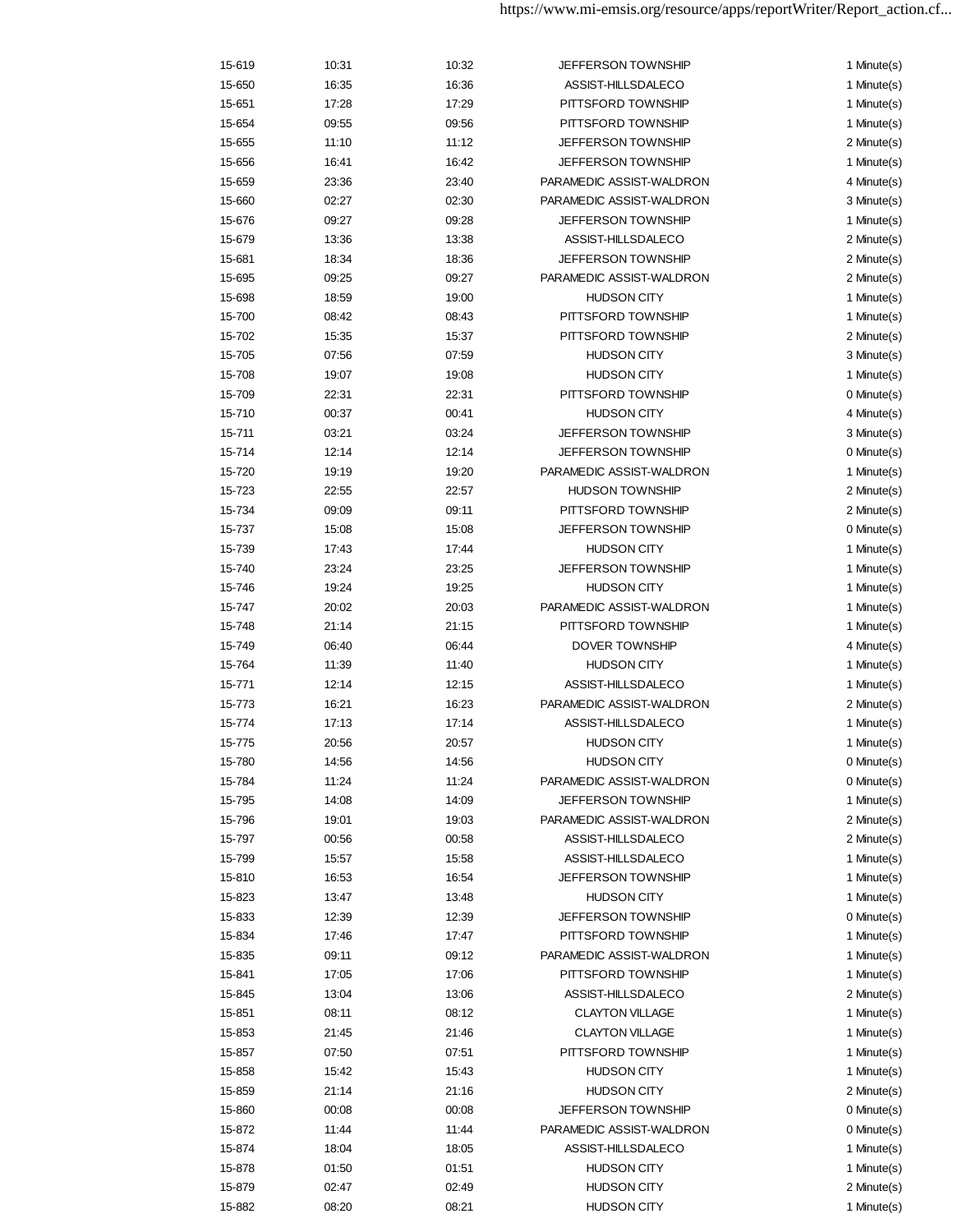| 15-884 | 12:33 | 12:34 | <b>HUDSON CITY</b>       | 1 Minute(s) |
|--------|-------|-------|--------------------------|-------------|
| 15-887 | 01:16 | 01:17 | PARAMEDIC ASSIST-WALDRON | 1 Minute(s) |
| 15-894 | 13:14 | 13:15 | PITTSFORD TOWNSHIP       | 1 Minute(s) |
| 15-899 | 07:48 | 07:48 | <b>HUDSON CITY</b>       | 0 Minute(s) |
| 15-900 | 13:24 | 13:25 | <b>HUDSON CITY</b>       | 1 Minute(s) |
| 15-903 | 20:44 | 20:45 | PITTSFORD TOWNSHIP       | 1 Minute(s) |
| 15-905 | 07:42 | 07:42 | PITTSFORD TOWNSHIP       | 0 Minute(s) |
| 15-911 | 18:22 | 18:23 | ASSIST-HILLSDALECO       | 1 Minute(s) |
| 15-914 | 10:17 | 10:17 | <b>HUDSON CITY</b>       | 0 Minute(s) |
| 15-917 | 12:37 | 12:37 | PITTSFORD TOWNSHIP       | 0 Minute(s) |
| 15-918 | 15:23 | 15:25 | <b>HUDSON TOWNSHIP</b>   | 2 Minute(s) |
| 15-922 | 14:06 | 14:08 | JEFFERSON TOWNSHIP       | 2 Minute(s) |
| 15-939 | 22:09 | 22:10 | <b>HUDSON TOWNSHIP</b>   | 1 Minute(s) |
| 15-944 | 09:32 | 09:33 | <b>HUDSON CITY</b>       | 1 Minute(s) |
| 15-946 | 16:21 | 16:22 | <b>HUDSON CITY</b>       | 1 Minute(s) |
| 15-957 | 10:16 | 10:18 | PARAMEDIC ASSIST-WALDRON | 2 Minute(s) |
| 15-958 | 12:17 | 12:18 | ASSIST-HILLSDALECO       | 1 Minute(s) |
| 15-966 | 09:55 | 09:57 | <b>HUDSON CITY</b>       | 2 Minute(s) |
| 15-968 | 10:59 | 11:02 | PARAMEDIC ASSIST-WALDRON | 3 Minute(s) |
| 15-969 | 15:18 | 15:19 | PITTSFORD TOWNSHIP       | 1 Minute(s) |
| 15-972 | 22:28 | 22:29 | PARAMEDIC ASSIST-WALDRON | 1 Minute(s) |
| 15-976 | 12:52 | 12:54 | JEFFERSON TOWNSHIP       | 2 Minute(s) |
| 15-978 | 17:45 | 17:45 | JEFFERSON TOWNSHIP       | 0 Minute(s) |
| 15-989 | 07:39 | 07:40 | <b>CLAYTON VILLAGE</b>   | 1 Minute(s) |
| 15-990 | 02:13 | 02:15 | JEFFERSON TOWNSHIP       | 2 Minute(s) |
| 15-994 | 09:22 | 09:22 | <b>HUDSON CITY</b>       | 0 Minute(s) |
| 15-995 | 00:25 | 00:27 | JEFFERSON TOWNSHIP       | 2 Minute(s) |
| 15-996 | 04:24 | 04:26 | PITTSFORD TOWNSHIP       | 2 Minute(s) |
| 16-621 | 14:43 | 14:43 | JEFFERSON TOWNSHIP       | 0 Minute(s) |
|        |       |       |                          |             |

**Sub Total: 200** 

**Total: 200**

| <b>Bret</b> |         |       |       |                          |             |
|-------------|---------|-------|-------|--------------------------|-------------|
|             | 15-1007 | 10:15 | 10:15 | JEFFERSON TOWNSHIP       | 0 Minute(s) |
|             | 15-1009 | 14:29 | 14:30 | <b>HUDSON CITY</b>       | 1 Minute(s) |
|             | 15-735  | 05:54 | 05:56 | <b>HUDSON CITY</b>       | 2 Minute(s) |
|             | 15-753  | 10:23 | 10:24 | <b>HUDSON CITY</b>       | 1 Minute(s) |
|             | 15-756  | 09:10 | 09:10 | <b>HUDSON CITY</b>       | 0 Minute(s) |
|             | 15-759  | 12:55 | 12:56 | <b>HUDSON TOWNSHIP</b>   | 1 Minute(s) |
|             | 15-781  | 07:48 | 07:49 | JEFFERSON TOWNSHIP       | 1 Minute(s) |
|             | 15-783  | 09:24 | 09:25 | <b>HUDSON CITY</b>       | 1 Minute(s) |
|             | 15-785  | 12:17 | 12:18 | PITTSFORD TOWNSHIP       | 1 Minute(s) |
|             | 15-786  | 16:06 | 16:07 | <b>HUDSON TOWNSHIP</b>   | 1 Minute(s) |
|             | 15-787  | 18:50 | 18:51 | <b>HUDSON CITY</b>       | 1 Minute(s) |
|             | 15-788  | 21:41 | 21:43 | <b>HUDSON TOWNSHIP</b>   | 2 Minute(s) |
|             | 15-789  | 23:40 | 23:41 | <b>HUDSON CITY</b>       | 1 Minute(s) |
|             | 15-790  | 02:47 | 02:49 | PARAMEDIC ASSIST-WALDRON | 2 Minute(s) |
|             | 15-792  | 09:27 | 09:27 | PITTSFORD TOWNSHIP       | 0 Minute(s) |
|             | 15-793  | 17:49 | 17:49 | <b>HUDSON CITY</b>       | 0 Minute(s) |
|             | 15-809  | 14:16 | 14:17 | <b>HUDSON CITY</b>       | 1 Minute(s) |
|             | 15-811  | 19:10 | 19:11 | <b>CLAYTON VILLAGE</b>   | 1 Minute(s) |
|             | 15-832  | 10:29 | 10:29 | <b>HUDSON CITY</b>       | 0 Minute(s) |
|             | 15-834  | 17:46 | 17:47 | PITTSFORD TOWNSHIP       | 1 Minute(s) |
|             | 15-836  | 10:16 | 10:17 | <b>CLAYTON VILLAGE</b>   | 1 Minute(s) |
|             | 15-873  | 13:15 | 13:15 | <b>HUDSON TOWNSHIP</b>   | 0 Minute(s) |
|             | 15-875  | 19:58 | 19:58 | JEFFERSON TOWNSHIP       | 0 Minute(s) |
|             | 15-893  | 11:54 | 11:55 | <b>MEDINA TOWNSHIP</b>   | 1 Minute(s) |
|             | 15-895  | 22:14 | 22:15 | <b>CLAYTON VILLAGE</b>   | 1 Minute(s) |

**Taylor**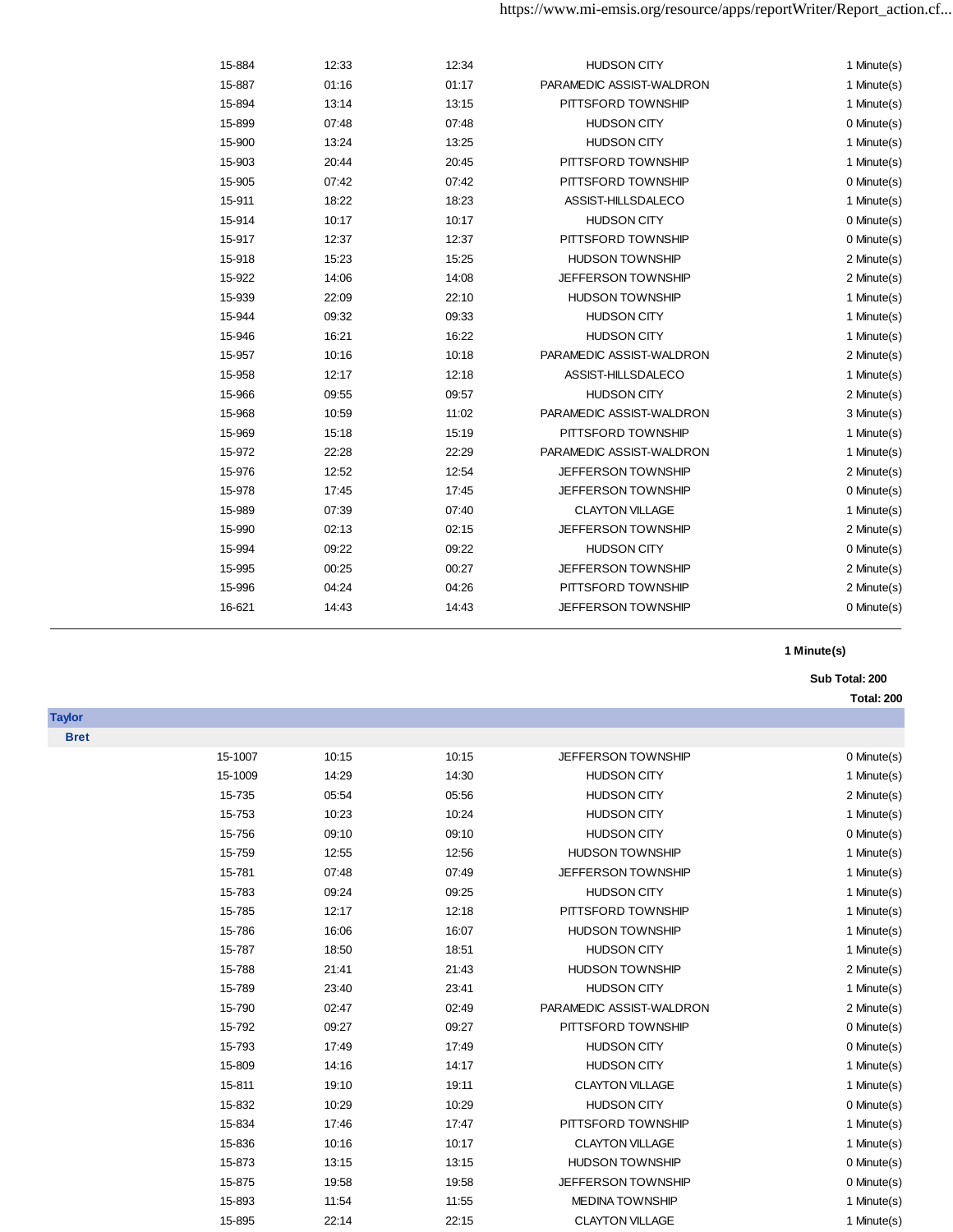# https://www.mi-emsis.org/resource/apps/reportWriter/Report\_action.cf...

| 2 Minute(s) | DOVER TOWNSHIP           | 04:46 | 04:44 | 15-896 |  |
|-------------|--------------------------|-------|-------|--------|--|
| 2 Minute(s) | <b>HUDSON CITY</b>       | 06:13 | 06:11 | 15-912 |  |
| 2 Minute(s) | PITTSFORD TOWNSHIP       | 11:03 | 11:01 | 15-931 |  |
| 1 Minute(s) | <b>HUDSON CITY</b>       | 19:30 | 19:29 | 15-933 |  |
| 2 Minute(s) | PITTSFORD TOWNSHIP       | 22:59 | 22:57 | 15-934 |  |
| 0 Minute(s) | <b>HUDSON CITY</b>       | 09:12 | 09:12 | 15-935 |  |
| 1 Minute(s) | <b>MEDINA TOWNSHIP</b>   | 18:39 | 18:38 | 15-959 |  |
| 0 Minute(s) | <b>HUDSON CITY</b>       | 19:55 | 19:55 | 15-960 |  |
| 4 Minute(s) | PARAMEDIC ASSIST-WALDRON | 22:02 | 21:58 | 15-961 |  |
| 1 Minute(s) | <b>HUDSON CITY</b>       | 06:46 | 06:45 | 15-962 |  |
| 0 Minute(s) | <b>HUDSON TOWNSHIP</b>   | 17:55 | 17:55 | 15-965 |  |
|             |                          |       |       |        |  |

**Valdez**

# **1 Minute(s)**

### **Sub Total: 36**

| <b>Tony</b> |         |       |       |                           |             |
|-------------|---------|-------|-------|---------------------------|-------------|
|             | 15-020  | 07:57 | 07:58 | PARAMEDIC ASSIST-WALDRON  | 1 Minute(s) |
|             | 15-021  | 09:31 | 09:31 | JEFFERSON TOWNSHIP        | 0 Minute(s) |
|             | 15-049  | 00:57 | 00:59 | PARAMEDIC ASSIST-WALDRON  | 2 Minute(s) |
|             | 15-050  | 08:52 | 08:53 | JEFFERSON TOWNSHIP        | 1 Minute(s) |
|             | 15-074  | 11:15 | 11:16 | <b>JEFFERSON TOWNSHIP</b> | 1 Minute(s) |
|             | 15-1002 | 16:33 | 16:34 | ASSIST-HILLSDALECO        | 1 Minute(s) |
|             | 15-101  | 11:56 | 11:57 | ASSIST-HILLSDALECO        | 1 Minute(s) |
|             | 15-1012 | 16:30 | 16:31 | PITTSFORD TOWNSHIP        | 1 Minute(s) |
|             | 15-1017 | 10:26 | 10:27 | JEFFERSON TOWNSHIP        | 1 Minute(s) |
|             | 15-1020 | 10:36 | 10:37 | <b>JEFFERSON TOWNSHIP</b> | 1 Minute(s) |
|             | 15-1025 | 11:42 | 11:42 | <b>HUDSON CITY</b>        | 0 Minute(s) |
|             | 15-1026 | 18:41 | 18:41 | ASSIST-HILLSDALECO        | 0 Minute(s) |
|             | 15-1027 | 22:15 | 22:15 | PARAMEDIC ASSIST-WALDRON  | 0 Minute(s) |
|             | 15-1028 | 08:45 | 08:45 | PARAMEDIC ASSIST-WALDRON  | 0 Minute(s) |
|             | 15-1030 | 17:38 | 17:40 | <b>JEFFERSON TOWNSHIP</b> | 2 Minute(s) |
|             | 15-127  | 08:52 | 08:53 | JEFFERSON TOWNSHIP        | 1 Minute(s) |
|             | 15-128  | 17:39 | 17:39 | <b>JEFFERSON TOWNSHIP</b> | 0 Minute(s) |
|             | 15-137  | 10:23 | 10:23 | PITTSFORD TOWNSHIP        | 0 Minute(s) |
|             | 15-155  | 22:45 | 22:46 | PARAMEDIC ASSIST-WALDRON  | 1 Minute(s) |
|             | 15-163  | 18:43 | 18:43 | PITTSFORD TOWNSHIP        | 0 Minute(s) |
|             | 15-196  | 12:08 | 12:09 | PARAMEDIC ASSIST-WALDRON  | 1 Minute(s) |
|             | 15-197  | 15:53 | 15:54 | <b>JEFFERSON TOWNSHIP</b> | 1 Minute(s) |
|             | 15-205  | 21:06 | 21:07 | PITTSFORD TOWNSHIP        | 1 Minute(s) |
|             | 15-259  | 17:27 | 17:29 | ASSIST-HILLSDALECO        | 2 Minute(s) |
|             | 15-274  | 09:28 | 09:29 | PITTSFORD TOWNSHIP        | 1 Minute(s) |
|             | 15-275  | 13:15 | 13:16 | PITTSFORD TOWNSHIP        | 1 Minute(s) |
|             | 15-309  | 14:30 | 14:30 | PITTSFORD TOWNSHIP        | 0 Minute(s) |
|             | 15-334  | 14:54 | 14:55 | <b>JEFFERSON TOWNSHIP</b> | 1 Minute(s) |
|             | 15-357  | 13:32 | 13:33 | PARAMEDIC ASSIST-WALDRON  | 1 Minute(s) |
|             | 15-358  | 15:48 | 15:48 | JEFFERSON TOWNSHIP        | 0 Minute(s) |
|             | 15-359  | 15:45 | 15:45 | <b>JEFFERSON TOWNSHIP</b> | 0 Minute(s) |
|             | 15-377  | 16:27 | 16:28 | <b>JEFFERSON TOWNSHIP</b> | 1 Minute(s) |
|             | 15-437  | 09:47 | 09:48 | PITTSFORD TOWNSHIP        | 1 Minute(s) |
|             | 15-456  | 10:50 | 10:51 | PITTSFORD TOWNSHIP        | 1 Minute(s) |
|             | 15-458  | 16:42 | 16:44 | <b>JEFFERSON TOWNSHIP</b> | 2 Minute(s) |
|             | 15-479  | 18:04 | 18:04 | PARAMEDIC ASSIST-WALDRON  | 0 Minute(s) |
|             | 15-498  | 09:40 | 09:42 | PARAMEDIC ASSIST-WALDRON  | 2 Minute(s) |
|             | 15-534  | 11:15 | 11:16 | PARAMEDIC ASSIST-WALDRON  | 1 Minute(s) |
|             | 15-535  | 16:45 | 16:46 | ASSIST-HILLSDALECO        | 1 Minute(s) |
|             | 15-536  | 19:31 | 19:31 | ASSIST-HILLSDALECO        | 0 Minute(s) |
|             | 15-547  | 10:01 | 10:02 | PITTSFORD TOWNSHIP        | 1 Minute(s) |
|             | 15-549  | 11:43 | 11:44 | <b>HUDSON TOWNSHIP</b>    | 1 Minute(s) |
|             | 15-550  | 16:03 | 16:03 | PARAMEDIC ASSIST-WALDRON  | 0 Minute(s) |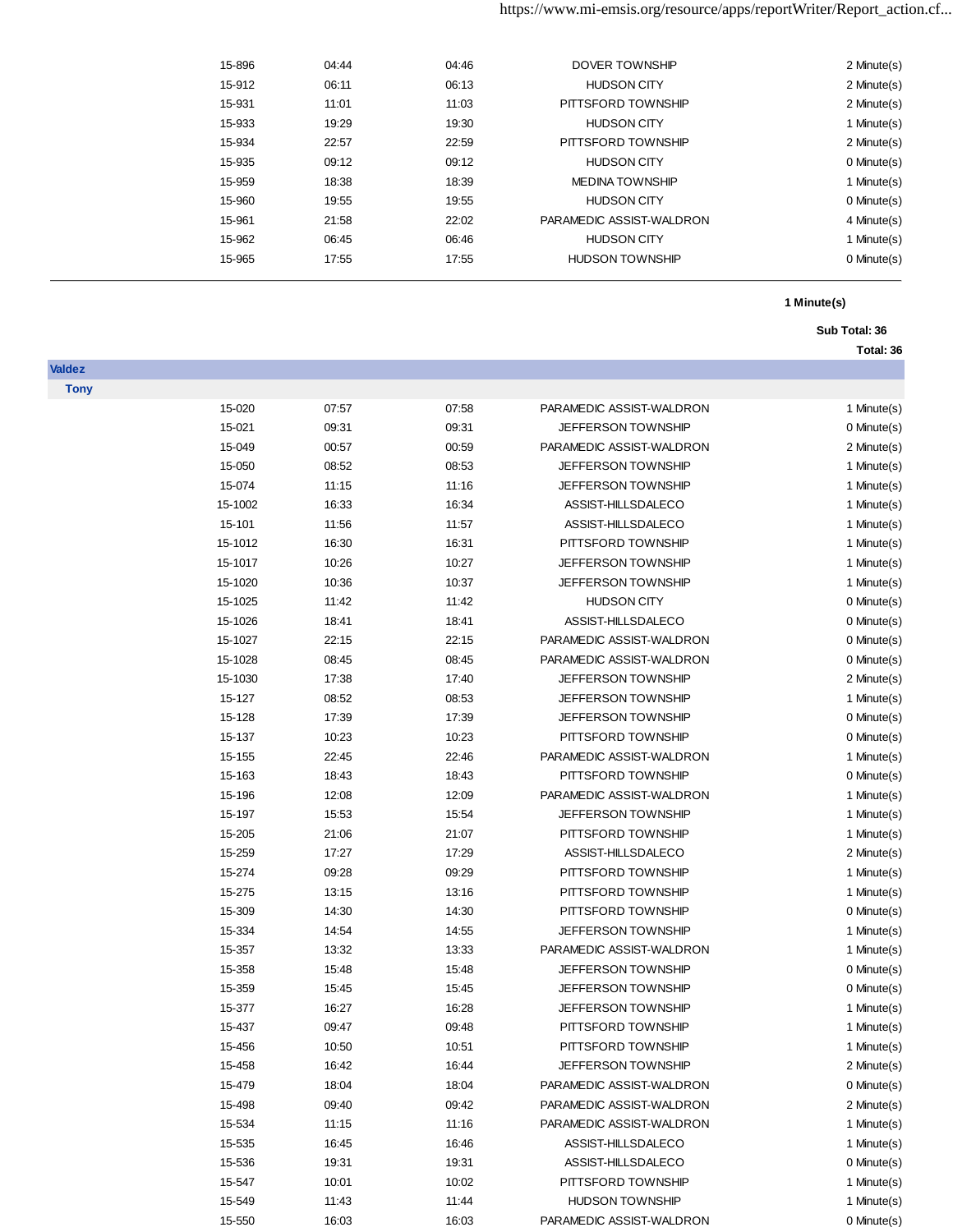| 15-552 | 19:27 | 19:27 | PITTSFORD TOWNSHIP        | 0 Minute(s) |
|--------|-------|-------|---------------------------|-------------|
| 15-587 | 09:09 | 09:10 | PITTSFORD TOWNSHIP        | 1 Minute(s) |
| 15-589 | 17:23 | 17:24 | <b>JEFFERSON TOWNSHIP</b> | 1 Minute(s) |
| 15-614 | 18:40 | 18:41 | ASSIST-HILLSDALECO        | 1 Minute(s) |
| 15-649 | 15:51 | 15:52 | ASSIST-LENAWEECO          | 1 Minute(s) |
| 15-652 | 04:42 | 04:45 | ASSIST-HILLSDALECO        | 3 Minute(s) |
| 15-693 | 11:42 | 11:43 | <b>HUDSON CITY</b>        | 1 Minute(s) |
| 15-694 | 18:15 | 18:16 | <b>JEFFERSON TOWNSHIP</b> | 1 Minute(s) |
| 15-706 | 10:35 | 10:36 | PARAMEDIC ASSIST-WALDRON  | 1 Minute(s) |
| 15-707 | 17:02 | 17:03 | ASSIST-HILLSDALECO        | 1 Minute(s) |
| 15-725 | 09:30 | 09:30 | PITTSFORD TOWNSHIP        | 0 Minute(s) |
| 15-726 | 14:13 | 14:13 | JEFFERSON TOWNSHIP        | 0 Minute(s) |
| 15-728 | 08:22 | 08:23 | PITTSFORD TOWNSHIP        | 1 Minute(s) |
| 15-729 | 11:28 | 11:29 | ASSIST-HILLSDALECO        | 1 Minute(s) |
| 15-732 | 19:05 | 19:05 | JEFFERSON TOWNSHIP        | 0 Minute(s) |
| 15-744 | 15:49 | 15:50 | ASSIST-HILLSDALECO        | 1 Minute(s) |
| 15-745 | 17:43 | 17:49 | <b>HUDSON CITY</b>        | 6 Minute(s) |
| 15-770 | 11:03 | 11:03 | PARAMEDIC ASSIST-WALDRON  | 0 Minute(s) |
| 15-772 | 15:56 | 15:59 | ASSIST-HILLSDALECO        | 3 Minute(s) |
| 15-821 | 08:34 | 08:35 | ASSIST-HILLSDALECO        | 1 Minute(s) |
| 15-822 | 13:39 | 13:39 | ASSIST-HILLSDALECO        | 0 Minute(s) |
| 15-824 | 14:40 | 14:40 | PARAMEDIC ASSIST-WALDRON  | 0 Minute(s) |
| 15-828 | 10:41 | 10:42 | PARAMEDIC ASSIST-WALDRON  | 1 Minute(s) |
| 15-830 | 14:10 | 14:11 | PITTSFORD TOWNSHIP        | 1 Minute(s) |
| 15-843 | 17:09 | 17:10 | PITTSFORD TOWNSHIP        | 1 Minute(s) |
| 15-845 | 13:04 | 13:06 | ASSIST-HILLSDALECO        | 2 Minute(s) |
| 15-861 | 14:02 | 14:03 | JEFFERSON TOWNSHIP        | 1 Minute(s) |
| 15-862 | 19:55 | 19:57 | JEFFERSON TOWNSHIP        | 2 Minute(s) |
| 15-883 | 08:22 | 08:22 | <b>HUDSON TOWNSHIP</b>    | 0 Minute(s) |
| 15-885 | 12:55 | 12:56 | PARAMEDIC ASSIST-WALDRON  | 1 Minute(s) |
| 15-886 | 19:19 | 19:21 | PITTSFORD TOWNSHIP        | 2 Minute(s) |
| 15-906 | 13:42 | 13:42 | JEFFERSON TOWNSHIP        | 0 Minute(s) |
| 15-907 | 08:52 | 08:54 | PITTSFORD TOWNSHIP        | 2 Minute(s) |
| 15-945 | 10:45 | 10:45 | PITTSFORD TOWNSHIP        | 0 Minute(s) |
| 15-948 | 15:16 | 15:17 | PITTSFORD TOWNSHIP        | 1 Minute(s) |
| 15-951 | 16:00 | 16:01 | PITTSFORD TOWNSHIP        | 1 Minute(s) |
| 15-953 | 18:22 | 18:23 | PITTSFORD TOWNSHIP        | 1 Minute(s) |
| 15-954 | 18:39 | 18:40 | <b>JEFFERSON TOWNSHIP</b> | 1 Minute(s) |
| 15-968 | 10:59 | 11:02 | PARAMEDIC ASSIST-WALDRON  | 3 Minute(s) |
| 15-969 | 15:18 | 15:19 | PITTSFORD TOWNSHIP        | 1 Minute(s) |
| 15-981 | 12:24 | 12:25 | PARAMEDIC ASSIST-WALDRON  | 1 Minute(s) |
| 15-997 | 19:08 | 19:08 | PARAMEDIC ASSIST-WALDRON  | 0 Minute(s) |
|        |       |       |                           |             |

## **Sub Total: 85**

| <b>Vanderlooven</b> |        |       |       |                           |             |
|---------------------|--------|-------|-------|---------------------------|-------------|
| <b>Brad</b>         |        |       |       |                           |             |
|                     | 15-001 | 07:23 | 07:24 | <b>HUDSON CITY</b>        | 1 Minute(s) |
|                     | 15-003 | 16:21 | 16:22 | <b>HUDSON TOWNSHIP</b>    | 1 Minute(s) |
|                     | 15-005 | 03:48 | 03:49 | PITTSFORD TOWNSHIP        | 1 Minute(s) |
|                     | 15-023 | 20:09 | 20:09 | <b>JEFFERSON TOWNSHIP</b> | 0 Minute(s) |
|                     | 15-024 | 22:18 | 22:20 | PARAMEDIC ASSIST-WALDRON  | 2 Minute(s) |
|                     | 15-025 | 23:57 | 00:00 | PARAMEDIC ASSIST-WALDRON  | 3 Minute(s) |
|                     | 15-026 | 23:57 | 00:00 | PARAMEDIC ASSIST-WALDRON  | 3 Minute(s) |
|                     | 15-027 | 00:58 | 01:04 | PARAMEDIC ASSIST-WALDRON  | 6 Minute(s) |
|                     | 15-033 | 16:52 | 16:52 | <b>HUDSON CITY</b>        | 0 Minute(s) |
|                     | 15-039 | 21:56 | 21:56 | PITTSFORD TOWNSHIP        | 0 Minute(s) |
|                     | 15-040 | 22:51 | 22:51 | <b>JEFFERSON TOWNSHIP</b> | 0 Minute(s) |
|                     | 15-041 | 23:35 | 23:35 | <b>JEFFERSON TOWNSHIP</b> | 0 Minute(s) |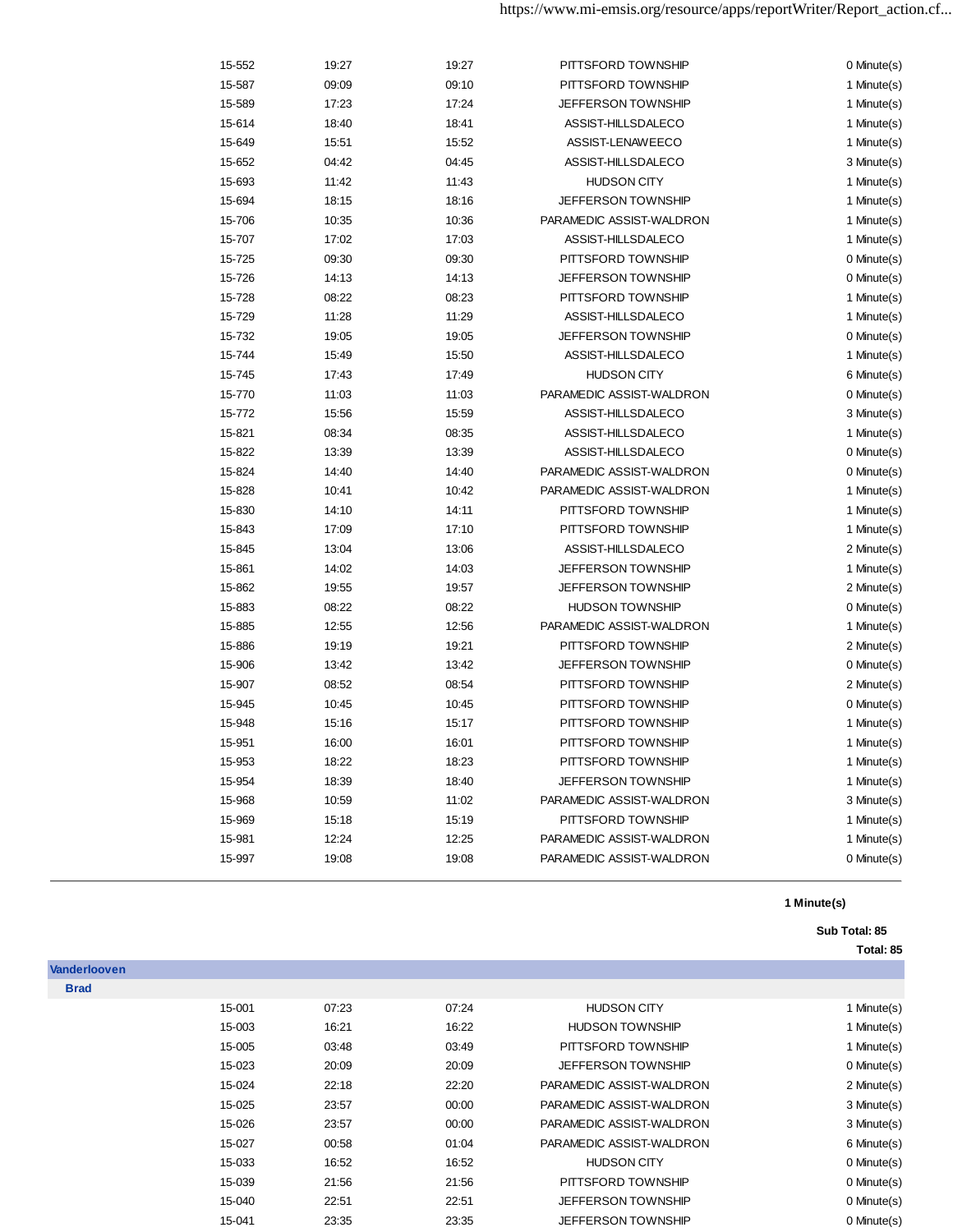| 15-044  | 14:01 | 14:02 | <b>HUDSON CITY</b>        | 1 Minute(s) |
|---------|-------|-------|---------------------------|-------------|
| 15-051  | 11:58 | 12:00 | PITTSFORD TOWNSHIP        | 2 Minute(s) |
| 15-053  | 20:01 | 20:01 | <b>HUDSON CITY</b>        | 0 Minute(s) |
| 15-054  | 21:52 | 21:52 | <b>JEFFERSON TOWNSHIP</b> | 0 Minute(s) |
| 15-070  | 07:34 | 07:35 | PARAMEDIC ASSIST-WALDRON  | 1 Minute(s) |
| 15-071  | 15:42 | 15:43 | <b>HUDSON TOWNSHIP</b>    | 1 Minute(s) |
| 15-073  | 06:19 | 06:21 | <b>JEFFERSON TOWNSHIP</b> | 2 Minute(s) |
| 15-079  | 09:09 | 09:10 | <b>HUDSON CITY</b>        | 1 Minute(s) |
| 15-080  | 13:30 | 13:30 | <b>HUDSON CITY</b>        | 0 Minute(s) |
| 15-081  | 14:04 | 14:04 | <b>HUDSON TOWNSHIP</b>    | 0 Minute(s) |
| 15-083  | 23:32 | 23:34 | PARAMEDIC ASSIST-WALDRON  | 2 Minute(s) |
| 15-094  | 17:39 | 17:39 | <b>DOVER TOWNSHIP</b>     | 0 Minute(s) |
| 15-095  | 18:38 | 18:39 | <b>HUDSON CITY</b>        | 1 Minute(s) |
| 15-096  | 22:00 | 22:01 | <b>CLAYTON VILLAGE</b>    | 1 Minute(s) |
| 15-1007 | 10:15 | 10:15 | JEFFERSON TOWNSHIP        | 0 Minute(s) |
| 15-1009 | 14:29 | 14:30 | <b>HUDSON CITY</b>        | 1 Minute(s) |
| 15-123  | 17:15 | 17:18 | PITTSFORD TOWNSHIP        | 3 Minute(s) |
| 15-124  | 17:22 | 17:22 | PITTSFORD TOWNSHIP        | 0 Minute(s) |
|         |       |       | <b>HUDSON CITY</b>        |             |
| 15-129  | 08:53 | 08:54 |                           | 1 Minute(s) |
| 15-139  | 14:44 | 14:45 | <b>HUDSON CITY</b>        | 1 Minute(s) |
| 15-140  | 05:26 | 05:27 | JEFFERSON TOWNSHIP        | 1 Minute(s) |
| 15-146  | 08:56 | 08:57 | <b>HUDSON CITY</b>        | 1 Minute(s) |
| 15-150  | 18:52 | 18:52 | PARAMEDIC ASSIST-WALDRON  | 0 Minute(s) |
| 15-152  | 19:40 | 19:41 | <b>HUDSON CITY</b>        | 1 Minute(s) |
| 15-153  | 03:57 | 04:01 | <b>MEDINA TOWNSHIP</b>    | 4 Minute(s) |
| 15-162  | 08:10 | 08:11 | <b>HUDSON CITY</b>        | 1 Minute(s) |
| 15-164  | 23:27 | 23:28 | JEFFERSON TOWNSHIP        | 1 Minute(s) |
| 15-165  | 00:40 | 00:41 | <b>HUDSON CITY</b>        | 1 Minute(s) |
| 15-169  | 07:29 | 07:30 | PITTSFORD TOWNSHIP        | 1 Minute(s) |
| 15-172  | 05:36 | 05:38 | PARAMEDIC ASSIST-WALDRON  | 2 Minute(s) |
| 15-185  | 17:30 | 17:30 | <b>CLAYTON VILLAGE</b>    | 0 Minute(s) |
| 15-186  | 17:30 | 17:30 | <b>CLAYTON VILLAGE</b>    | 0 Minute(s) |
| 15-192  | 12:11 | 12:11 | <b>HUDSON TOWNSHIP</b>    | 0 Minute(s) |
| 15-199  | 18:42 | 18:43 | <b>HUDSON CITY</b>        | 1 Minute(s) |
| 15-206  | 22:42 | 22:43 | <b>HUDSON CITY</b>        | 1 Minute(s) |
| 15-208  | 11:46 | 11:47 | <b>HUDSON CITY</b>        | 1 Minute(s) |
| 15-210  | 19:20 | 19:21 | <b>HUDSON CITY</b>        | 1 Minute(s) |
| 15-211  | 04:43 | 04:45 | <b>HUDSON CITY</b>        | 2 Minute(s) |
| 15-221  | 07:49 | 07:49 | JEFFERSON TOWNSHIP        | 0 Minute(s) |
| 15-222  | 20:57 | 20:59 | ASSIST-LENAWEECO          | 2 Minute(s) |
| 15-230  | 11:33 | 11:33 | PITTSFORD TOWNSHIP        | 0 Minute(s) |
| 15-231  | 12:45 | 12:45 | PITTSFORD TOWNSHIP        | 0 Minute(s) |
| 15-247  | 10:06 | 10:06 | <b>HUDSON CITY</b>        | 0 Minute(s) |
| 15-249  | 00:52 | 00:56 | <b>HUDSON CITY</b>        | 4 Minute(s) |
| 15-255  | 11:35 | 11:36 | <b>HUDSON TOWNSHIP</b>    | 1 Minute(s) |
| 15-256  | 00:55 | 00:57 | <b>MEDINA TOWNSHIP</b>    | 2 Minute(s) |
| 15-261  | 18:36 | 18:36 | PITTSFORD TOWNSHIP        | 0 Minute(s) |
| 15-262  | 00:29 | 00:31 | PITTSFORD TOWNSHIP        | 2 Minute(s) |
| 15-262  | 00:29 | 00:31 | PITTSFORD TOWNSHIP        | 2 Minute(s) |
| 15-268  | 20:34 | 20:34 | <b>JEFFERSON TOWNSHIP</b> | 0 Minute(s) |
| 15-269  | 00:53 | 00:55 | <b>CLAYTON VILLAGE</b>    | 2 Minute(s) |
| 15-280  | 05:29 | 05:30 | <b>JEFFERSON TOWNSHIP</b> | 1 Minute(s) |
| 15-303  | 20:27 | 20:27 | PITTSFORD TOWNSHIP        | 0 Minute(s) |
| 15-304  | 21:19 | 21:19 | ASSIST-HILLSDALECO        | 0 Minute(s) |
| 15-321  | 20:13 | 20:13 | JEFFERSON TOWNSHIP        | 0 Minute(s) |
| 15-322  | 21:23 | 21:23 | <b>JEFFERSON TOWNSHIP</b> | 0 Minute(s) |
| 15-323  | 04:00 | 04:02 | <b>JEFFERSON TOWNSHIP</b> | 2 Minute(s) |
| 15-333  | 12:48 | 12:48 | PITTSFORD TOWNSHIP        | 0 Minute(s) |
| 15-335  | 04:54 | 04:54 | <b>JEFFERSON TOWNSHIP</b> | 0 Minute(s) |
| 15-341  | 20:54 | 20:57 | ASSIST-HILLSDALECO        | 3 Minute(s) |
|         |       |       |                           |             |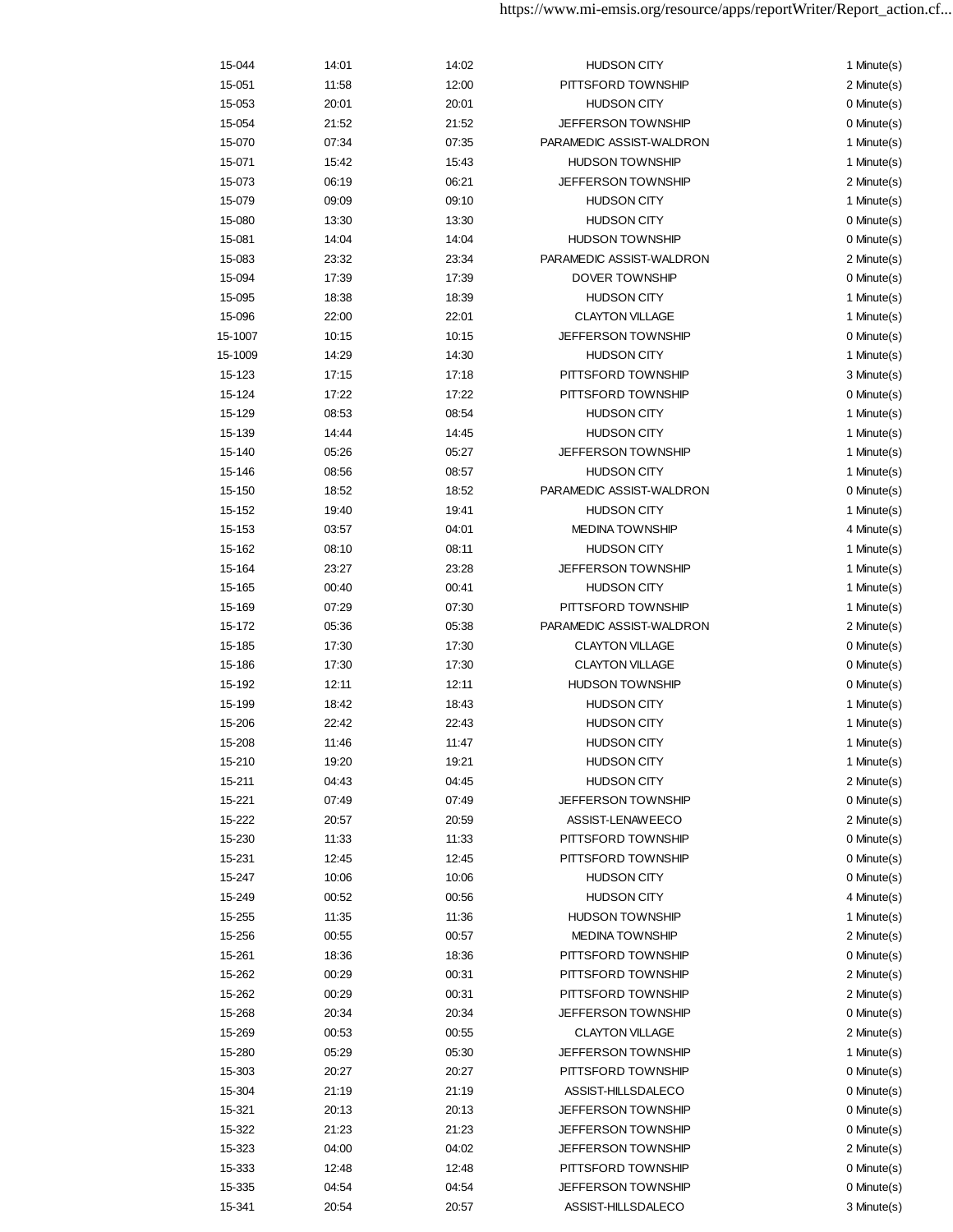| 15-344 | 20:37 | 20:37 | <b>HUDSON CITY</b>        | 0 Minute(s) |
|--------|-------|-------|---------------------------|-------------|
| 15-346 | 15:05 |       | <b>HUDSON TOWNSHIP</b>    |             |
| 15-354 | 03:19 | 03:20 | <b>CLAYTON VILLAGE</b>    | 1 Minute(s) |
| 15-374 | 23:42 | 23:42 | <b>JEFFERSON TOWNSHIP</b> | 0 Minute(s) |
| 15-380 | 19:38 | 19:39 | <b>HUDSON TOWNSHIP</b>    | 1 Minute(s) |
| 15-381 | 19:38 | 19:39 | <b>HUDSON TOWNSHIP</b>    | 1 Minute(s) |
| 15-382 | 22:33 | 22:34 | PITTSFORD TOWNSHIP        | 1 Minute(s) |
| 15-383 | 23:15 | 23:15 | PITTSFORD TOWNSHIP        | 0 Minute(s) |
| 15-389 | 07:14 | 07:15 | PARAMEDIC ASSIST-WALDRON  | 1 Minute(s) |
| 15-390 | 13:14 | 13:14 | <b>HUDSON CITY</b>        | 0 Minute(s) |
| 15-393 | 21:16 | 21:16 | <b>HUDSON CITY</b>        | 0 Minute(s) |
| 15-394 | 03:23 | 03:24 | <b>MEDINA TOWNSHIP</b>    | 1 Minute(s) |
| 15-398 | 17:11 | 17:13 | <b>HUDSON CITY</b>        | 2 Minute(s) |
| 15-399 | 22:11 | 22:12 | <b>JEFFERSON TOWNSHIP</b> | 1 Minute(s) |
| 15-407 | 23:25 | 23:27 | <b>HUDSON CITY</b>        | 2 Minute(s) |
| 15-410 | 07:24 | 07:24 | <b>HUDSON TOWNSHIP</b>    | 0 Minute(s) |
| 15-426 | 17:01 | 17:02 | ASSIST-LENAWEECO          | 1 Minute(s) |
| 15-427 | 18:50 | 18:51 | PITTSFORD TOWNSHIP        | 1 Minute(s) |
| 15-433 | 06:00 | 06:01 | ASSIST-HILLSDALECO        | 1 Minute(s) |
| 15-440 | 09:38 | 09:38 | <b>CLAYTON VILLAGE</b>    | 0 Minute(s) |
| 15-441 | 15:16 | 15:17 | <b>HUDSON CITY</b>        | 1 Minute(s) |
| 15-442 | 20:45 | 20:46 | <b>DOVER TOWNSHIP</b>     | 1 Minute(s) |
| 15-444 | 01:08 | 01:10 | ASSIST-LENAWEECO          | 2 Minute(s) |
| 15-455 | 07:53 | 07:54 | <b>HUDSON CITY</b>        | 1 Minute(s) |
| 15-457 | 12:23 | 12:24 | <b>HUDSON CITY</b>        | 1 Minute(s) |
| 15-459 | 21:20 | 21:20 | <b>JEFFERSON TOWNSHIP</b> | 0 Minute(s) |
| 15-460 | 03:09 | 03:09 | PARAMEDIC ASSIST-WALDRON  | 0 Minute(s) |
| 15-465 | 07:53 | 07:53 | <b>HUDSON CITY</b>        | 0 Minute(s) |
| 15-466 | 12:02 | 12:03 | <b>HUDSON CITY</b>        | 1 Minute(s) |
| 15-468 | 16:03 | 16:03 | PARAMEDIC ASSIST-WALDRON  | 0 Minute(s) |
| 15-491 | 17:31 | 17:31 | <b>HUDSON CITY</b>        | 0 Minute(s) |
| 15-492 | 12:40 | 12:40 | <b>CLAYTON VILLAGE</b>    | 0 Minute(s) |
| 15-493 | 22:49 | 22:49 | PARAMEDIC ASSIST-WALDRON  | 0 Minute(s) |
| 15-499 | 07:08 | 07:08 | <b>HUDSON TOWNSHIP</b>    | 0 Minute(s) |
| 15-500 | 20:36 | 20:36 | JEFFERSON TOWNSHIP        | 0 Minute(s) |
| 15-503 | 13:49 | 13:50 | <b>HUDSON TOWNSHIP</b>    | 1 Minute(s) |
| 15-504 | 15:19 | 15:20 | <b>HUDSON TOWNSHIP</b>    | 1 Minute(s) |
| 15-514 | 10:46 | 10:47 | <b>HUDSON CITY</b>        | 1 Minute(s) |
| 15-515 | 12:40 | 12:41 | <b>HUDSON CITY</b>        | 1 Minute(s) |
| 15-516 | 00:56 | 00:59 | PITTSFORD TOWNSHIP        | 3 Minute(s) |
| 15-517 | 04:46 | 04:48 | JEFFERSON TOWNSHIP        | 2 Minute(s) |
| 15-529 | 16:01 | 16:02 | <b>HUDSON TOWNSHIP</b>    | 1 Minute(s) |
| 15-593 | 20:52 | 20:57 | PITTSFORD TOWNSHIP        | 5 Minute(s) |
| 15-658 | 16:59 | 16:59 | <b>JEFFERSON TOWNSHIP</b> | 0 Minute(s) |
| 15-876 | 17:49 | 17:49 | <b>JEFFERSON TOWNSHIP</b> | 0 Minute(s) |
| 15-913 | 15:45 | 15:45 | <b>JEFFERSON TOWNSHIP</b> | 0 Minute(s) |
| 15-913 | 15:45 | 15:45 | <b>JEFFERSON TOWNSHIP</b> | 0 Minute(s) |
| 15-928 | 20:23 | 20:31 | PITTSFORD TOWNSHIP        | 8 Minute(s) |
| 15-963 | 11:53 | 11:53 | PARAMEDIC ASSIST-WALDRON  | 0 Minute(s) |
| 15-964 | 16:53 | 16:53 | ASSIST-HILLSDALECO        | 0 Minute(s) |
| 15-981 | 12:24 | 12:25 | PARAMEDIC ASSIST-WALDRON  | 1 Minute(s) |
|        |       |       |                           |             |

**Sub Total: 123 Total: 123**

| Wendy |        |       |       |                          |             |
|-------|--------|-------|-------|--------------------------|-------------|
|       | 15-165 | 00:40 | 00:41 | <b>HUDSON CITY</b>       | 1 Minute(s) |
|       | 15-198 | 22:40 | 22:43 | ASSIST-HILLSDALECO       | 3 Minute(s) |
|       | 15-219 | 22:48 | 22:49 | PARAMEDIC ASSIST-WALDRON | 1 Minute(s) |

**Vanderpool**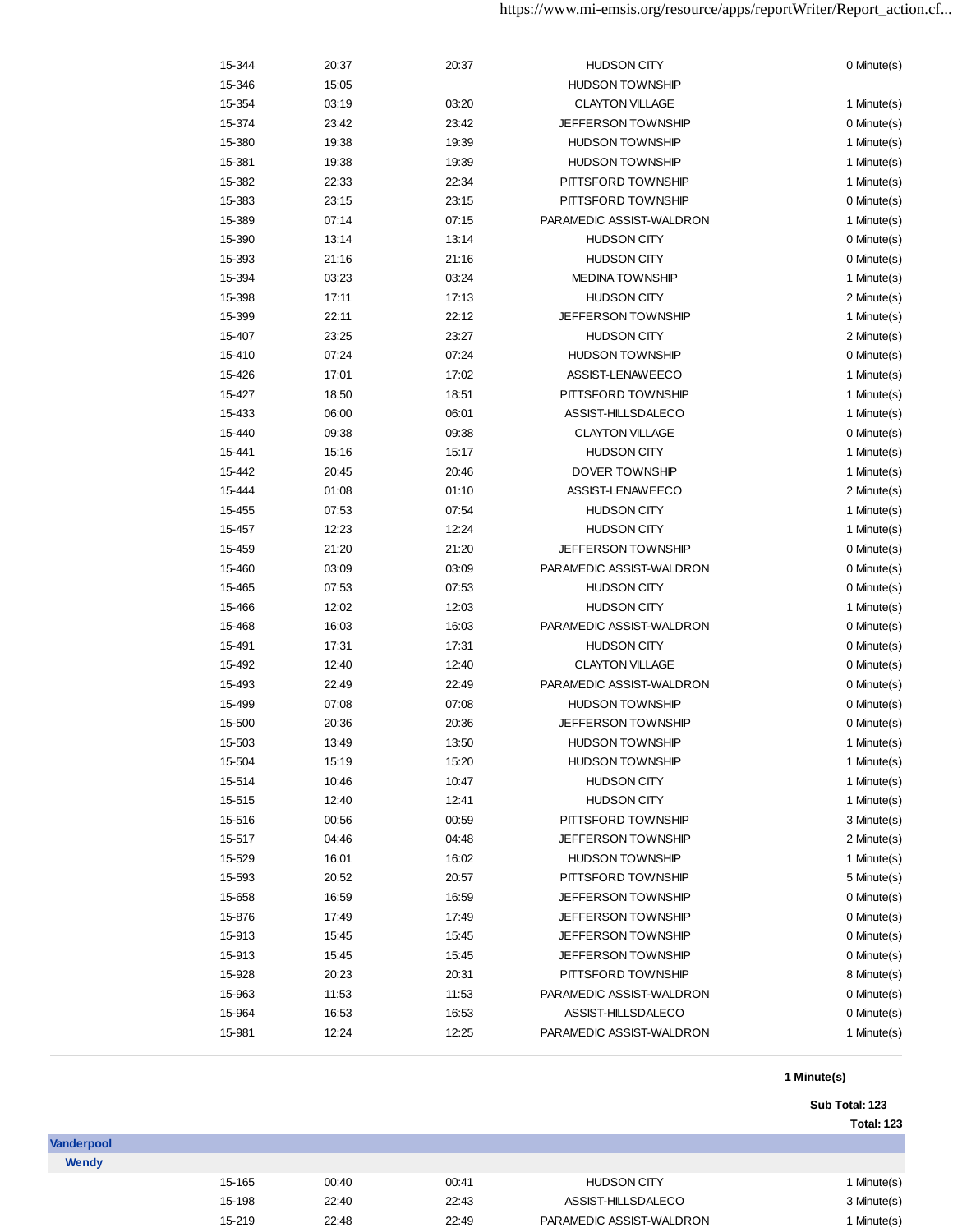| 0 Minute(s) | <b>JEFFERSON TOWNSHIP</b> | 23:17 | 23:17 | 15-220 |  |
|-------------|---------------------------|-------|-------|--------|--|
| 3 Minute(s) | <b>HUDSON CITY</b>        | 05:41 | 05:38 | 15-258 |  |
| 3 Minute(s) | PARAMEDIC ASSIST-WALDRON  | 02:59 | 02:56 | 15-332 |  |
| 4 Minute(s) | <b>HUDSON CITY</b>        | 22:48 | 22:44 | 15-480 |  |
| 2 Minute(s) | <b>HUDSON CITY</b>        | 05:55 | 05:53 | 15-481 |  |
| 2 Minute(s) | <b>JEFFERSON TOWNSHIP</b> | 21:04 | 21:02 | 15-496 |  |
| 1 Minute(s) | <b>HUDSON CITY</b>        | 01:52 | 01:51 | 15-497 |  |
| 4 Minute(s) | <b>HUDSON CITY</b>        | 00:41 | 00:37 | 15-710 |  |
| 3 Minute(s) | <b>JEFFERSON TOWNSHIP</b> | 03:24 | 03:21 | 15-711 |  |
| 2 Minute(s) | <b>JEFFERSON TOWNSHIP</b> | 23:25 | 23:23 | 15-769 |  |
| 0 Minute(s) | <b>JEFFERSON TOWNSHIP</b> | 20:08 | 20:08 | 15-855 |  |
| 6 Minute(s) | PITTSFORD TOWNSHIP        | 01:02 | 00:56 | 15-856 |  |
| 3 Minute(s) | <b>JEFFERSON TOWNSHIP</b> | 23:50 | 23:47 | 15-904 |  |
| 1 Minute(s) | <b>HUDSON CITY</b>        | 19:13 | 19:12 | 15-942 |  |
| 0 Minute(s) | <b>JEFFERSON TOWNSHIP</b> | 21:02 | 21:02 | 15-992 |  |
| 0 Minute(s) | ASSIST-HILLSDALECO        | 21:43 | 21:43 | 15-993 |  |
|             |                           |       |       |        |  |

## **Sub Total: 19**

| loolse |
|--------|
| Darel  |

| 15-022  | 16:00 | 16:01 | PARAMEDIC ASSIST-WALDRON  | 1 Minute(s) |
|---------|-------|-------|---------------------------|-------------|
| 15-030  | 09:30 | 09:31 | <b>HUDSON TOWNSHIP</b>    | 1 Minute(s) |
| 15-031  | 17:40 | 17:41 | PITTSFORD TOWNSHIP        | 1 Minute(s) |
| 15-050  | 08:52 | 08:53 | <b>JEFFERSON TOWNSHIP</b> | 1 Minute(s) |
| 15-052  | 17:07 | 17:07 | PARAMEDIC ASSIST-WALDRON  | 0 Minute(s) |
| 15-072  | 19:00 | 19:01 | <b>JEFFERSON TOWNSHIP</b> | 1 Minute(s) |
| 15-1012 | 16:30 | 16:31 | PITTSFORD TOWNSHIP        | 1 Minute(s) |
| 15-103  | 09:11 | 09:12 | PARAMEDIC ASSIST-WALDRON  | 1 Minute(s) |
| 15-1031 | 09:44 | 09:45 | PITTSFORD TOWNSHIP        | 1 Minute(s) |
| 15-1034 | 14:48 | 14:50 | ASSIST-HILLSDALECO        | 2 Minute(s) |
| 15-1035 | 17:53 | 17:54 | ASSIST-HILLSDALECO        | 1 Minute(s) |
| 15-133  | 14:43 | 14:44 | PITTSFORD TOWNSHIP        | 1 Minute(s) |
| 15-163  | 18:43 | 18:43 | PITTSFORD TOWNSHIP        | 0 Minute(s) |
| 15-173  | 13:09 | 13:09 | PITTSFORD TOWNSHIP        | 0 Minute(s) |
| 15-196  | 12:08 | 12:09 | PARAMEDIC ASSIST-WALDRON  | 1 Minute(s) |
| 15-197  | 15:53 | 15:54 | JEFFERSON TOWNSHIP        | 1 Minute(s) |
| 15-209  | 19:17 | 19:18 | <b>JEFFERSON TOWNSHIP</b> | 1 Minute(s) |
| 15-242  | 09:41 | 09:42 | <b>JEFFERSON TOWNSHIP</b> | 1 Minute(s) |
| 15-253  | 09:51 | 09:52 | ASSIST-HILLSDALECO        | 1 Minute(s) |
| 15-274  | 09:28 | 09:29 | PITTSFORD TOWNSHIP        | 1 Minute(s) |
| 15-275  | 13:15 | 13:16 | PITTSFORD TOWNSHIP        | 1 Minute(s) |
| 15-283  | 19:11 | 19:12 | <b>HUDSON CITY</b>        | 1 Minute(s) |
| 15-309  | 14:30 | 14:30 | PITTSFORD TOWNSHIP        | 0 Minute(s) |
| 15-317  | 13:34 | 13:34 | PITTSFORD TOWNSHIP        | 0 Minute(s) |
| 15-318  | 16:39 | 16:40 | JEFFERSON TOWNSHIP        | 1 Minute(s) |
| 15-320  | 18:13 | 18:13 | ASSIST-HILLSDALECO        | 0 Minute(s) |
| 15-376  | 11:21 | 11:23 | PITTSFORD TOWNSHIP        | 2 Minute(s) |
| 15-387  | 19:16 | 19:16 | PARAMEDIC ASSIST-WALDRON  | 0 Minute(s) |
| 15-415  | 17:31 | 17:32 | <b>JEFFERSON TOWNSHIP</b> | 1 Minute(s) |
| 15-416  | 18:40 | 18:40 | JEFFERSON TOWNSHIP        | 0 Minute(s) |
| 15-417  | 19:36 | 19:36 | PARAMEDIC ASSIST-WALDRON  | 0 Minute(s) |
| 15-437  | 09:47 | 09:48 | PITTSFORD TOWNSHIP        | 1 Minute(s) |
| 15-448  | 11:32 | 11:33 | PITTSFORD TOWNSHIP        | 1 Minute(s) |
| 15-449  | 16:32 | 16:33 | PITTSFORD TOWNSHIP        | 1 Minute(s) |
| 15-482  | 19:26 | 19:27 | PARAMEDIC ASSIST-WALDRON  | 1 Minute(s) |
| 15-494  | 17:21 | 17:22 | PITTSFORD TOWNSHIP        | 1 Minute(s) |
| 15-547  | 10:01 | 10:02 | PITTSFORD TOWNSHIP        | 1 Minute(s) |
| 15-549  | 11:43 | 11:44 | <b>HUDSON TOWNSHIP</b>    | 1 Minute(s) |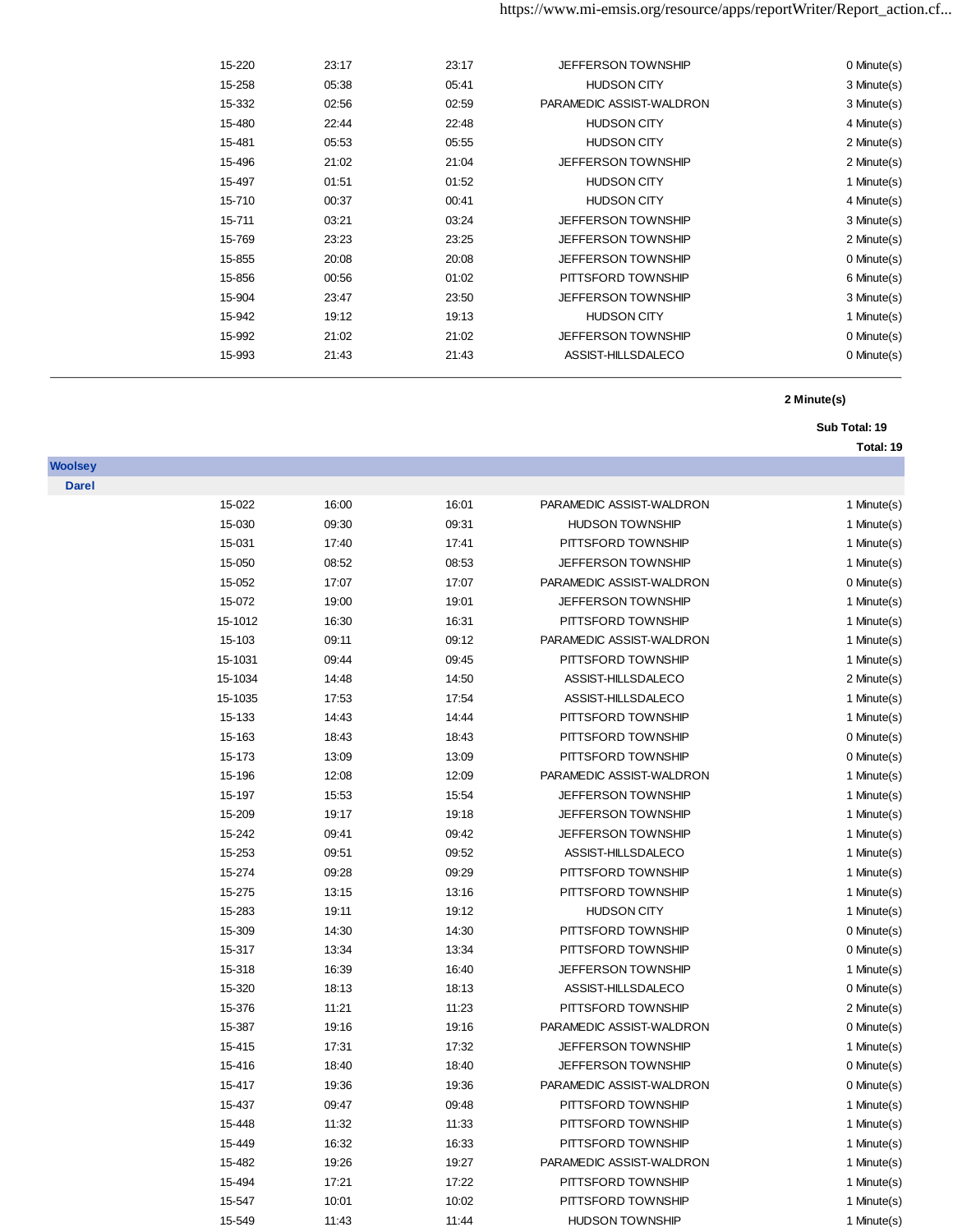| 15-550 | 16:03 | 16:03 | PARAMEDIC ASSIST-WALDRON  | 0 Minute(s) |
|--------|-------|-------|---------------------------|-------------|
| 15-552 | 19:27 | 19:27 | PITTSFORD TOWNSHIP        | 0 Minute(s) |
| 15-560 | 16:30 | 16:31 | ASSIST-HILLSDALECO        | 1 Minute(s) |
| 15-561 | 10:39 | 10:39 | ASSIST-HILLSDALECO        | 0 Minute(s) |
| 15-591 | 13:43 | 13:45 | PARAMEDIC ASSIST-WALDRON  | 2 Minute(s) |
| 15-693 | 11:42 | 11:43 | <b>HUDSON CITY</b>        | 1 Minute(s) |
| 15-694 | 18:15 | 18:16 | JEFFERSON TOWNSHIP        | 1 Minute(s) |
| 15-706 | 10:35 | 10:36 | PARAMEDIC ASSIST-WALDRON  | 1 Minute(s) |
| 15-707 | 17:02 | 17:03 | ASSIST-HILLSDALECO        | 1 Minute(s) |
| 15-732 | 19:05 | 19:05 | JEFFERSON TOWNSHIP        | 0 Minute(s) |
| 15-744 | 15:49 | 15:50 | ASSIST-HILLSDALECO        | 1 Minute(s) |
| 15-803 | 16:32 | 16:33 | JEFFERSON TOWNSHIP        | 1 Minute(s) |
| 15-828 | 10:41 | 10:42 | PARAMEDIC ASSIST-WALDRON  | 1 Minute(s) |
| 15-830 | 14:10 | 14:11 | PITTSFORD TOWNSHIP        | 1 Minute(s) |
| 15-843 | 17:09 | 17:10 | PITTSFORD TOWNSHIP        | 1 Minute(s) |
| 15-865 | 13:44 | 13:45 | PARAMEDIC ASSIST-WALDRON  | 1 Minute(s) |
| 15-867 | 14:50 | 14:50 | <b>HUDSON CITY</b>        | 0 Minute(s) |
| 15-883 | 08:22 | 08:22 | <b>HUDSON TOWNSHIP</b>    | 0 Minute(s) |
| 15-885 | 12:55 | 12:56 | PARAMEDIC ASSIST-WALDRON  | 1 Minute(s) |
| 15-886 | 19:19 | 19:21 | PITTSFORD TOWNSHIP        | 2 Minute(s) |
| 15-888 | 09:25 | 09:26 | <b>JEFFERSON TOWNSHIP</b> | 1 Minute(s) |
| 15-909 | 14:35 | 14:36 | <b>JEFFERSON TOWNSHIP</b> | 1 Minute(s) |
| 15-951 | 16:00 | 16:01 | PITTSFORD TOWNSHIP        | 1 Minute(s) |
| 15-953 | 18:22 | 18:23 | PITTSFORD TOWNSHIP        | 1 Minute(s) |
| 15-954 | 18:39 | 18:40 | <b>JEFFERSON TOWNSHIP</b> | 1 Minute(s) |
|        |       |       |                           |             |

# **Sub Total: 63**

| <b>Wright-Waldron</b>  |
|------------------------|
| <b>Fire Department</b> |

| 15-016<br>15-022<br>15-026<br>15-027 | 18:22<br>16:00<br>23:57 | 18:25<br>16:01<br>00:00 | PARAMEDIC ASSIST-WALDRON<br>PARAMEDIC ASSIST-WALDRON | 3 Minute(s)<br>1 Minute(s) |
|--------------------------------------|-------------------------|-------------------------|------------------------------------------------------|----------------------------|
|                                      |                         |                         |                                                      |                            |
|                                      |                         |                         |                                                      |                            |
|                                      |                         |                         | PARAMEDIC ASSIST-WALDRON                             | 3 Minute(s)                |
|                                      | 00:58                   | 01:04                   | PARAMEDIC ASSIST-WALDRON                             | 6 Minute(s)                |
| 15-037                               | 15:07                   | 15:07                   | PARAMEDIC ASSIST-WALDRON                             | 0 Minute(s)                |
| 15-052                               | 17:07                   | 17:07                   | PARAMEDIC ASSIST-WALDRON                             | 0 Minute(s)                |
| 15-067                               | 15:51                   | 15:51                   | PARAMEDIC ASSIST-WALDRON                             | 0 Minute(s)                |
| 15-070                               | 07:34                   | 07:35                   | PARAMEDIC ASSIST-WALDRON                             | 1 Minute(s)                |
| 15-070                               | 07:34                   | 07:35                   | PARAMEDIC ASSIST-WALDRON                             | 1 Minute(s)                |
| 15-1035                              | 17:53                   | 17:54                   | ASSIST-HILLSDALECO                                   | 1 Minute(s)                |
| 15-105                               | 01:45                   | 01:48                   | PARAMEDIC ASSIST-WALDRON                             | 3 Minute(s)                |
| 15-172                               | 05:36                   | 05:38                   | PARAMEDIC ASSIST-WALDRON                             | 2 Minute(s)                |
| 15-214                               | 23:33                   | 23:34                   | PARAMEDIC ASSIST-WALDRON                             | 1 Minute(s)                |
| 15-341                               | 20:54                   | 20:57                   | ASSIST-HILLSDALECO                                   | 3 Minute(s)                |
| 15-389                               | 07:14                   | 07:15                   | PARAMEDIC ASSIST-WALDRON                             | 1 Minute(s)                |
| 15-433                               | 06:00                   | 06:01                   | ASSIST-HILLSDALECO                                   | 1 Minute(s)                |
| 15-433                               | 06:00                   | 06:01                   | ASSIST-HILLSDALECO                                   | 1 Minute(s)                |
| 15-460                               | 03:09                   | 03:09                   | PARAMEDIC ASSIST-WALDRON                             | 0 Minute(s)                |
| 15-460                               | 03:09                   | 03:09                   | PARAMEDIC ASSIST-WALDRON                             | 0 Minute(s)                |
| 15-463                               | 20:08                   | 20:08                   | PARAMEDIC ASSIST-WALDRON                             | 0 Minute(s)                |
| 15-468                               | 16:03                   | 16:03                   | PARAMEDIC ASSIST-WALDRON                             | 0 Minute(s)                |
| 15-468                               | 16:03                   | 16:03                   | PARAMEDIC ASSIST-WALDRON                             | 0 Minute(s)                |
| 15-493                               | 22:49                   | 22:49                   | PARAMEDIC ASSIST-WALDRON                             | 0 Minute(s)                |
| 15-721                               | 19:47                   | 19:47                   | PARAMEDIC ASSIST-WALDRON                             | 0 Minute(s)                |
| 15-721                               | 19:47                   | 19:47                   | PARAMEDIC ASSIST-WALDRON                             | 0 Minute(s)                |
| 15-773                               | 16:21                   | 16:23                   | PARAMEDIC ASSIST-WALDRON                             | 2 Minute(s)                |
| 15-775                               | 20:56                   | 20:57                   | <b>HUDSON CITY</b>                                   | 1 Minute(s)                |
| 15-807                               | 12:22                   | 12:22                   | PARAMEDIC ASSIST-WALDRON                             | 0 Minute(s)                |
| 15-828                               | 10:41                   | 10:42                   | PARAMEDIC ASSIST-WALDRON                             | 1 Minute(s)                |